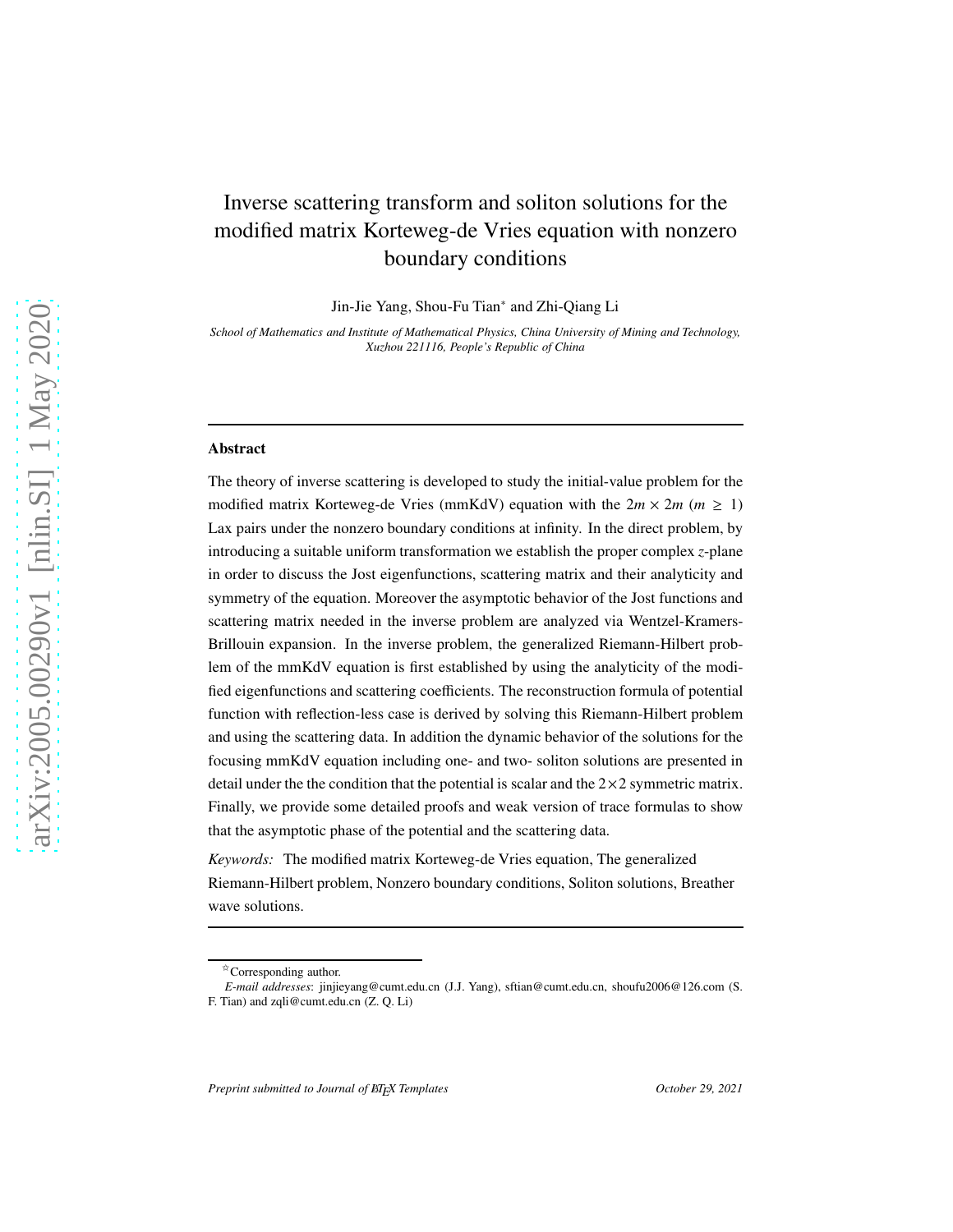# Contents

| 1                |     | <b>Introduction</b>                                                                 | $\overline{2}$          |
|------------------|-----|-------------------------------------------------------------------------------------|-------------------------|
| $\mathbf{2}$     |     | Direct scattering problem with NZBCs                                                | $\overline{\mathbf{4}}$ |
|                  | 2.1 |                                                                                     | $\overline{4}$          |
|                  | 2.2 | Riemann surface and uniformization coordinate                                       | 5                       |
|                  | 2.3 | Jost functions and its analyticity $\ldots \ldots \ldots \ldots \ldots \ldots$      | $\overline{7}$          |
|                  | 2.4 |                                                                                     | 9                       |
|                  | 2.5 |                                                                                     | 11                      |
|                  |     | 2.5.1<br>The first symmetry $\dots \dots \dots \dots \dots \dots \dots \dots \dots$ | 11                      |
|                  |     | 2.5.2<br>The second symmetry $\dots \dots \dots \dots \dots \dots \dots \dots$      | 15                      |
|                  |     | 2.5.3                                                                               | 17                      |
|                  | 2.6 |                                                                                     | 19                      |
|                  | 2.7 | Discrete spectrum and residue conditions $\dots \dots \dots \dots \dots$            | 22                      |
|                  | 2.8 |                                                                                     | 26                      |
| 3                |     | <b>Inverse scattering problem with NZBCs</b>                                        | 27                      |
|                  | 3.1 |                                                                                     | 29                      |
|                  | 3.2 | The formal solution of focusing KdV with Reflection-less potential                  | 31                      |
| $\boldsymbol{4}$ |     | <b>Soliton solutions</b>                                                            | 33                      |
|                  | 4.1 | The scalar focusing modified KdV equation $\dots \dots \dots \dots \dots$           | 34                      |
|                  | 4.2 | The potential is the symmetric matrix $\dots \dots \dots \dots \dots \dots$         | 36                      |
| 5                |     | <b>Conclusions and discussions</b>                                                  | 41                      |

# <span id="page-1-0"></span>1. Introduction

The theory of nonlinear dynamics has aroused considerable interest and has established a connection with some directions in the field of soliton theory. It is well known that the Korteweg-de Vries (KdV) equation, the Sasa-Satsuma equation, the nonlinear Schrödinger (NLS) equation are the important typical and fully studied nonlinear integrable equation, which can describe a series of nonlinear wave phenomena in dispersive physical structures. One of the examples is the modified KdV equation

<span id="page-1-1"></span>
$$
q_t + q_{xxx} - 6\epsilon q^2 q_x = 0, \qquad (1.1)
$$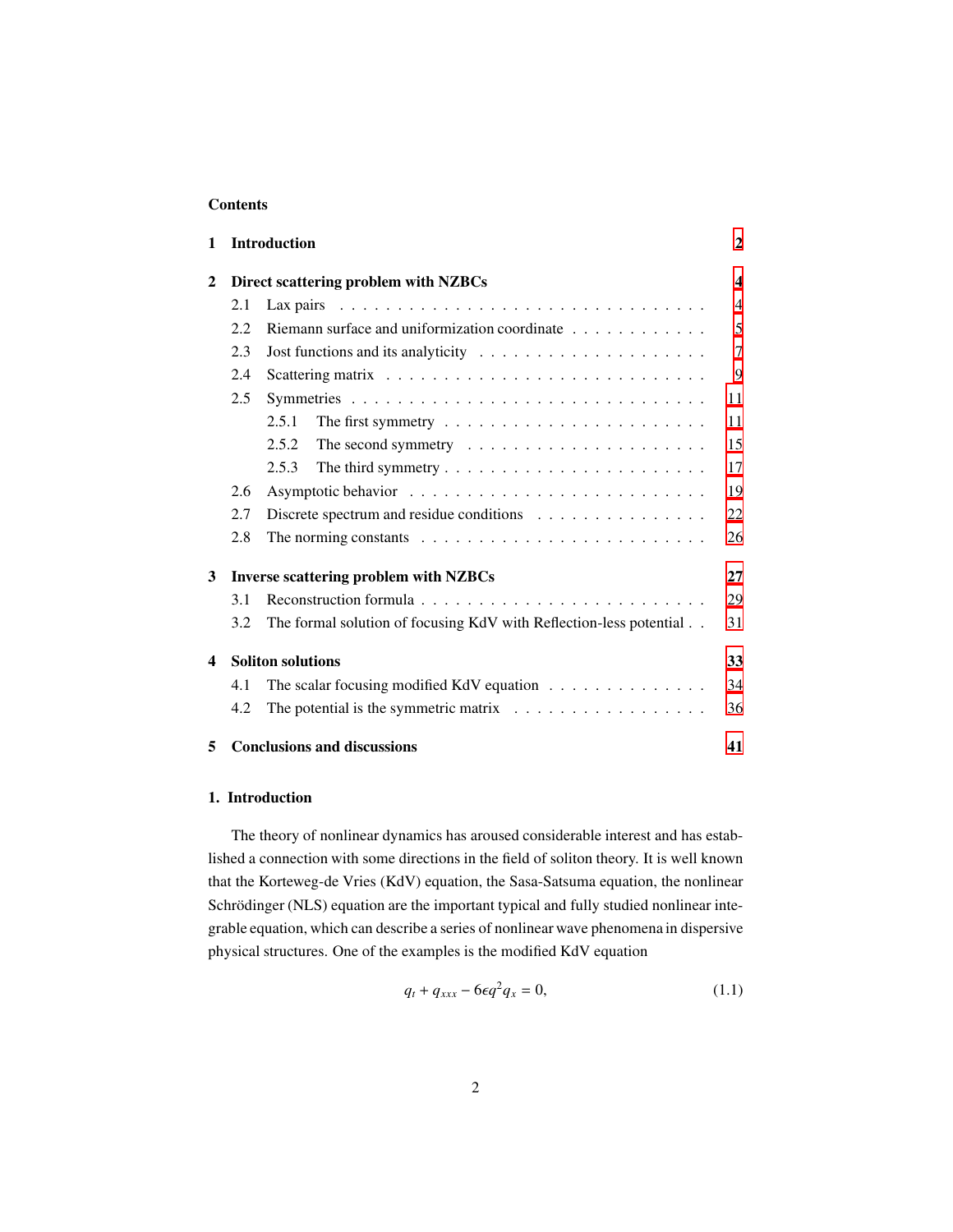where the subscripts denote the corresponding partial derivatives,  $q$  is the real scalar function,  $(x, t) \in R^2$ , and  $\epsilon = -1$ , 1 denote the focusing and defocusing modified KdV equation, respectively.

The Eq. $(1.1)$  can be applied to many fields, including Alfv $\acute{e}$ n waves in collisionless plasmas [\[1](#page-46-0)], hyperbolic surfaces [\[2\]](#page-46-1), and thin elastic rods [\[3](#page-47-0)] etc. There are also lots of results about the focusing or defocusing modified KdV Eq.[\(1.1\)](#page-1-1) [\[4](#page-47-1)[–12](#page-47-2)] due to its simple expression and rich physical application. In addition, the more extensive form of KdV equation has also been studied in detail by some authors, such as coupled modified KdV [\[13\]](#page-47-3), multi-component form [\[14,](#page-47-4) [15](#page-47-5)] and matrix form [\[16\]](#page-48-0).

In this work, we consider the modified matrix KdV (mmKdV) equation read as [\[12](#page-47-2)]

<span id="page-2-0"></span>
$$
Q_t + Q_{xxx} - 3\epsilon \left( Q_x Q^{\dagger} Q + Q Q^{\dagger} Q_x \right) = 0, \qquad (1.2)
$$

where the potential function  $Q(x, t)$  is a  $p \times q$  matrix function, the superscript  $\dagger$  represents the Hermitian conjugate, and the symbol  $\epsilon = -1$ , 1 denote the focusing and defocusing mmKdV, respectively. The multi-soliton solutions of the Eq.[\(1.2\)](#page-2-0) have been derived in [\[12\]](#page-47-2) via the inverse scattering method (ISM) proposed by Gardner, Greene, Kruskal and Miura [\[17](#page-48-1)]. In Ref.[\[18\]](#page-48-2), they have studied in detail the Eq.[\(1.2\)](#page-2-0) with sufficient smooth potential by the ISM and Riemann-Hilbert (RH) problem. Since the ISM was proposed, it has become a powerful tool for the analysis of nonlinear partial differential equations (PDEs). Many valuable results have been obtained by using the ISM, such as the general coupled NLS equation [\[19\]](#page-48-3), coupled mKdV system [\[20](#page-48-4)], the mixed coupled NLS equation [\[21](#page-48-5)], the Fokas-Lenells equation [\[22](#page-48-6), [23](#page-48-7)], the Sasa-Satsuma equation [\[24](#page-48-8), [25](#page-48-9)], Gerdjikov-Ivanov type of derivative NLS equation [\[26](#page-48-10)], the quartic NLS equation [\[27\]](#page-48-11), the Hirota equation [\[28](#page-49-0)], three-component coupled NLS equation [\[29\]](#page-49-1), the Kundu-Eckhaus equation [\[30](#page-49-2)[–34\]](#page-49-3) etc.

When the matrix potential function  $Q(x, t)$  is a  $2 \times 2$  and symmetric matrix:

<span id="page-2-1"></span>
$$
Q(x,t) = \begin{pmatrix} q_1(x,t) & q_0(x,t) \\ q_0(x,t) & q_2(x,t) \end{pmatrix},
$$
 (1.3)

then the Eq.[\(1.2\)](#page-2-0) can be written in the form of the following components

$$
q_{1,t} + q_{1,xxx} - 6\epsilon \left[ q_{1,x} (|q_1|^2 + |q_0|^2) + q_{0,x} (q_1 q_0^* + q_0 q_2^*) \right] = 0,
$$
  

$$
q_{0,t} + q_{0,xxx} - 3\epsilon \left[ q_{0,x} (|q_1|^2 + 2|q_0|^2 + |q_2|^2) + q_{1,x} (q_0 q_1^* + q_2 q_0^*) + q_{2,x} (q_1 q_0^* + q_0 q_2^*) \right] = 0,
$$
  

$$
q_{2,t} + q_{2,xxx} - 6\epsilon \left[ q_{2,x} (|q_2|^2 + |q_0|^2) + q_{0,x} (q_0 q_1^* + q_2 q_0^*) \right] = 0,
$$

where the asterisk '\*' represents complex conjugation. The coupled modified KdV has been studied by Geng [\[35](#page-49-4)] with a rapidly decaying potential  $Q(x, t)$ . The non-zero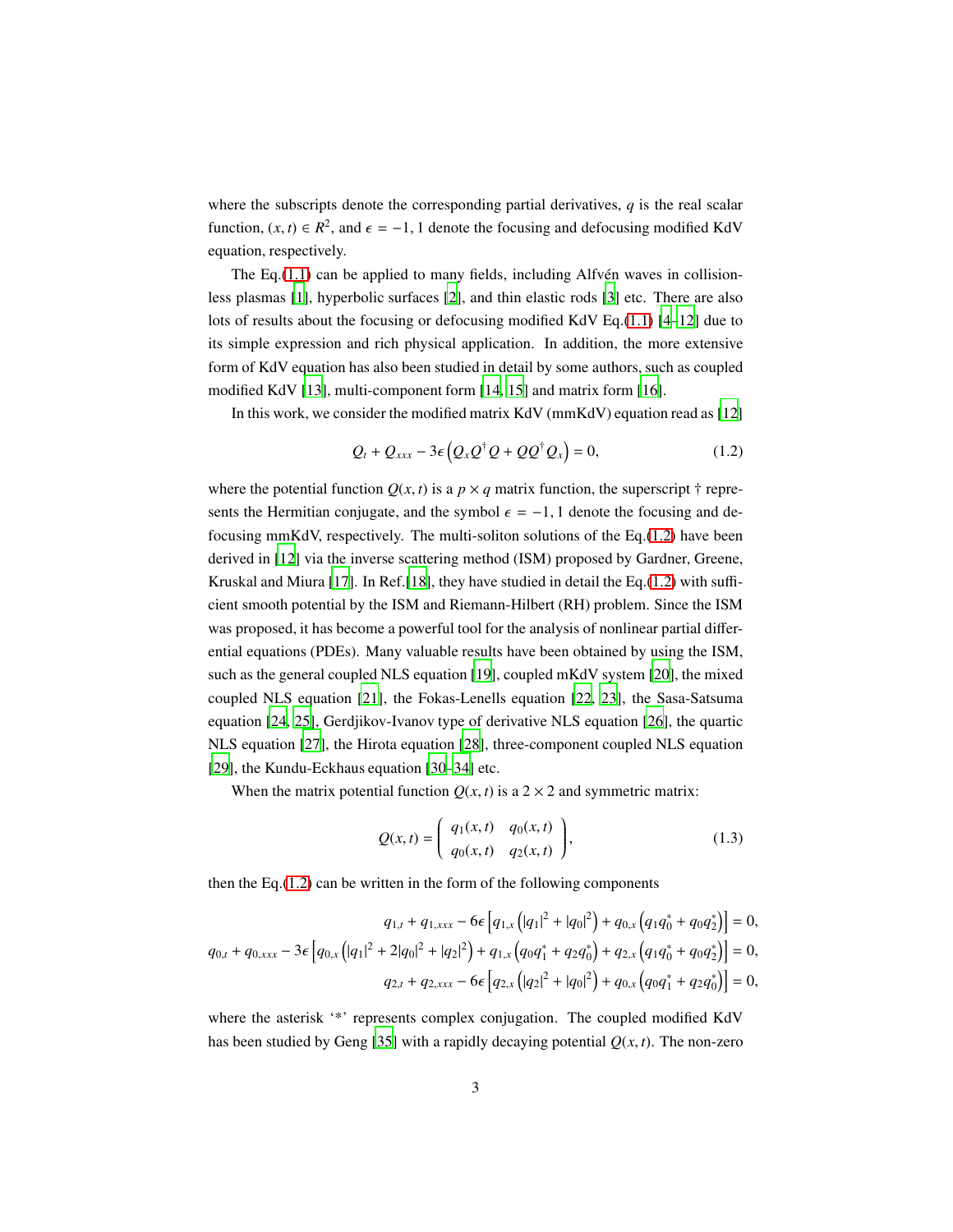boundary conditions (NZBCs) of the modified KdV equation has been given by Yan [\[36\]](#page-49-5). However, there are no work to study the NZBCs in the multi-component case of the modified KdV equation. For multi-component nonlinear equations, Biondini, Kraus, Ieda et al. have established the frame of NZBCs for the Schrödinger equation [\[37](#page-49-6)[–42](#page-50-0)]. Inspired by this, the purpose of this work is to establish a fundamental frame of NZBCs for the mmKdV equation with a general case  $O(x, t)$  is an  $m \times m$  symmetric matrix ( $m \ge 1$ ). It's noted that we consider the system Eq.[\(1.2\)](#page-2-0) under the NZBCs as  $x \rightarrow \pm \infty$ 

<span id="page-3-3"></span><span id="page-3-2"></span>
$$
Q(x,t) \to Q_{\pm},\tag{1.4}
$$

and assume the constraints

$$
Q_{\pm}Q_{\pm}^{\dagger} = Q_{\pm}^{\dagger}Q_{\pm} = k_0^2 I_m, \qquad (1.5)
$$

where  $k_0$  is a real, positive constant, and the  $I_m$  denotes the unit matrix of order *m*. For the special case Eq. $(1.3)$ , the Eq. $(1.5)$  implies

$$
|q_{0,\pm}|^2 + |q_{1,\pm}|^2 = |q_{0,\pm}|^2 + |q_{2,\pm}|^2 = k_0^2, \quad q_{1,\pm}^* q_{0,\pm} + q_{0,\pm}^* q_{2,\pm} = 0, \quad |q_{1,\pm}|^2 = |q_{2,\pm}|^2.
$$

The outline of the work is arranged as: In section 2, we consider the direct scattering problem of the spectrum problem of Eq.[\(1.2\)](#page-2-0), including the analytical, asymptotic and symmetric properties of the Jost eigenfunctions and scattering matrix, and analyze the discrete spectrum and residue conditions. In section 3, a generalized RH problem is established based on the modified eigenfunctions, from which the potential can be reconstructed. In section 4, we discuss two special cases in combination with the focusing mmKdV equation, one is that the potential function is a scalar, and the other is that the potential function is a  $2 \times 2$  symmetric matrix, and the propagation behavior corresponding to the solution of one- and two-soliton solutions are given by the appropriate parameters. In section 5, some detailed proofs are presented in the appendix, and the relationship between potential function and scattering data is analyzed. Finally some conclusions and discussions are presented in the last section.

#### <span id="page-3-1"></span><span id="page-3-0"></span>2. Direct scattering problem with NZBCs

#### *2.1. Lax pairs*

In this section, we give the Lax pairs of the system  $Eq.(1.2)$  $Eq.(1.2)$  and analyze what form the Lax pairs will become under the condition of NZBCs Eq.[\(1.4\)](#page-3-3), which provides convenience for constructing the Jost functions later.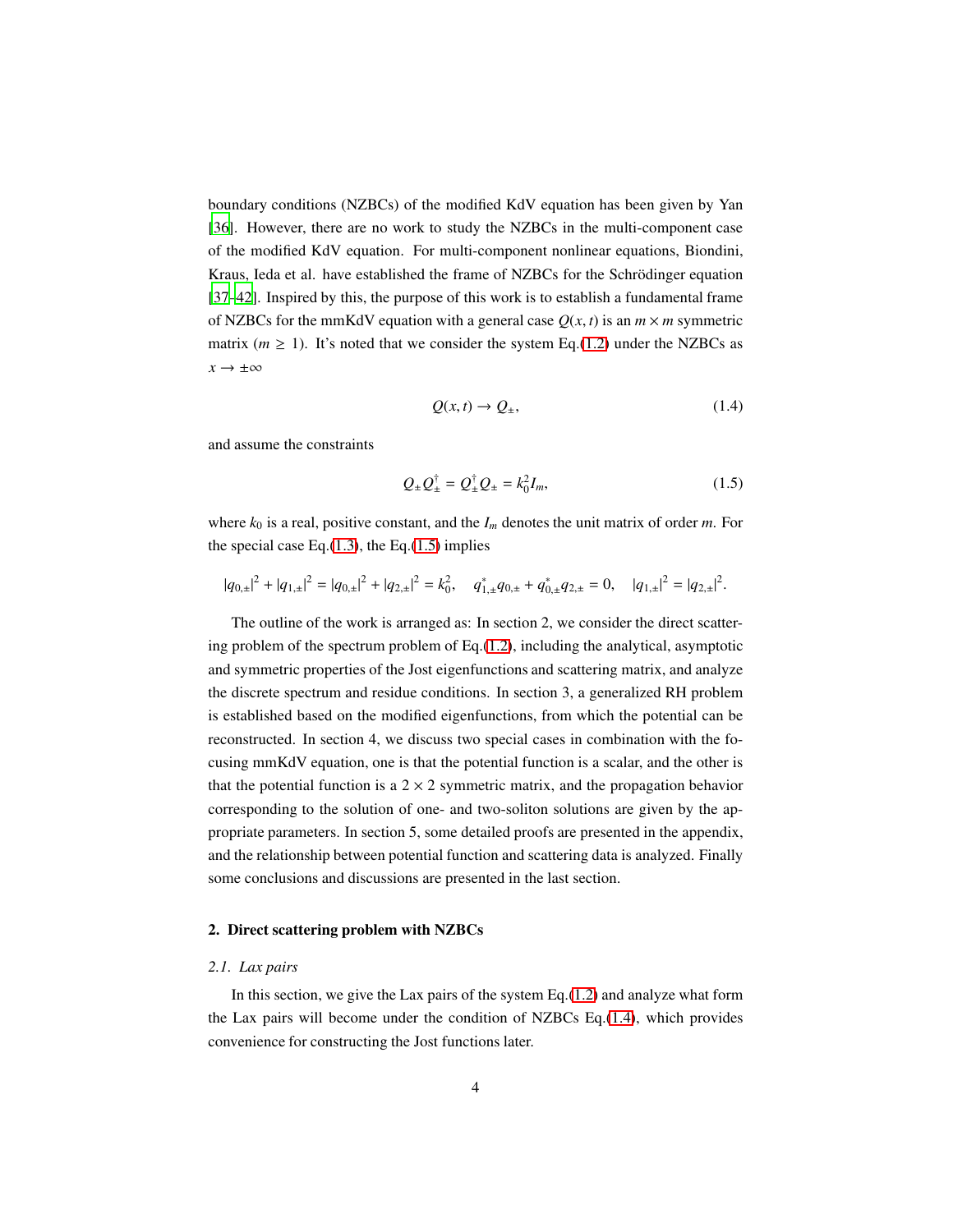From the Ref.[\[12\]](#page-47-2), the Lax pairs of Eq.[\(1.2\)](#page-2-0) read

<span id="page-4-5"></span><span id="page-4-1"></span>
$$
\begin{cases} \varphi_x = M\varphi, \\ \varphi_x = N\varphi, \end{cases}
$$
 (2.1)

where

$$
M = -ik\underline{\sigma}_3 + \underline{Q}, \quad \underline{\sigma}_3 = \begin{pmatrix} I_m & 0_m \\ 0_m & I_m \end{pmatrix}, \quad \underline{Q} = \begin{pmatrix} 0_m & Q \\ \epsilon \underline{Q}^{\dagger} & 0_m \end{pmatrix}, \tag{2.2}
$$

$$
N = -4ik^3 \underline{\sigma}_3 + 4k^2 \underline{Q} - 2ik(\underline{Q}^2 + \underline{Q}_x)\underline{\sigma}_3 - \underline{Q}_{xx} + 2\underline{Q}^3 + \underline{Q}_x \underline{Q} - \underline{Q}\underline{Q}_x,\tag{2.3}
$$

and  $0_m$  represents the  $m \times m$  zero matrix. The Eq.[\(2.1\)](#page-4-1) with *x* derivative is called scattering problem, and the Eq.[\(2.1\)](#page-4-1) with *t* derivative is called time-dependent problem. It is easy to verify that Lax pairs satisfy the compatibility condition  $M_t - N_x + [M, N] =$ 0, here  $[A, B] = AB - BA$ .

Under nonzero boundary conditions Eq. $(1.4)$ , the Eq. $(2.1)$  is transformed into

<span id="page-4-4"></span><span id="page-4-3"></span>
$$
\begin{cases}\n\varphi_x = M_{\pm}\varphi = (-ik\underline{\sigma}_3 + \underline{Q}_{\pm})\varphi, \\
\varphi_t = N_{\pm}\varphi = (4k^2 + 2k_0^2)M_{\pm}\varphi,\n\end{cases}
$$
\n(2.4)

which means that there is a reversible matrix to diagonalize  $M_{\pm}$  and  $N_{\pm}$ . It's noted that

$$
Q_{\pm}Q_{\pm}^{\dagger} = Q_{\pm}^{\dagger}Q_{\pm} = k_0^2I_m \Leftrightarrow \underline{Q}_{\pm}\underline{Q}_{\pm}^{\dagger} = \underline{Q}_{\pm}^{\dagger}\underline{Q}_{\pm} = k_0^2I_m,
$$
\n
$$
\text{with } \underline{Q}_{\pm} = \lim_{x \to \pm \infty} \underline{Q} = \begin{pmatrix} 0_m & Q_{\pm} \\ \epsilon \underline{Q}_{\pm}^{\dagger} & 0_m \end{pmatrix}.
$$
\n
$$
(2.5)
$$

# <span id="page-4-0"></span>*2.2. Riemann surface and uniformization coordinate*

In order to discuss the analytic region of Jost functions, we need to discuss it on the proper complex plane. Note that the eigenvalues of scattering problem  $M_{\pm}$  are  $\pm i \sqrt{k^2 - \epsilon k_0^2}$ , each with multiplicity 2*m*. A two-sheeted Riemann surface is introduced to handle the branching of the eigenvalues, namely

<span id="page-4-2"></span>
$$
\lambda^2 = k^2 - \epsilon k_0^2,\tag{2.6}
$$

the branch points can be easily derived by  $k^2 - k_0^2 = 0$ , i.e.,  $k = \pm \sqrt{\epsilon}k_0$ . Note that  $\epsilon = -1$ , 1 present focusing and defocusing case, respectively.

For the focusing case ( $\epsilon = -1$ ), the Riemann surface determined by the equation  $\lambda^2 = k^2 + k_0^2$  is composed of two complex *k*-planes  $S_1$  and  $S_2$  cut along the branch points  $\pm ik_0$ . At the same time, on the Riemann surface, the function  $\lambda$  is a singlevalued function of *k*, which is composed of two single-valued analytic branches. The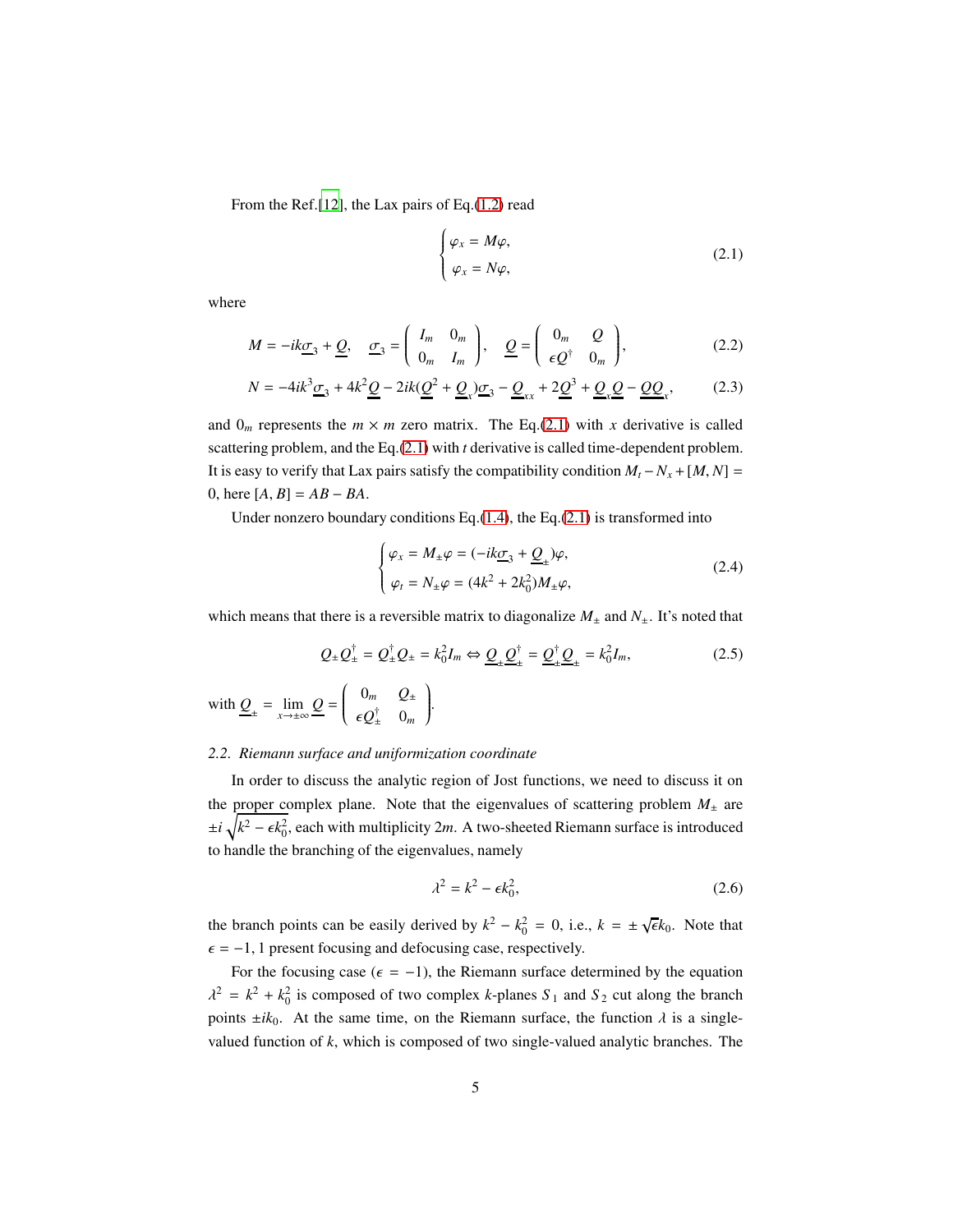value of the function differs by one symbol, so local polar coordinates are introduced in the sheet *S*<sub>1</sub>. More precisely, letting  $k + ik_0 = r_1 e^{i\theta_1}$ ,  $k - ik_0 = r_2 e^{i\theta_2}$  for  $-\frac{\pi}{2} < \theta_1$ ,  $\theta_2 < \frac{3\pi}{2}$ , we can derive that

<span id="page-5-0"></span>
$$
\lambda(k) = \begin{cases}\n(r_1 r_2)^{\frac{1}{2}} e^{\frac{\theta_1 + \theta_2}{2}}, & \text{on} \quad S_1, \\
-(r_1 r_2)^{\frac{1}{2}} e^{\frac{\theta_1 + \theta_2}{2}}, & \text{on} \quad S_2.\n\end{cases}
$$
\n(2.7)

Similarly, for the defocusing case ( $\epsilon = 1$ ), the Riemann surface *S* determined by the equation  $\lambda^2 = k^2 - k_0^2$  with the branch points  $\pm k_0$ , where the complex plane  $S_1$  and *S*<sub>2</sub> are glued together along the cut  $(-\infty, -k_0) \cup (k_0, +\infty)$ . We also introduce polar coordinates in the complex plane, i.e.,  $k - k_0 = r_1 e^{i\theta_1}$ ,  $k + k_0 = r_2 e^{i\theta_2}$  for the angles  $0 \le \theta_1 < 2\pi$  and  $-\pi \le \theta_2 < \pi$ . Then the single-valued functions Eq.[\(2.7\)](#page-5-0) can be obtained similarly.

Resorting to [\[43\]](#page-50-1)-[\[45\]](#page-50-2), we define a uniformization variable *z*

<span id="page-5-2"></span><span id="page-5-1"></span>
$$
z = \lambda + k,\tag{2.8}
$$

from Eq.[\(2.6\)](#page-4-2), one has the following inverse transformation

$$
k(z) = \frac{1}{2} \left( z + \epsilon \frac{k_0^2}{z} \right), \quad \lambda(z) = \frac{1}{2} \left( z - \epsilon \frac{k_0^2}{z} \right). \tag{2.9}
$$

In combination with these definitions, we will use *z*-plane instead of *k*-plane. The advantage of this is that it solves the multi-valued problem. For the focusing case, from the mapping Eq.[\(2.7\)](#page-5-0), the Riemann surface  $Imk > 0$  of  $S_1$  and  $Imk < 0$  of  $S_2$  are mapped to  $Im\lambda > 0$  of the  $\lambda$ -plane, the Riemann surface  $Imk < 0$  of  $S_1$  and  $Imk > 0$ of  $S_2$  are mapped to  $Im \lambda < 0$  of the  $\lambda$ -plane. In additional, based on the Joukowsky transformation, one has

$$
Im\lambda = \frac{1}{2|z|^2} \left( |z|^2 - k_0^2 \right) Im z.
$$

As a consequence, the region *Im*λ > 0 and *Im*λ < 0 are mapped to

$$
D^{+} = \{ z \in \mathbf{C} : (|z|^{2} - k_{0}^{2}) Im z > 0 \},
$$
 (2.10a)

$$
D^{-} = \{ z \in \mathbf{C} : (|z|^2 - k_0^2) Im z < 0 \},
$$
 (2.10b)

where C denotes the complex plane, then we take the focusing equation as an example to show the transformation between different complex planes in Fig. 1.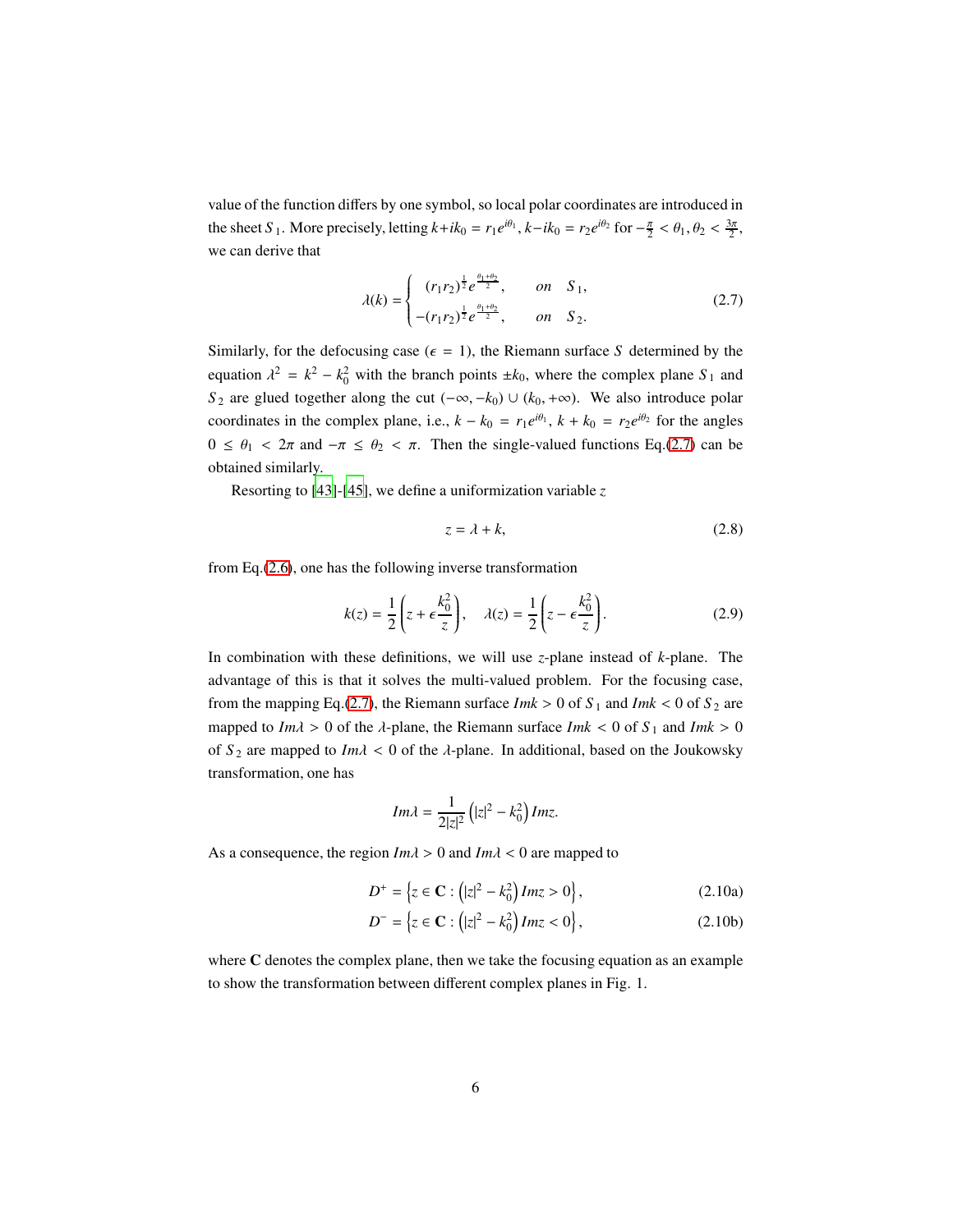

<span id="page-6-0"></span>Figure 1. Transformation relation from *k* two-sheeted Riemann surface, λ-plane and *z*-plane.

### *2.3. Jost functions and its analyticity*

As the simultaneous solution of two parts of Lax pairs Eq.[\(2.1\)](#page-4-1), the Jost eigenfunctions are usually defined according to the eigenvectors of the asymptotic scattering problem Eq.[\(2.4\)](#page-4-3)  $M_{\pm}$ . By calculation, the eigenvectors of  $M_{\pm}$  can be written as

$$
E_{\pm}(k) = \begin{pmatrix} I_m & -\frac{i}{2}Q_{\pm} \\ \frac{i}{2}\epsilon Q_{\pm}^{\dagger} & I_m \end{pmatrix} = I_{2m} - \frac{i}{2}\sigma_3 \underline{Q}_{\pm}.
$$
 (2.11)

It follows that Eq.[\(2.4\)](#page-4-3) implies  $[M_{\pm}, N_{\pm}] = 0$  under the NZBCs Eq.[\(1.4\)](#page-3-3) at infinity, which means that  $N_{\pm}$  and  $M_{\pm}$  are of the same eigenvectors. Thus one has

$$
M_{\pm} = -i\lambda E_{\pm} \underline{\sigma}_3,\tag{2.12a}
$$

$$
N_{\pm} = -i(4k^2 + 2k_0^2)\lambda E_{\pm} \underline{\sigma}_3.
$$
 (2.12b)

Obviously

$$
\begin{cases} \det E_{\pm}(z) = \left(\frac{2\lambda}{k+\lambda}\right)^m \triangleq \gamma^m, \quad \gamma = 1 - \epsilon \frac{k_0^2}{z^2}, \\ E_{\pm}^{-1} = \frac{1}{\gamma} \left(I_{2m} + \frac{i}{z} \sigma_3 \underline{Q}_{\pm}\right). \end{cases}
$$
(2.13)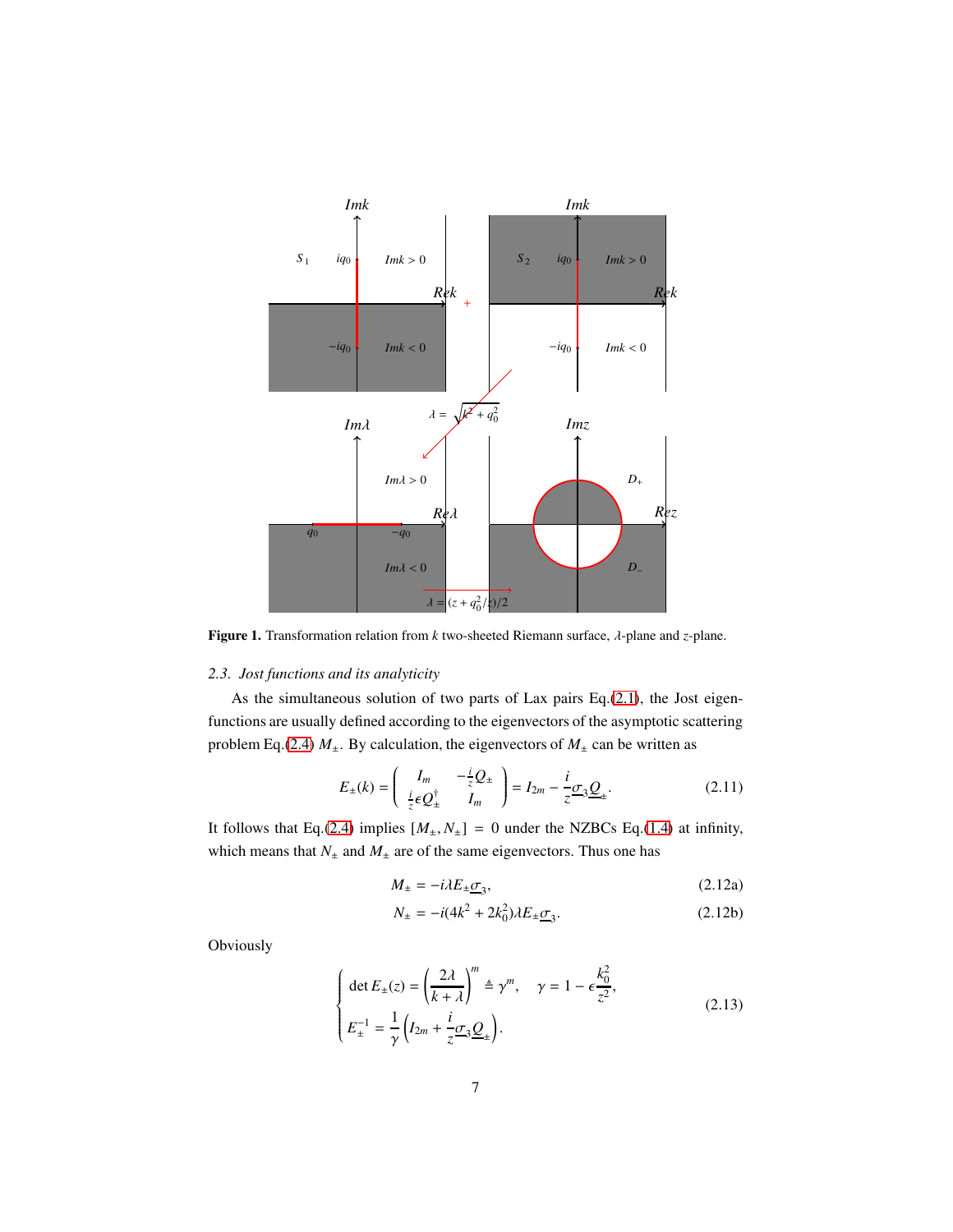Note that the inverse matrices  $E_{\pm}^{-1}$  satisfy all *z* values such that det  $E_{\pm} \neq 0$ , specifically speaking, in the focusing case  $z \neq \pm ik_0$ , and  $z \neq \pm k_0$  in the defocusing case.

The general continuous spectrum  $\Sigma_k$  is composed of all *k*-values satisfying  $\lambda(k) \in R$ , namely  $\Sigma_k = R \cup [-ik_0, ik_0]$  in the focusing case, and  $\Sigma_k = R \setminus [-k_0, k_0]$  in the defocusing case. These sets  $\Sigma_k$  are mapped to  $\Sigma_z = R \cup C_0$  and  $\Sigma_z = R$  in the complex *z*-plane, respectively. The set  $C_0$  denotes a circle of radius  $k_0$  shown in Fig.1. For convenience, we omit the subscript from the context. Now we can obtain the Jost eigenfunctions Φ(*x*, *t*;*z*) and Ψ(*x*, *t*;*z*) of the Lax pairs

$$
\Phi(x, t; z) = (\phi(x, t; z), \bar{\phi}(x, t; z)) = E_-(z)e^{-i\theta(x, t; z)\sigma_3} + o(1), \quad x \to -\infty,
$$
  

$$
\Psi(x, t; z) = (\bar{\psi}(x, t; z), \psi(x, t; z)) = E_+(z)e^{-i\theta(x, t; z)\sigma_3} + o(1), \quad x \to +\infty,
$$
 (2.14)

with

$$
\theta(x, t; z) = \lambda(z) \left( x + (4k^2(z) + 2k_0^2)t \right)
$$
\n(2.15)

<span id="page-7-3"></span><span id="page-7-2"></span><span id="page-7-1"></span><span id="page-7-0"></span>.

where the elements of the functions  $\Phi(x, t; z)$  and  $\Psi(x, t; z)$  are  $2m \times m$  matrices. As usual, the Lax pairs Eq.[\(2.1\)](#page-4-1) can be written as

$$
\varphi_{\pm,x} = M_{\pm} \varphi_{\pm} + \Delta \underline{Q}_{\pm} \varphi_{\pm},
$$
  

$$
\varphi_{\pm,t} = N_{\pm} \varphi_{\pm} + \Delta \underline{\hat{Q}}_{\pm} \varphi_{\pm},
$$

with

$$
\Delta \underline{Q}_{\pm} = \underline{Q} - \underline{Q}_{\pm},
$$
  
\n
$$
\Delta \underline{\hat{Q}}_{\pm} = 2ik \underline{Q}_{\pm}^2 \underline{\sigma}_3 + 2\underline{Q}_{\pm}^3 - 2ik(\underline{Q}^2 + \underline{Q}_x)\underline{\sigma}_3 - \underline{Q}_{xx} + 2\underline{Q}^3 + \underline{Q}_x \underline{Q} - \underline{Q}\underline{Q}_x
$$

By decomposing the asymptotic exponential oscillations, we further introduce the modified eigenfunctions

$$
\mathcal{W}(x,t;z) = (\mathcal{\hat{W}}(x,t;z), \mathcal{\bar{W}}(x,t;z)) = \Phi(x,t;z)e^{i\theta(x,t;z)}\sigma_3,
$$
  

$$
\mathcal{V}(x,t;z) = (\mathcal{\bar{V}}(x,t;z), \mathcal{\hat{V}}(x,t;z)) = \Psi(x,t;z)e^{i\theta(x,t;z)}\sigma_3.
$$
 (2.16)

Note that  $\lim_{x \to -\infty} W(x, t; z) = E_-(z)$  and  $\lim_{x \to +\infty} V(x, t; z) = E_+(z)$ . Similar to Ref.[\[45](#page-50-2)], the following integral equations can be obtained

$$
\mathcal{W}(x;z) = E_{-} + \int_{-\infty}^{x} E_{-}e^{-i\lambda(x-y)\underline{\sigma}_{3}} E_{-}^{-1} \Delta \underline{\underline{Q}}_{-}(y) \left( \hat{\mathcal{W}}(y;z), \bar{\mathcal{W}}(y;z) \right) e^{i\lambda(x-y)\underline{\sigma}_{3}} dy,
$$
\n
$$
\mathcal{V}(x;z) = E_{+} - \int_{x}^{\infty} E_{+}e^{-i\lambda(x-y)\underline{\sigma}_{3}} E_{+}^{-1} \Delta \underline{\underline{Q}}_{+}(y) \left( \hat{\mathcal{V}}(y;z), \bar{\mathcal{V}}(y;z) \right) e^{i\lambda(x-y)\underline{\sigma}_{3}} dy.
$$
\n(2.17)

From Eq.[\(2.17\)](#page-7-0), the analyticity of the modified eigenfunctions can be summarized as follows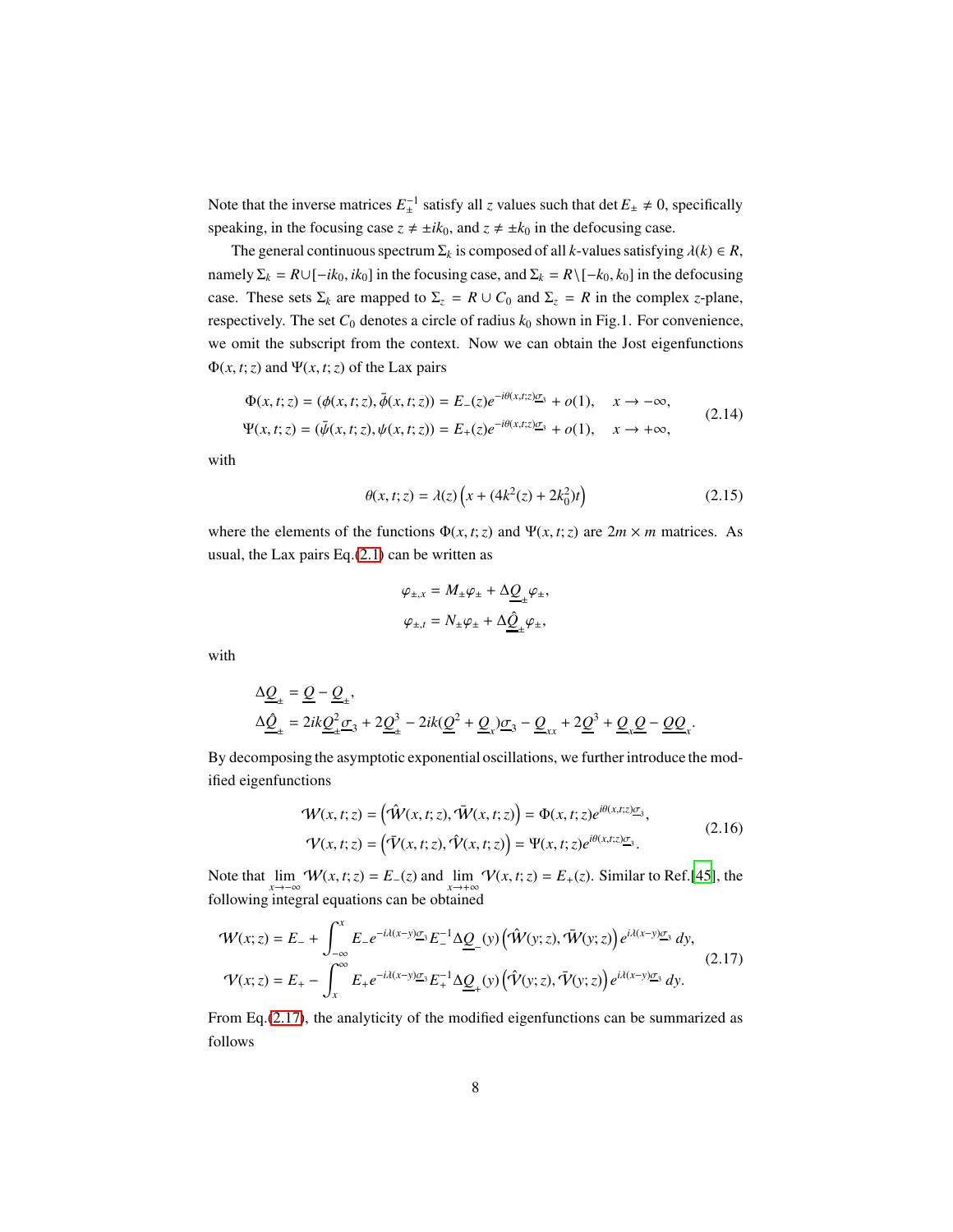**Theorem 2.1.** *It is assumed that*  $Q(x, t) - Q_+ \in L^1(a, +\infty)$  *and*  $Q(x, t) - Q_- \in L^1(-\infty, a)$ *hold for any constant*  $a \in R$ *, all*  $t > 0$ *, and that the matrix potential function*  $Q(x, t)$ *is the m*  $\times$  *m symmetric matrix as well as satisfies the boundary conditions Eq.*[\(2.5\)](#page-4-4)*. Then the modified eigenfunctions of the scattering problem determined by Eq.*[\(2.14\)](#page-7-1) *and* [\(2.16\)](#page-7-2) *satisfy that the functions*  $\hat{W}(x, t; z)$  *and*  $\hat{V}(x, t; z)$  *are analytic in the region*  $D^+$  *of z-plane, which are continuous up to*  $\partial D^+$ *; the functions*  $\tilde{\mathbf{W}}(x,t;z)$  *and*  $\tilde{\mathbf{V}}(x,t;z)$ *are analytic in the region D*<sup>−</sup> *of z-plane, which are continuous up to* ∂*D* − *.*

**Proof.** For a matrix M with the product

$$
e^{-i\lambda(x-y)\sigma_3} \mathcal{M} e^{i\lambda(x-y)\sigma_3} = \begin{pmatrix} m_{11} & e^{-2i\lambda(x-y)}m_{12} \\ e^{2i\lambda(x-y)}m_{21} & m_{22} \end{pmatrix}.
$$

Taking the first column as an example, there is of following equation

 $e^{2i\lambda(x-y)} = e^{2i(Re\lambda + iIm\lambda)(x-y)} = e^{2iRe\lambda(x-y)}e^{-2Im\lambda(x-y)},$ 

note that  $x - y > 0$ , then we can derive that  $\hat{W}(x, t; z)$  is analytic in the region  $Im \lambda > 0$ , i.e.,  $D^+ = \left\{ z \in \mathbb{C} : (|z|^2 - k_0^2) \text{Im} z > 0 \right\}$ . The analyticity of the second column can be similarly proved.  $\Box$ 

#### <span id="page-8-0"></span>*2.4. Scattering matrix*

Because the trace of *M* and *N* in Lax pairs Eq.[\(2.1\)](#page-4-1) are zero, resorting to Liouville formula[\[46](#page-50-3)] the relationship can be derived

<span id="page-8-2"></span>
$$
\partial_x(\det M) = \partial_t(\det N) = 0,
$$

and for all  $z \in \Sigma$ , Eq.[\(2.14\)](#page-7-1) implies that  $\lim_{x \to -\infty} \Phi(x, t; z)e^{i\theta \sigma_3} = E$  and  $\lim_{x \to +\infty} \Psi(x, t; z)e^{i\theta \sigma_3} =$  $E_{+}$ , then we have

$$
\det \Psi(x, t; z) = \det \Phi(x, t; z) = \det E_{\pm}(z) = \gamma^{m}(z), \quad z \in \Sigma.
$$
 (2.18)

It is noted that the scattering problem is a first order homogeneous differential equation (ODE), and because both  $\Psi(x, t; z)$  and  $\Phi(x, t; z)$  are the solutions of the ODE for all  $z \in \Sigma_0$ , there is obviously a  $2m \times 2m$  constant matrix  $S(z)$  which is independent of the variable *x* and *t* satisfying

<span id="page-8-1"></span>
$$
\Phi(x, t; z) = \Psi(x, t; z) S(z), \quad z \in \Sigma_0,
$$
\n(2.19)

where  $\Sigma_0 = \Sigma \setminus \{\pm \sqrt{\epsilon}k_0\}, S(z) = \begin{pmatrix} a(z) & \bar{b}(z) \\ b(z) & \bar{a}(z) \end{pmatrix}$  $\overline{\mathcal{C}}$  $b(z)$   $\bar{a}(z)$ ), and the functions  $a(z)$ ,  $b(z)$ ,  $\bar{b}(z)$ , and  $\int$ 

 $\bar{a}(z)$  are the  $m \times m$  of the scattering matrix. In additional, the elements in the scattering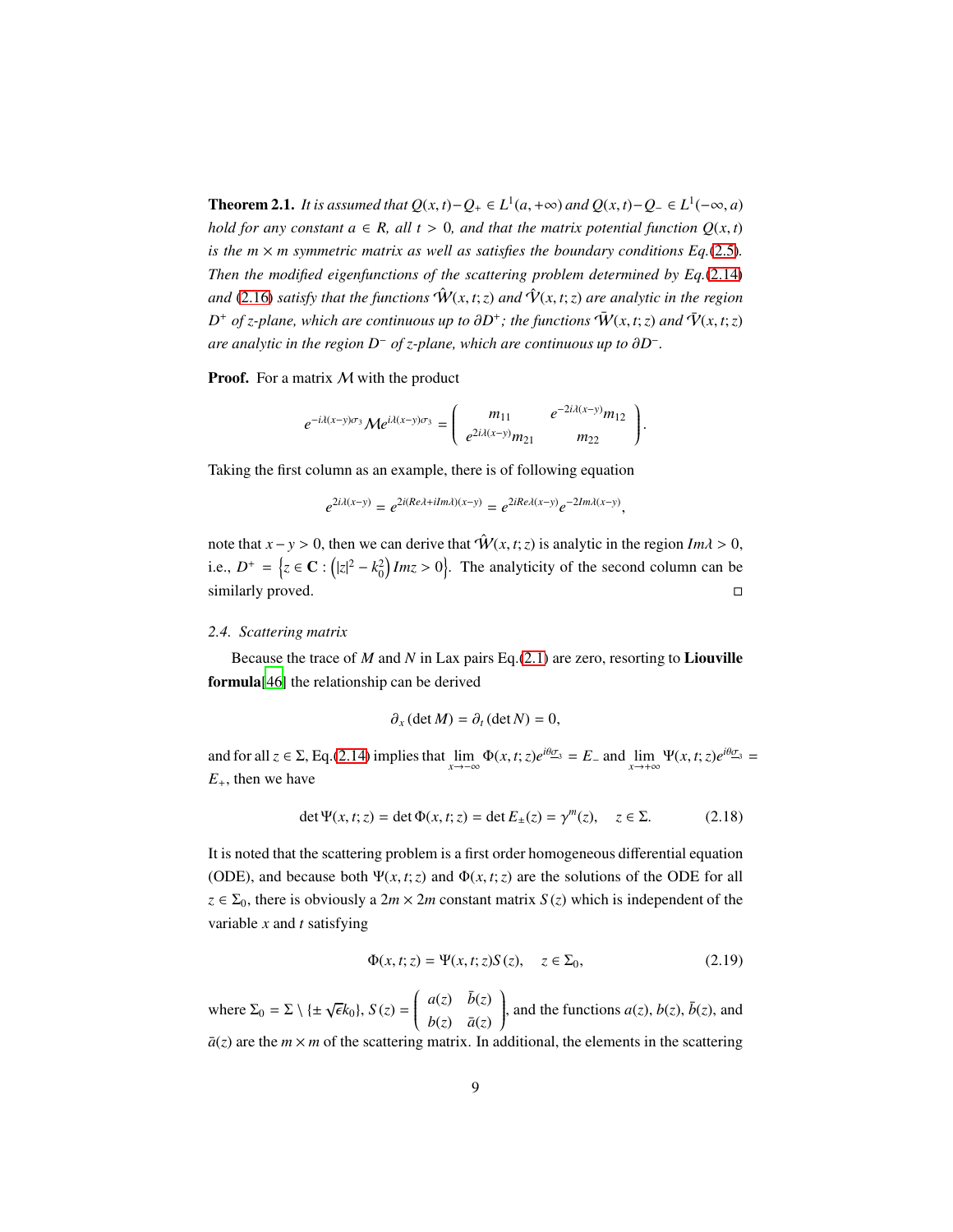matrix  $S(z)$  play an important role in the construction of Riemann-Hilbert problem, so their analytical regions need to be further determined. It follows from the Eqs.[\(2.14\)](#page-7-1) and [\(2.19\)](#page-8-1) that

<span id="page-9-1"></span>
$$
\phi(x, t; z) = \psi(x, t; z)b(z) + \bar{\psi}(x, t; z)a(z), \n\bar{\phi}(x, t; z) = \psi(x, t; z)\bar{a}(z) + \psi(x, t; z)\bar{b}(z).
$$
\n(2.20)

Combining with Eqs.[\(2.18\)](#page-8-2), [\(2.19\)](#page-8-1), one can obtain

$$
\det a(z) = \frac{Wr[\phi(x, t; z), \psi(x, t; z)]}{Wr[\bar{\psi}(x, t; z), \psi(x, t; z)]} = \frac{Wr[\phi(x, t; z), \psi(x, t; z)]}{\gamma^m},
$$
(2.21a)

$$
\det \bar{a}(z) = \frac{Wr[\bar{\psi}(x,t;z), \bar{\phi}(x,t;z)]}{Wr[\bar{\psi}(x,t;z), \psi(x,t;z)]} = \frac{Wr[\bar{\psi}(x,t;z), \bar{\phi}(x,t;z)]}{\gamma^m},
$$
(2.21b)

where the notation  $Wr[\bullet, \bullet]$  represents the Wronskian determinant. In the case of scalars, similar to Ref.<sup>[\[45\]](#page-50-2)</sup>, the analytical region of the diagonal elements  $a(z)$  and  $\bar{a}(z)$  of the scattering matrix can be obtained directly from Eq.(2.21), but only the analytical region of the diagonal elements determinant det  $a(z)$  and det  $\bar{a}(z)$  can be derived instead of the analytical region of the diagonal elements.

<span id="page-9-0"></span>**Theorem 2.2.** *If*  $Q(x, t) - Q_+ \in L^1(a, +\infty)$  *and*  $Q(x, t) - Q_- \in L^1(-\infty, a)$  *hold for any constant a*  $\in$  *R, all t* > 0*, and the potential function*  $Q(x, t)$  *satisfies constraint condition* [\(2.5\)](#page-4-4)*, the scattering matrix S* (*z*) [\(2.19\)](#page-8-1) *defined according to the eigenfunctions of the scattering problem satisfies that: the block*  $a(z)$  *is analytic in the region*  $D^+$  *of the zplane, and continuous up to*  $\Sigma_0 = \partial D^+ \setminus \{\pm \sqrt{\epsilon} k_0\}$ ; the block  $\bar{a}(z)$  is analytic in the region  $D^-$  *of the z-plane, and continuous up to*  $\Sigma_0 = \partial D^- \setminus {\pm \sqrt{\epsilon k_0}}$ *; the off-diagonal blocks of the matrix S* (*z*) *are nowhere analytic in general.*

<span id="page-9-3"></span>*Remark* 2.3*.* For brevity, the proof of Theorem [\(2.2\)](#page-9-0) will be explained when discussing symmetries.

In order to establish a suitable Riemann-Hilbert problem, we need to properly arrange the modified eigenfunctions and the scattering coefficients so that they are analytic in the same region. Note that from Eqs.[\(2.16\)](#page-7-2) and [\(2.20\)](#page-9-1), one has

$$
\hat{\mathcal{W}}(x,t;z)a^{-1}(z) = \bar{\mathcal{V}}(x,t;z) + e^{2i\theta(x,t;z)}\hat{\mathcal{V}}(x,t;z)\rho(z),\tag{2.22a}
$$

$$
\overline{\mathbf{\hat{W}}}(x,t;z)\overline{a}^{-1}(z) = \mathbf{\hat{V}}(x,t;z) + e^{-2i\theta(x,t;z)}\overline{\mathbf{\hat{V}}}(x,t;z)\overline{\rho}(z),\tag{2.22b}
$$

where  $\hat{W}(x, t; z)a^{-1}(z)$  and  $\bar{W}(x, t; z)\bar{a}^{-1}(z)$  are meromorphic in the region  $D^+$  and  $D^-$ , respectively. Finally the reflection coefficients are introduced by

<span id="page-9-2"></span>
$$
\rho(z) = b(z)a^{-1}(z), \quad \bar{\rho}(z) = \bar{b}(z)\bar{a}^{-1}(z), \quad z \in \Sigma_0.
$$
 (2.23)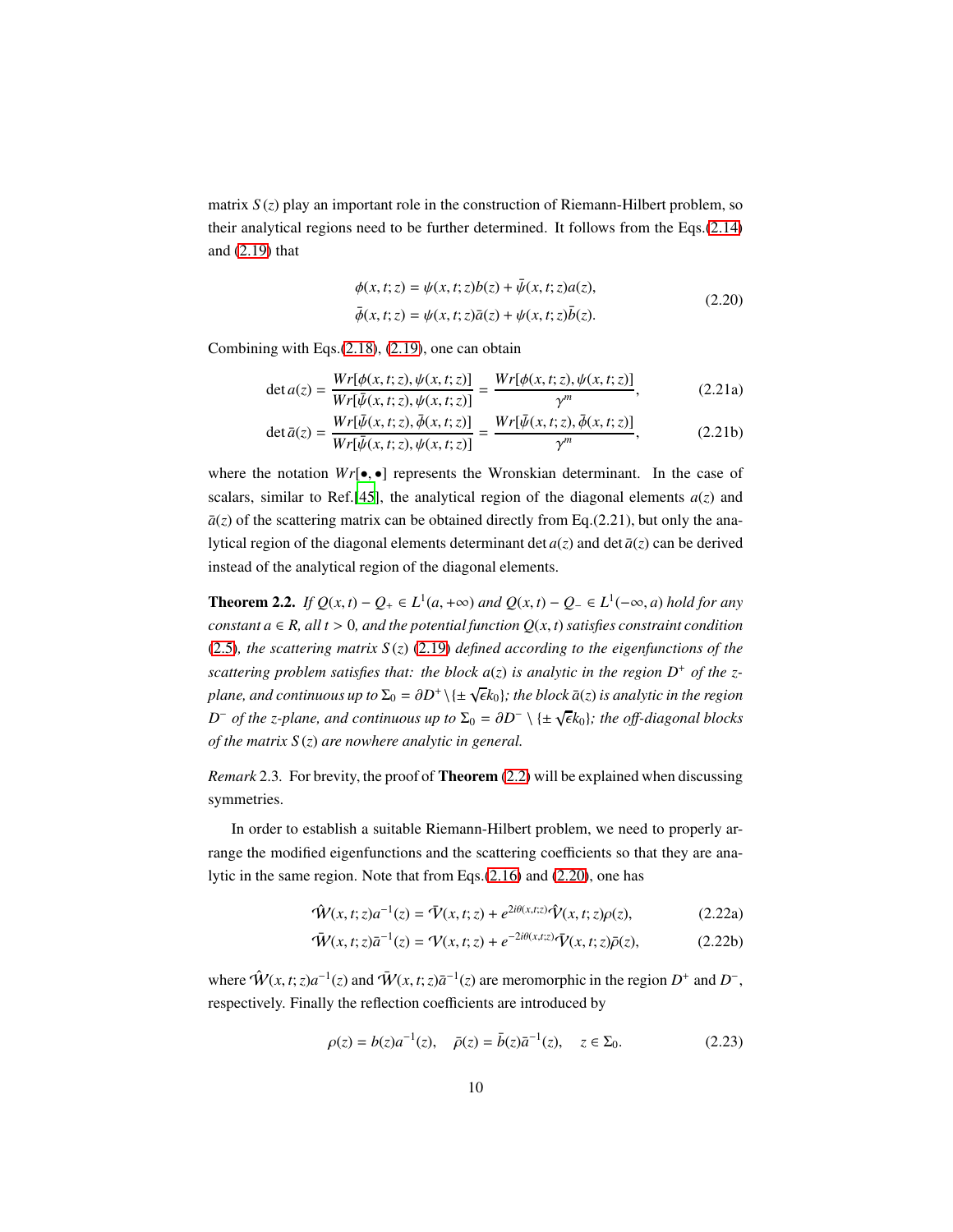#### <span id="page-10-0"></span>*2.5. Symmetries*

When using the Riemann-Hilbert method to solve the initial value problem, it is often necessary to consider the symmetry of the potential function in Lax pairs. This is because the symmetries of the eigenfunctions can be obtained by analyzing the symmetries of the potential function. Finally the symmetries of the scattering data are obtained, which is also the basis of the discrete spectral distribution. The symmetries of the non-zero boundary value problem is more complicated because of the fact that the Riemann surface is introduced, which causes the  $\lambda(k)$  to change sign from one side of the Riemann surface to the other. It follows that from the uniformization variable *z* Eq.[\(2.8\)](#page-5-1):

- $z \mapsto z^*$  implies  $(k, \lambda) \mapsto (k^*, \lambda^*)$ ;
- $z \mapsto \epsilon k_0^2/z$  implies  $(k, \lambda) \mapsto (k, -\lambda)$ .

It is worth noting the symmetries of the scattering problem corresponding to the above transformation, one of which is the conjugate symmetry that depends on the potential function  $Q(x, t)$  (i.e.,  $Q^{\dagger} = \epsilon Q$ ), and the other is due to the branching of the scattering parameter *k*-plane. In addition, we also discuss the third symmetry in combination with the assumption  $Q^T = Q$ . It is easy to verify that

$$
\underline{Q} = -\underline{\sigma}_2 \underline{Q}^T \underline{\sigma}_2,\tag{2.24}
$$

where  $\underline{\sigma}_2 = i \begin{pmatrix} 0_m & I_m \\ I & 0 \end{pmatrix}$  $\overline{\mathcal{C}}$  $-I_m$  0*m* ſ  $\int$ as a generaliztion of the  $2 \times 2$  Pauli matrix  $\sigma_2$ .

#### <span id="page-10-1"></span>*2.5.1. The first symmetry*

In Ref.[\[18](#page-48-2)], Ablowitz and his co-authors studied the relationship of the scattering data and eigenfunctions for the matrix potential function with zero boundary value condition when the above transformation is involved. We will extend their method to nonzero boundary conditions. Now introducing the functions which are independent of the variable *x* for  $z \in \Sigma$ 

$$
\mathscr{A}(x,t;z) = \Phi^{\dagger}(x,t;z^*) \mathcal{L}_{\epsilon} \Phi(x,t;z), \quad \mathscr{B}(x,t;z) = \Psi^{\dagger}(x,t;z^*) \mathcal{L}_{\epsilon} \Psi(x,t;z), \quad (2.25)
$$

one can obtain as  $x \to \pm \infty$ 

<span id="page-10-2"></span>
$$
\Phi^{\dagger}(x,t;z^*)\mathcal{L}_{\epsilon}\Phi(x,t;z) = \Psi^{\dagger}(x,t;z^*)\mathcal{L}_{\epsilon}\Psi(x,t;z) = \gamma(z)\mathcal{L}_{\epsilon},
$$
\n(2.26)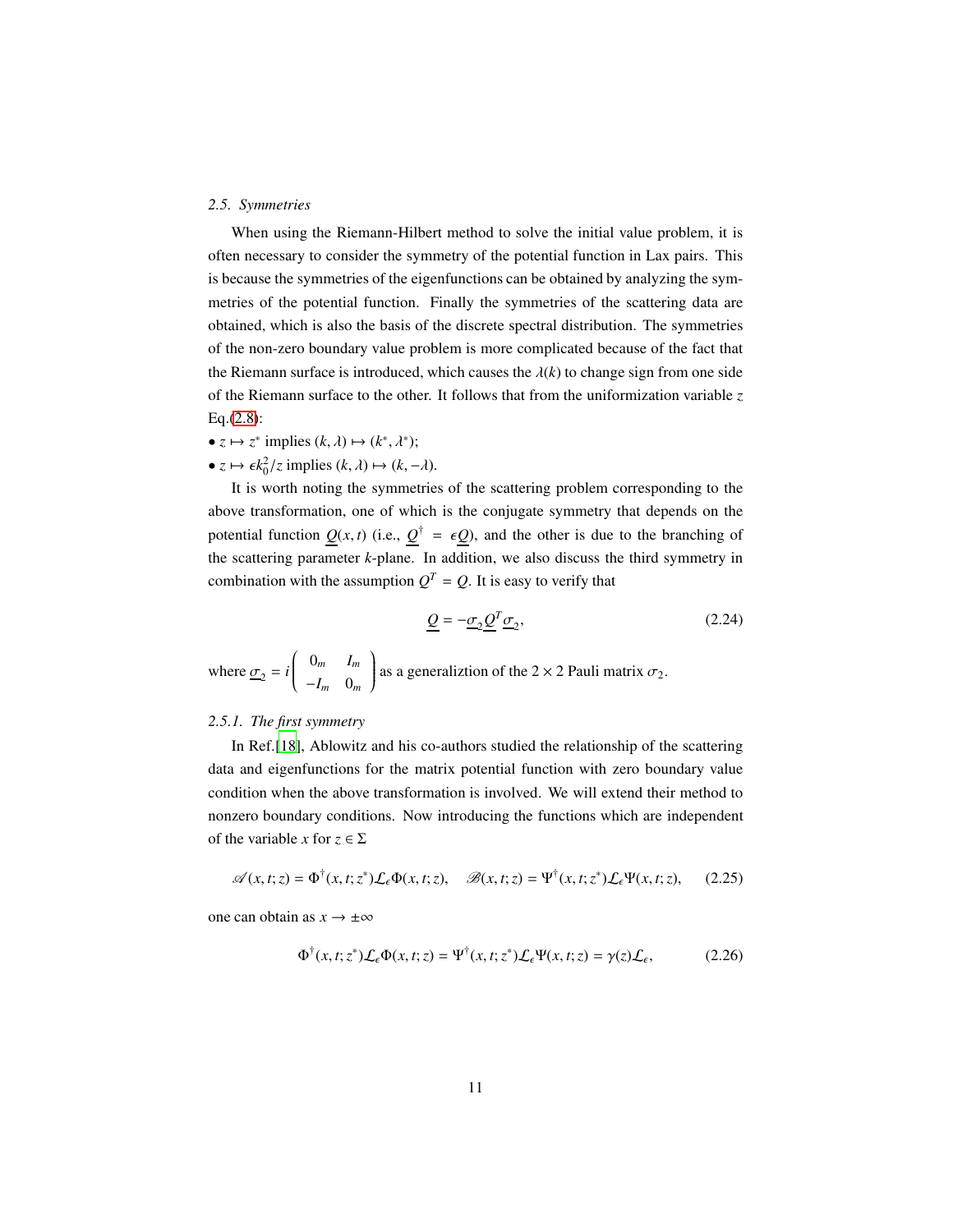where  $\mathcal{L}_{\epsilon} = \begin{pmatrix} I_m & 0_m \\ 0 & -\epsilon I_n \end{pmatrix}$  $\overline{\mathcal{C}}$  $0_m$  − $\epsilon I_m$ Í  $\int$ , and the value of  $\epsilon$  represents the focusing and defocusing case. It follows from Eqs.[\(2.1\)](#page-4-1) and [\(2.14\)](#page-7-1) that

$$
\partial_x \mathscr{A}(x,t;z) = \Phi_x^{\dagger}(x,t;z^*) \mathcal{L}_{\epsilon} \Phi(x,t;z) + \Phi^{\dagger}(x,t;z^*) \mathcal{L}_{\epsilon} \Phi_x(x,t;z) =
$$
  

$$
(ik\underline{\sigma}_3 + \epsilon \underline{Q}) \Phi^{\dagger}(x,t;z^*) \mathcal{L}_{\epsilon} \Phi(x,t;z) + \Phi^{\dagger}(x,t;z^*) \mathcal{L}_{\epsilon} \left(-ik\underline{\sigma}_3 + \underline{Q}\right) \Phi(x,t;z) = 0,
$$

the other can be proved in the same way, and Eq.[\(2.26\)](#page-10-2) can be directly calculated.

Obviously Eq.[\(2.26\)](#page-10-2) is equivalent to

$$
\Phi^{-1}(x,t;z) = \frac{1}{\gamma(z)} \mathcal{L}_{\epsilon} \Phi^{\dagger}(x,t;z^*) \mathcal{L}_{\epsilon}, \quad \Psi^{-1}(x,t;z) = \frac{1}{\gamma(z)} \mathcal{L}_{\epsilon} \Psi^{\dagger}(x,t;z^*) \mathcal{L}_{\epsilon}. \tag{2.27}
$$

<span id="page-11-1"></span>Proposition 2.4. *The elements of the scattering matrix S* (*z*) *can be specifically expressed according to the Jost eigenfunctions as*

<span id="page-11-0"></span>
$$
\gamma(z)a(z) = \left(\bar{\psi}^{\mu p}(x, t; z^*)\right)^{\dagger} \phi^{\mu p}(x, t; z) - \epsilon \left(\bar{\psi}^{\mu n}(x, t; z^*)\right)^{\dagger} \phi^{\mu n}(x, t; z),\tag{2.28a}
$$

$$
\gamma(z)\bar{a}(z) = \left(\psi^{dn}(x,t;z^*)\right)^{\dagger} \bar{\phi}^{dn}(x,t;z) - \epsilon \left(\psi^{up}(x,t;z^*)\right)^{\dagger} \bar{\phi}^{up}(x,t;z),\tag{2.28b}
$$

$$
\gamma(z)b(z) = \left(\psi^{dn}(x, t; z^*)\right)^{\dagger} \phi^{dn}(x, t; z) - \epsilon \left(\psi^{up}(x, t; z^*)\right)^{\dagger} \phi^{up}(x, t; z),\tag{2.28c}
$$

$$
\gamma(z)\bar{b}(z) = \left(\bar{\psi}^{up}(x,t;z^*)\right)^{\dagger} \bar{\phi}^{up}(x,t;z) - \epsilon \left(\bar{\psi}^{dn}(x,t;z^*)\right)^{\dagger} \bar{\phi}^{dn}(x,t;z),\tag{2.28d}
$$

*where*  $a(z)$  *and*  $\bar{a}(z)$  *are analytic in the region*  $D^+$  *and*  $D^-$  *of z-plane, respectively.* 

Proof. For simplicity, we take the following blocks for the eigenfunctions

<span id="page-11-2"></span>
$$
\Phi(x,t;z)=\left(\begin{array}{cc}\phi^{up}&\bar{\phi}^{up}\\ \phi^{dn}&\bar{\phi}^{dn}\end{array}\right),\quad \Psi(x,t;z)=\left(\begin{array}{cc}\bar{\psi}^{up}&\psi^{up}\\ \bar{\psi}^{dn}&\psi^{dn}\end{array}\right),
$$

where  $A^{up/dn}$  denote an  $m \times m$  matrix. It follows based on Eqs.[\(2.19\)](#page-8-1) and [\(2.27\)](#page-11-0) that

$$
S(z) = \Psi^{-1}(x, t; z)\Phi(x, t; z) = \frac{1}{\gamma(z)} \mathcal{L}_{\epsilon} \Psi^{\dagger}(x, t; z^*) \mathcal{L}_{\epsilon} \Phi(x, t; z),
$$
 (2.29)

with

$$
\mathcal{L}_{\epsilon} \Psi^{\dagger}(x, t; z^{*}) \mathcal{L}_{\epsilon} \Phi(x, t; z) =
$$
\n
$$
\begin{pmatrix}\n(\bar{\psi}^{\mu p}(z^{*}))^{\dagger} \phi^{\mu p}(z) - \epsilon (\bar{\psi}^{dn}(z^{*}))^{\dagger} \phi^{dn}(z) & (\bar{\psi}^{\mu p}(z^{*}))^{\dagger} \bar{\phi}^{\mu p}(z) - \epsilon (\bar{\psi}^{dn}(z^{*}))^{\dagger} \bar{\phi}^{dn}(z) \\
(\psi^{dn}(z^{*}))^{\dagger} \phi^{dn}(z) - \epsilon (\psi^{up}(z^{*}))^{\dagger} \phi^{\mu p}(z) & (\psi^{dn}(z^{*}))^{\dagger} \bar{\phi}^{dn}(z) - \epsilon (\psi^{up}(z^{*}))^{\dagger} \bar{\phi}^{\mu p}(z)\n\end{pmatrix}.
$$

Obviously the Eqs.(2.26) can be derived. In fact, the analyticity of the Eqs.[\(2.28a\)](#page-11-1) and [\(2.28b\)](#page-11-1) can be obtained from Theorem [\(2.2\)](#page-9-0).

*Remark* 2.5*.* Theorem [\(2.2\)](#page-9-0) is the direct result of Proposition [\(2.4\)](#page-11-1).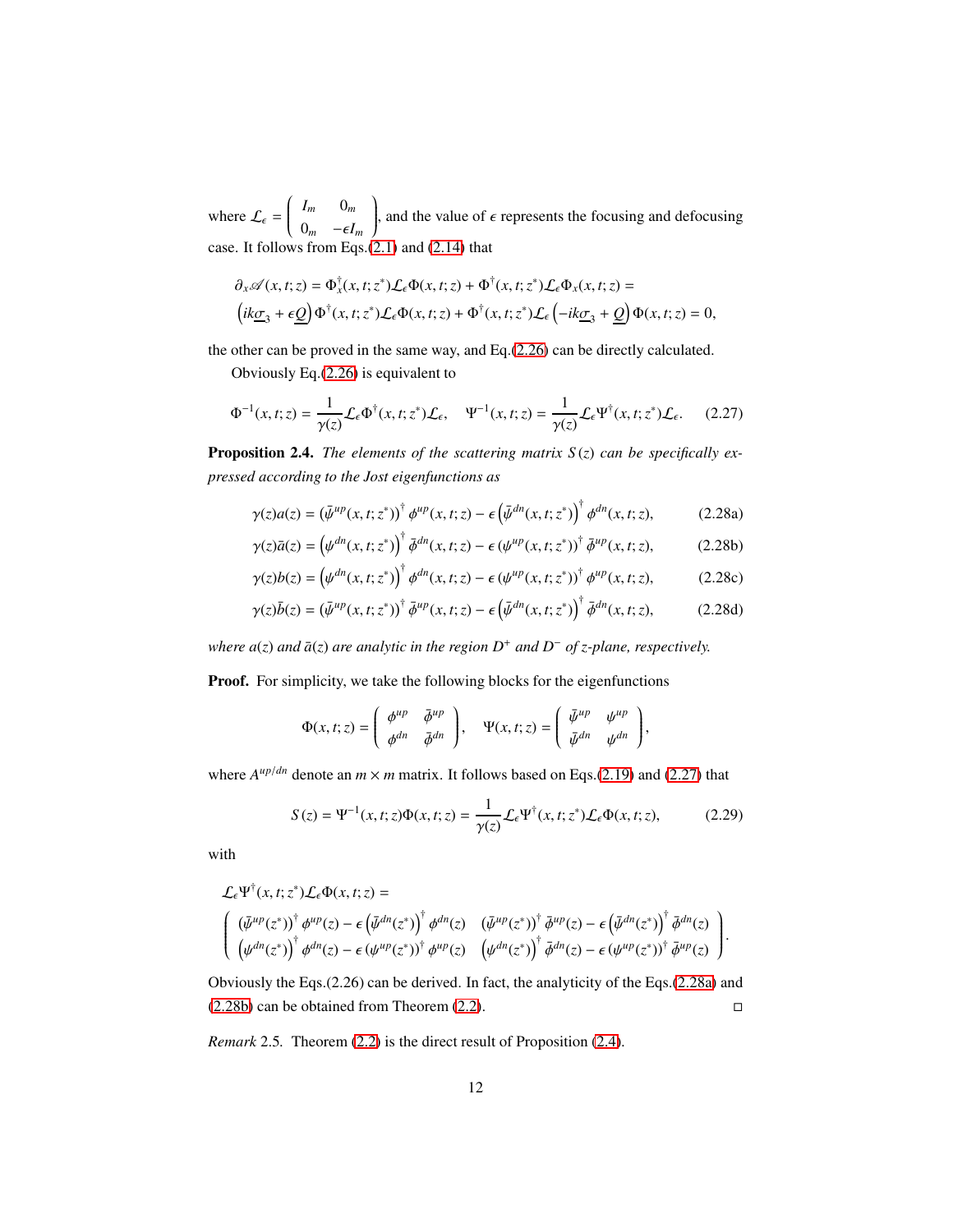**Theorem 2.6.** Assume that  $Q(x, t) - Q_+ \in L^1(a, +\infty)$  and  $Q(x, t) - Q_- \in L^1(-\infty, a)$  hold *for any constant*  $a \in R$ *, all*  $t > 0$ *, and also assume that the scattering coefficients*  $a(z)$ *,*  $b(z)$ *,*  $\bar{b}(z)$ *,*  $\bar{a}(z)$  *have simple zeros at branch points*  $z = \pm \sqrt{\epsilon}k_0$ *, the following residue conditions can be written as*

$$
Res_{z=\pm k_0} a(z) = \pm \frac{k_0}{2} \left[ \left( \bar{\psi}^{\mu p}(x, t; \pm k_0) \right)^{\dagger} \phi^{\mu p}(x, t; \pm k_0) - \epsilon \left( \bar{\psi}^{dn}(x, t; \pm k_0) \right)^{\dagger} \phi^{dn}(x, t; \pm k_0) \right],
$$
  
\n
$$
Res_{z=\pm k_0} \bar{a}(z) = \pm \frac{k_0}{2} \left[ \left( \psi^{dn}(x, t; \pm k_0) \right)^{\dagger} \bar{\phi}^{dn}(x, t; \pm k_0) - \epsilon \left( \psi^{\mu p}(x, t; \pm k_0) \right)^{\dagger} \bar{\phi}^{\mu p}(x, t; \pm k_0) \right],
$$
  
\n
$$
\lim_{z \to \pm k_0} (z \mp k_0) b(z) = \pm \frac{k_0}{2} \left[ \left( \psi^{dn}(x, t; \pm k_0) \right)^{\dagger} \phi^{dn}(x, t; \pm k_0) - \epsilon \left( \psi^{\mu p}(x, t; \pm k_0) \right)^{\dagger} \phi^{\mu p}(x, t; \pm k_0) \right],
$$
  
\n
$$
\lim_{z \to \pm k_0} (z \mp k_0) \bar{b}(z) = \pm \frac{k_0}{2} \left[ \left( \bar{\psi}^{\mu p}(x, t; \pm k_0) \right)^{\dagger} \bar{\phi}^{\mu p}(x, t; \pm k_0) - \epsilon \left( \bar{\psi}^{dn}(x, t; \pm k_0) \right)^{\dagger} \bar{\phi}^{dn}(x, t; \pm k_0) \right]
$$

*in the defocusing case and*

$$
Res_{z=\pm ik_0} a(z) = \pm \frac{ik_0}{2} \left[ \left( \bar{\psi}^{up}(x, t; \mp ik_0) \right)^{\dagger} \phi^{up}(x, t; \pm ik_0) + \epsilon \left( \bar{\psi}^{dn}(x, t; \mp ik_0) \right)^{\dagger} \phi^{dn}(x, t; \pm ik_0) \right],
$$
\n
$$
Res_{z=\pm ik_0} \bar{a}(z) = \pm \frac{ik_0}{2} \left[ \left( \psi^{dn}(x, t; \mp ik_0) \right)^{\dagger} \bar{\phi}^{dn}(x, t; \pm ik_0) + \epsilon \left( \psi^{up}(x, t; \mp ik_0) \right)^{\dagger} \bar{\phi}^{up}(x, t; \pm ik_0) \right],
$$
\n
$$
lim_{z \to \pm ik_0} (z \mp ik_0) b(z) = \pm \frac{ik_0}{2} \left[ \left( \psi^{dn}(x, t; \mp ik_0) \right)^{\dagger} \phi^{dn}(x, t; \pm ik_0) + \epsilon \left( \psi^{up}(x, t; \mp ik_0) \right)^{\dagger} \phi^{up}(x, t; \pm ik_0) \right],
$$
\n
$$
lim_{z \to \pm ik_0} (z \mp ik_0) \bar{b}(z) = \pm \frac{ik_0}{2} \left[ \left( \bar{\psi}^{up}(x, t; \mp ik_0) \right)^{\dagger} \bar{\phi}^{up}(x, t; \pm ik_0) + \epsilon \left( \bar{\psi}^{dn}(x, t; \mp ik_0) \right)^{\dagger} \bar{\phi}^{dn}(x, t; \pm ik_0) \right],
$$
\n
$$
lim_{z \to \pm ik_0} (z \mp ik_0) \bar{b}(z) = \pm \frac{ik_0}{2} \left[ \left( \bar{\psi}^{up}(x, t; \mp ik_0) \right)^{\dagger} \bar{\phi}^{up}(x, t; \pm ik_0) + \epsilon \left( \bar{\psi}^{dn}(x, t; \mp ik_0) \right)^{\dagger} \bar{\phi}^{dn}(x, t; \pm ik_0) \right],
$$

*in the focusing case. The reflection coefficients*  $\rho(z)$  *and*  $\bar{\rho}(z)$  *determined by Eq.*[\(2.23\)](#page-9-2) *are of a removable singularity under the conditions* det  $a(z) \neq 0$  *and* det  $\bar{a}(z) \neq 0$  *for all z* ∈ Σ*.*

**Proof.** Taking the focusing case ( $\epsilon = -1$ ) as example, we have from Eq.[\(2.28a\)](#page-11-1)

$$
a(z) = \frac{\left(\bar{\psi}^{up}(x,t;z^*)\right)^{\dagger} \phi^{up}(x,t;z) - \epsilon \left(\bar{\psi}^{dn}(x,t;z^*)\right)^{\dagger} \phi^{dn}(x,t;z)}{\gamma(z)} \triangleq \frac{f(z)}{\gamma(z)},
$$

thus

$$
\mathop{Res}\limits_{z=ik_0} a(z) = \mathop{Res}\limits_{z=ik_0} \frac{f(z)}{\gamma(z)} = \frac{f(z)}{\partial_z \gamma(z)} \Big|_{z=ik_0} = \frac{ik_0}{2} f(ik_0).
$$

The rest can be proved similarly.

Next we will discuss the relationships between the scattering data  $\bar{a}(z)$  and  $a(z)$ , which are related to the distribution of zero points.

Proposition 2.7. *For all z* ∈ *D* − *, the scattering data admit that*

<span id="page-12-0"></span>
$$
\det \bar{a}(z) = \det a^{\dagger}(z^*) = (\det a(z^*))^*.
$$
 (2.30)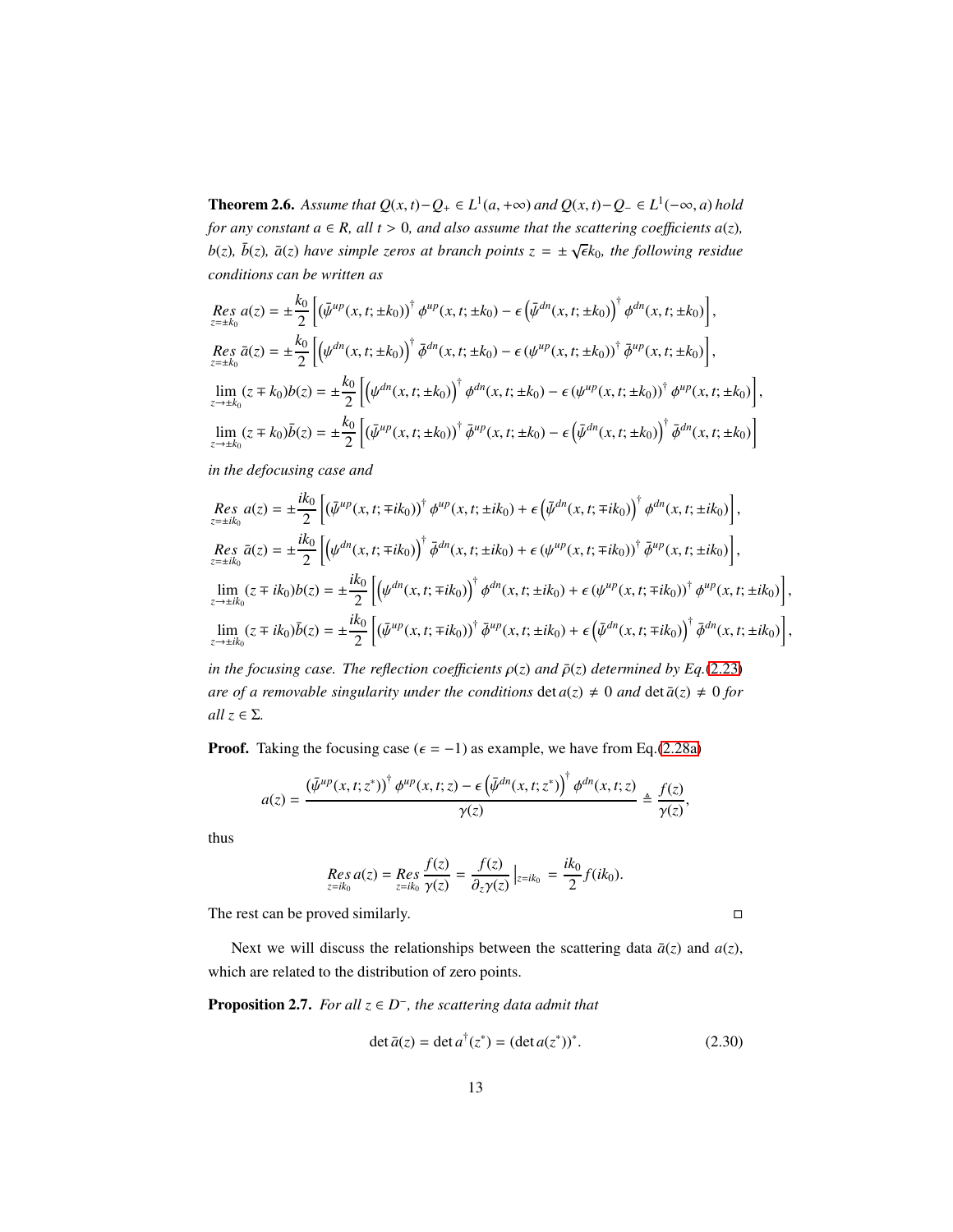Proof. Eq.[\(2.29\)](#page-11-2) implies

$$
\left(\phi^{up}(x,t;z^*)\right)^{\dagger} \bar{\phi}^{up}(x,t;z) = \epsilon \left(\phi^{dn}(x,t;z^*)\right)^{\dagger} \bar{\phi}^{dn}(x,t;z),\tag{2.31a}
$$

<span id="page-13-0"></span> $\ddot{\phantom{a}}$ 

$$
\left(\psi^{\mu p}(x,t;z^*)\right)^\dagger \bar{\psi}^{\mu p}(x,t;z) = \epsilon \left(\psi^{dn}(x,t;z^*)\right)^\dagger \bar{\psi}^{dn}(x,t;z). \tag{2.31b}
$$

Moreover, using Eq.[\(2.29\)](#page-11-2) one has

$$
S^{-1}(z) = \gamma(z)\Phi^{-1}(x, t; z)\mathcal{L}_{\epsilon}(\Psi^{\dagger})^{-1}(x, t; z^*)\mathcal{L}_{\epsilon},
$$
\n(2.32a)

$$
S^{\dagger}(z^*) = \frac{1}{\gamma^*(z^*)} \Phi^{\dagger}(x, t; z) \mathcal{L}_{\epsilon} \Psi(x, t; z) \mathcal{L}_{\epsilon}.
$$
 (2.32b)

Combining with Eq.[\(2.27\)](#page-11-0), we have

$$
\mathcal{L}_{\epsilon} S^{-1}(z) = \frac{1}{S(z)} \Phi^{\dagger}(x, t; z^*) \mathcal{L}_{\epsilon} \Psi(x, t; z) = S^{\dagger}(z^*) \mathcal{L}_{\epsilon},
$$

namely

$$
S^{\dagger}(z^*)\mathcal{L}_{\epsilon}S^{-1}(z) = \mathcal{L}_{\epsilon}, \quad z \in \Sigma,
$$
 (2.33)

which in turn yields

$$
a^{\dagger}(z^*)a(z) - \epsilon b^{\dagger}(z^*)b(z) = I_m, \qquad (2.34a)
$$

$$
a^{\dagger}(z^*)\bar{b}(z) - \epsilon b^{\dagger}(z^*)\bar{a}(z) = 0_m, \qquad (2.34b)
$$

$$
\bar{b}^{\dagger}(z^*)a(z) - \epsilon \bar{a}^{\dagger}(z^*)b(z) = 0_m, \qquad (2.34c)
$$

$$
\bar{b}^{\dagger}(z^*)\bar{b}(z) - \epsilon \bar{a}^{\dagger}(z^*)\bar{a}(z) = -\epsilon I_m.
$$
 (2.34d)

On the other hand, the symmetry of the reflection coefficients can be obtained from Eq.[\(2.34c\)](#page-13-0). Taking the conjugate transpose of Eq.[\(2.34c\)](#page-13-0) yields

$$
a^{\dagger}(z)\bar{b}(z^*) = \epsilon b^{\dagger}(z)\bar{a}(z^*),
$$

then

$$
a^{\dagger}(z^*)\bar{b}(z) = \epsilon b^{\dagger}(z^*)\bar{a}(z) \Rightarrow \epsilon a^{\dagger}(z^*)\bar{b}(z)\bar{a}^{-1}(z) = b^{\dagger}(z^*).
$$

Therefore we have the symmetry

<span id="page-13-1"></span>
$$
\epsilon \rho^{\dagger}(z^*) = \epsilon \left( a^{\dagger}(z^*) \right)^{\dagger} \epsilon a^{\dagger}(z^*) \bar{b}(z) \bar{a}^{-1}(z) = \bar{\rho}(z), \tag{2.35}
$$

as well as

$$
a(z)a^{\dagger}(z^*) = \left[I_m - \rho^{\dagger}(z^*)\rho(z)\right], \quad \bar{a}(z)\bar{a}^{\dagger}(z^*) = \left[I_m - \bar{\rho}^{\dagger}(z^*)\bar{\rho}(z)\right].
$$
 (2.36)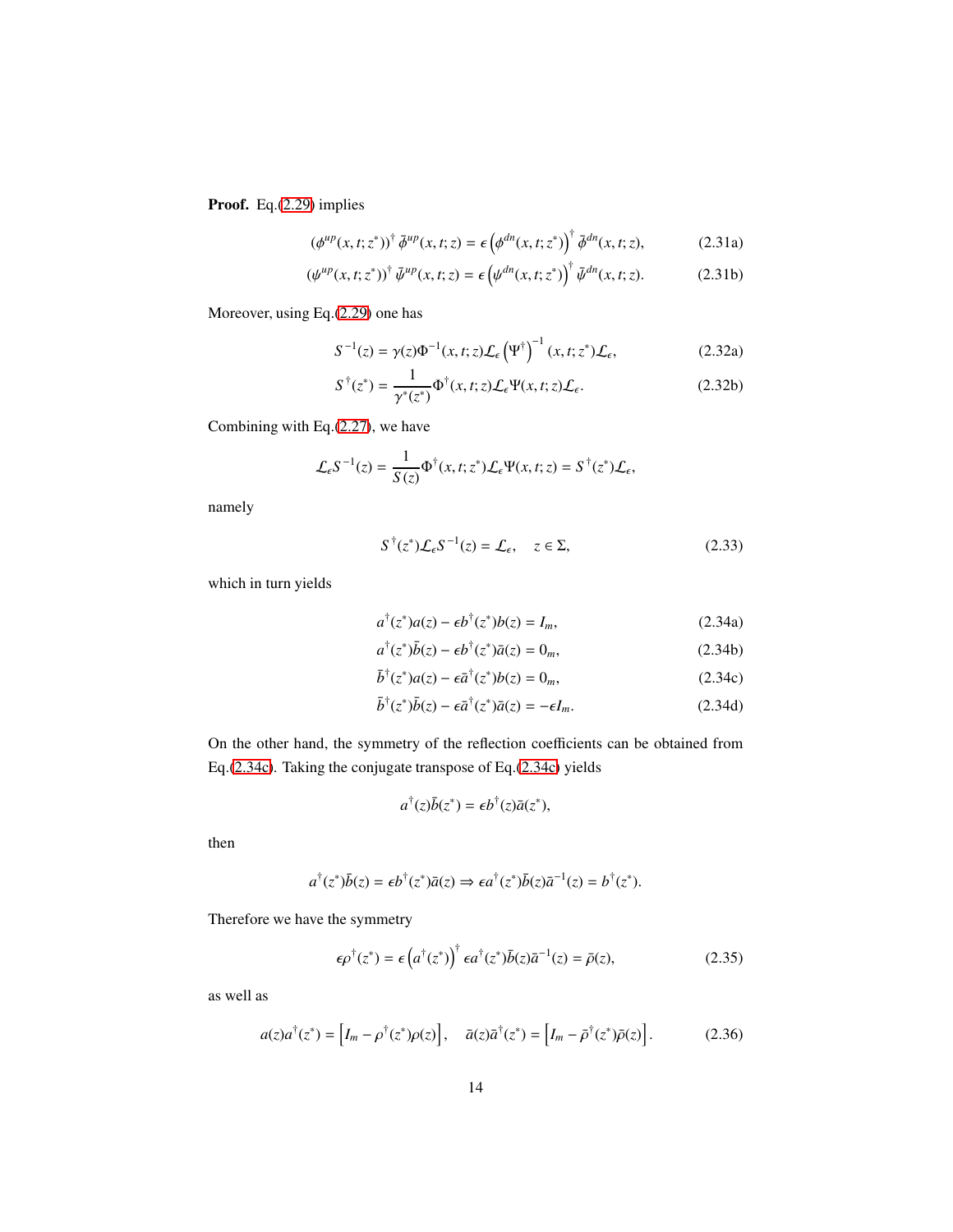Note that Eq.[\(2.33\)](#page-13-0) can be written as

$$
S^{-1}(z) = \mathcal{L}_{\epsilon} S^{\dagger}(z^*) \mathcal{L}_{\epsilon}, \quad S^{-1}(z) = \begin{pmatrix} \bar{c}(z) & d(z) \\ \bar{d}(z) & c(z) \end{pmatrix}.
$$
 (2.37)

According to the properties of the matrix, Eq.[\(2.37\)](#page-14-1) is equivalent to the elements the matrix  $S^{-1}(z)$ . We can get

<span id="page-14-1"></span>
$$
\bar{c}(z) = a^{\dagger}(z^*), \quad c(z) = \bar{a}^{\dagger}(z^*), \tag{2.38a}
$$

$$
d(z) = -\epsilon b^{\dagger}(z^*), \quad \bar{d}(z) = -\epsilon \bar{b}^{\dagger}(z^*). \tag{2.38b}
$$

Similar to the method of solving Eq.(2.21), we can get

$$
\det c(z) = \frac{Wr[\phi, \psi]}{Wr[\phi, \bar{\phi}]} = \frac{Wr[\phi, \psi]}{\gamma^m},
$$
\n(2.39a)

$$
\det \bar{c}(z) = \frac{Wr[\bar{\psi}, \bar{\phi}]}{Wr[\phi, \bar{\phi}]} = \frac{Wr[\bar{\psi}, \bar{\phi}]}{\gamma^m}.
$$
 (2.39b)

It is worth noting that according to the analyticity of the eigenfunctions,  $\det c(z)$  and det  $\bar{c}(z)$  are analytic on regions  $D^+$  and  $D^-$ , respectively. On the other hand, it can be summarized

$$
\det c(z) = \det a(z), \quad z \in D^+, \quad \det \bar{c}(z) = \det \bar{a}(z), \quad z \in D^-, \tag{2.40}
$$

<span id="page-14-0"></span>and from Eq.(2.38) the proposition 2.7 is proved.  $\square$ 

# *2.5.2. The second symmetry*

The process of discussing the first symmetries of nonzero boundary values is the same as the symmetries of zero boundary values, but the discussion of the second symmetry is more complicated due to the fact that Riemann surface is introduced under NZBCs. Because the Jost functions and the scattering coefficients depend on the function  $\lambda(k)$  (it changes sign on the Riemann surface), we need to establish their relationships on different sheet of the Riemann surface.

**Proposition 2.8.** *The eigenvectors*  $E_{\pm}$  *satisfy the following relationship* 

$$
E_{\pm}(z) = -\frac{i}{z} E_{\pm} \left( \frac{\epsilon k_0^2}{z} \right) \underline{\sigma}_3 \underline{\underline{Q}}_{\pm}.
$$
 (2.41)

Proof. Recalling the Eqs.[\(2.2\)](#page-4-5), [\(2.9\)](#page-5-2) and [\(2.15\)](#page-7-3), it is easy to check that

<span id="page-14-2"></span>
$$
\begin{cases}\nk(\epsilon k_0^2/z) = k(z), \\
\lambda(\epsilon k_0^2/z) = -\lambda(z), \\
\theta(\epsilon k_0^2/z) = -\theta(z), \\
\underline{Q}_{\pm}e^{-i\theta(z)\underline{\sigma}_3} = e^{i\theta(z)\underline{\sigma}_3}\underline{Q}_{\pm}.\n\end{cases}
$$
\n(2.42)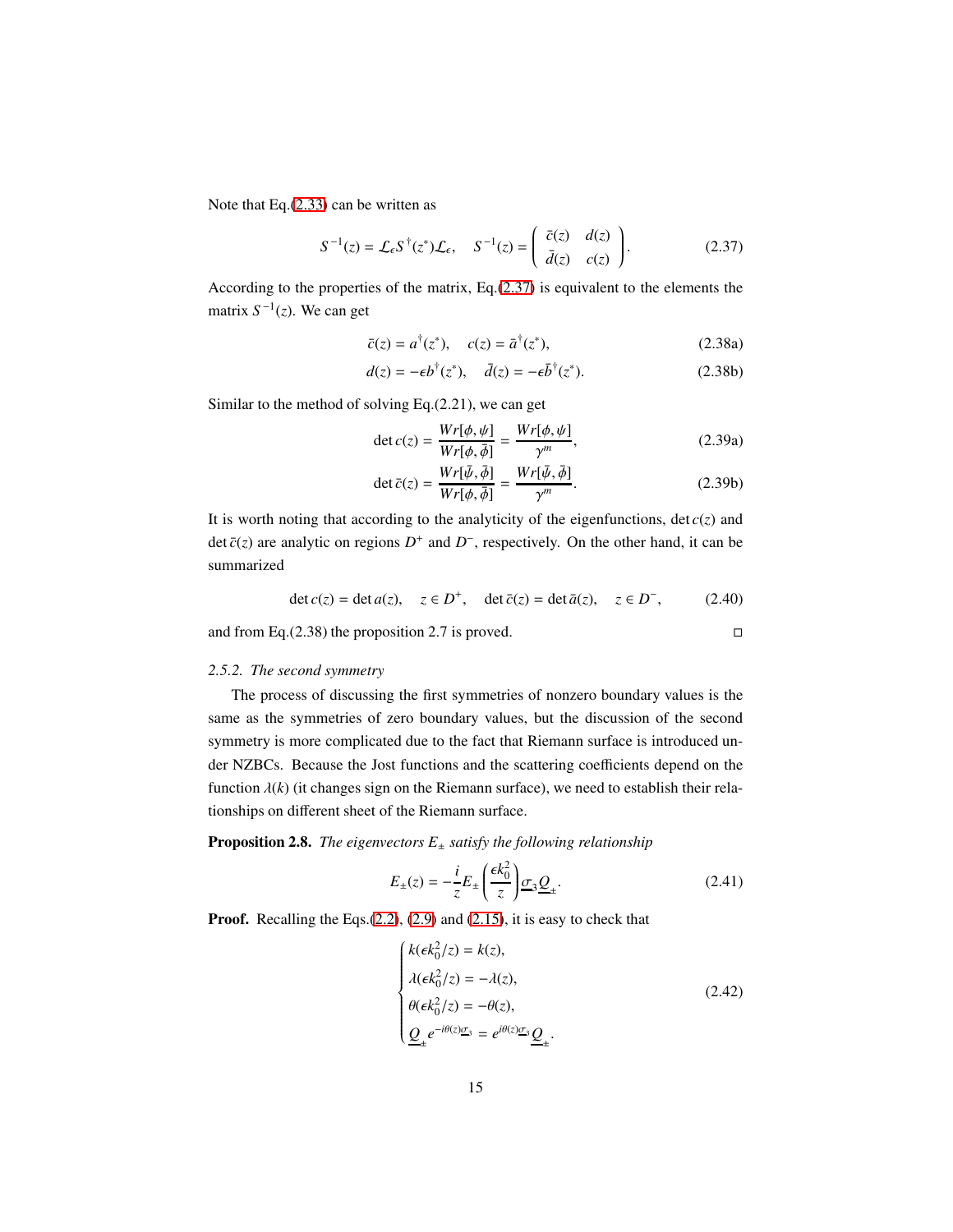The Eq.[\(2.41\)](#page-14-2) is equivalent to

$$
E_{\pm}(z) = -\frac{i}{z}E_{\pm}\left(\frac{\epsilon k_0^2}{z}\right)e^{-i\theta(z)\underline{\sigma}_3}\underline{\sigma}_3\underline{\underline{O}}_{\pm}e^{-i\theta(z)\underline{\sigma}_3},
$$

note that

$$
-\frac{i}{z}E_{\pm}\left(\frac{\epsilon k_0^2}{z}\right)e^{-i\theta(z)\underline{\sigma}_3}\underline{\underline{\sigma}}_3\underline{\underline{\theta}}_{\pm}e^{-i\theta(z)\underline{\sigma}_3} = -\frac{i}{z}\left(e^{-i\theta(z)\underline{\sigma}_3}\underline{\underline{\sigma}}_3\underline{\underline{\theta}}_{\pm} - \frac{i}{\epsilon k_0^2/z}\underline{\sigma}_3\underline{\underline{\theta}}_{\pm}e^{-i\theta(z)\underline{\sigma}_3}\underline{\underline{\sigma}}_3\underline{\underline{\theta}}_{\pm}\right)e^{-i\theta(z)\underline{\sigma}_3}
$$

$$
= -\frac{i}{z}\left(\underline{\sigma}_3\underline{\underline{\theta}}_{\pm} + iz\right) = I_m - \frac{i}{z}\underline{\sigma}_3\underline{\underline{\theta}}_{\pm} = E_{\pm}(z).
$$

**Proposition 2.9.** *The Jost eigenfunctions satisfy that for*  $z \in \Sigma$ 

$$
\Phi(x,t;z) = \frac{1}{iz}\Phi(x,t;\epsilon k_0^2/z)\underline{\sigma}_3 \underline{\mathcal{Q}}_-, \quad \Psi(x,t;z) = \frac{1}{iz}\Psi(x,t;\epsilon k_0^2/z)\underline{\sigma}_3 \underline{\mathcal{Q}}_+.
$$
 (2.43)

Proof. Using the Eq.[\(2.14\)](#page-7-1) implies that

<span id="page-15-0"></span>
$$
\Phi(x,t;\epsilon k_0^2/z) = E_-(\epsilon k_0^2/z)e^{-i\theta(\epsilon k_0^2/z)\underline{\sigma}_3} = E_-(\epsilon k_0^2/z)e^{-i\theta(z)\underline{\sigma}_3},
$$

and that

$$
\Phi(x,t;z) = E_{-}(z)e^{-i\theta(z)\underline{\sigma}_{3}} = -\frac{i}{z}E_{-}(\epsilon k_0^2/z)\underline{\sigma}_{3}\underline{Q}_{-}e^{-i\theta(z)\underline{\sigma}_{3}} = -\frac{i}{z}E_{-}(\epsilon k_0^2/z)e^{i\theta(z)\underline{\sigma}_{3}}\underline{\sigma}_{3}\underline{Q}_{-} = \frac{1}{iz}\Phi(x,t;\epsilon k_0^2/z)\underline{\sigma}_{3}\underline{Q}_{+}.
$$

The other can be proved in the same way.  $\square$ 

Expanding the Eq.[\(2.43\)](#page-15-0), one has

$$
\phi(x,t;z) = \frac{i\epsilon}{z}\bar{\phi}(x,t;\epsilon k_0^2/z)Q_{-}^{\dagger}, \quad \bar{\phi}(x,t;z) = -\frac{i}{z}\phi(x,t;\epsilon k_0^2/z)Q_{-},
$$
 (2.44a)

$$
\bar{\psi}(x,t;z) = \frac{i\epsilon}{z}\psi(x,t;\epsilon k_0^2/z)Q_+^{\dagger}, \quad \psi(x,t;z) = -\frac{i}{z}\bar{\psi}(x,t;\epsilon k_0^2/z)Q_+.
$$
 (2.44b)

Proposition 2.10. *The scattering matrix S* (*z*) *defined by the Eq.*[\(2.19\)](#page-8-1) *admits*

$$
S(\epsilon k_0^2/z) = \underline{\sigma}_3 \underline{\underline{Q}}_+ S(z) \underline{\underline{Q}}^{-1} \underline{\sigma}_3 = \frac{\epsilon}{k_0^2} \underline{\sigma}_3 \underline{\underline{Q}}_+ S(z) \underline{\underline{Q}}_-\underline{\sigma}_3. \tag{2.45}
$$

Proof. The Eqs.[\(2.19\)](#page-8-1) and [\(2.43\)](#page-15-0) mean that

<span id="page-15-1"></span>
$$
\left\{ \begin{aligned} S(z) &= \Psi^{-1}(z)\Phi(z), \\ \Psi^{-1}(k_0^2/z) &= -\frac{i}{z}\underline{\sigma}_3\underline{\mathcal{Q}}_+ \Psi^{-1}(z), \\ \Phi(k_0^2/z) &= iz\Phi(z)\left(\underline{\sigma}_3\underline{\mathcal{Q}}_-\right)^{-1}. \end{aligned} \right.
$$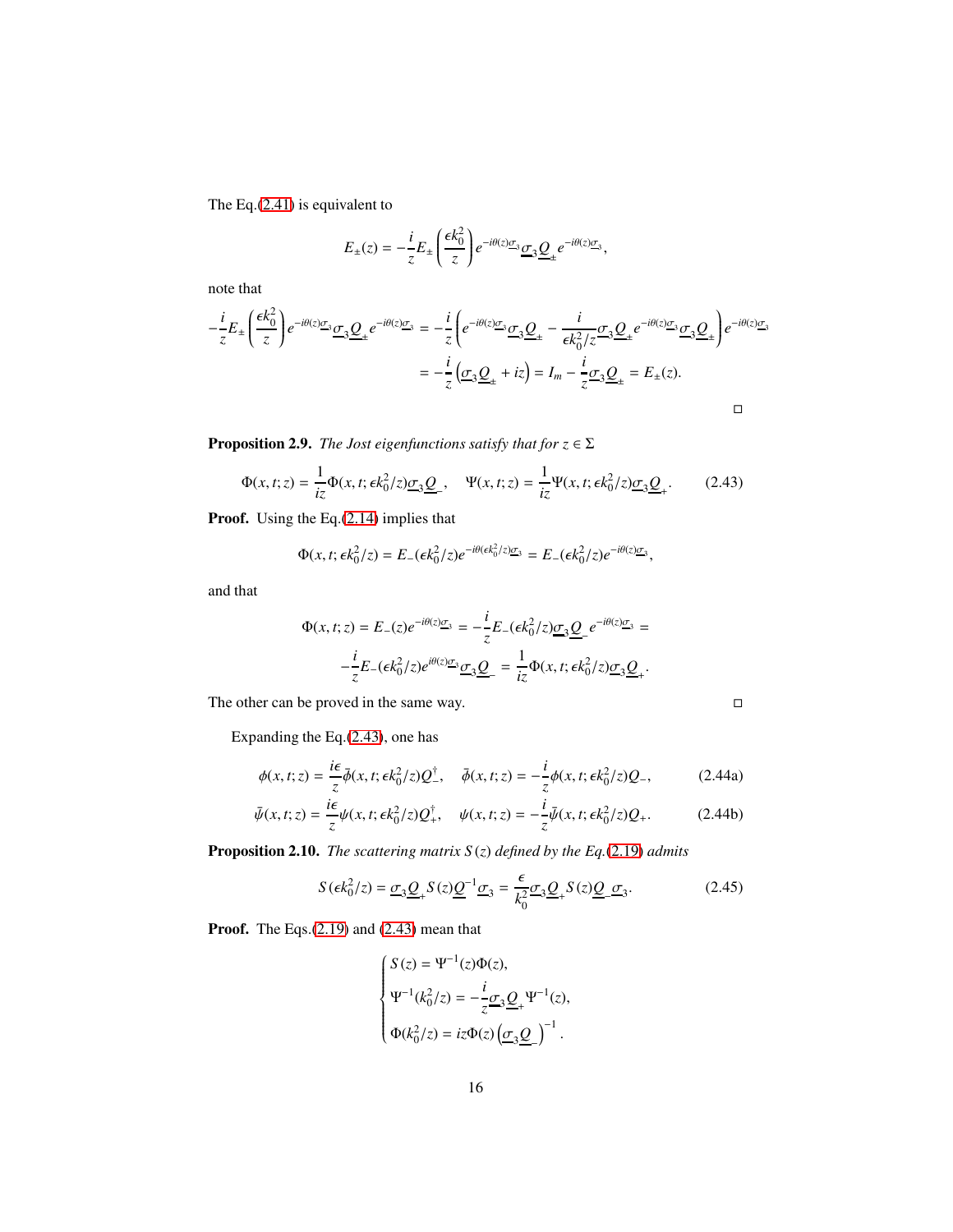$$
S(k_0^2/z) = \Psi^{-1}(k_0^2/z)\Phi(k_0^2/z) = -\frac{i}{z}\underline{\sigma}_3 \underline{Q}_+ \Psi^{-1}(z)iz\Phi(z)\left(\underline{\sigma}_3 \underline{Q}_-\right)^{-1}
$$

$$
= \underline{\sigma}_3 \underline{Q}_+ \Psi^{-1}(z)\Phi(z)\underline{Q}^{-1}\underline{\sigma}_3 = \frac{\epsilon}{k_0^2}\underline{\sigma}_3 \underline{Q}_+ S(z)\underline{Q}_-\underline{\sigma}_3.
$$

Note that  $Q^{-1}$  $\frac{-1}{k_0} = \frac{e}{k_0}$  $\frac{\epsilon}{k_0^2}$ Q−

.<br>1980 - Paul Barbara, política estadounidense de la propia de la propia de la propia de la propia de la propia<br>1980 - Paul Barbara, política estadounidense de la propia de la propia de la propia de la propia de la propia

Combining with the Eq.[\(2.19\)](#page-8-1) and expanding the Eq.[\(2.45\)](#page-15-1) we have

$$
a(k_0^2/z) = \frac{1}{k_0^2} Q_+ \bar{a}(z) Q_-^{\dagger}, \quad \bar{a}(k_0^2/z) = \frac{1}{k_0^2} Q_+^{\dagger} a(z) Q_-, \tag{2.46a}
$$

$$
b(k_0^2/z) = -\frac{\epsilon}{k_0^2} Q_+^{\dagger} \bar{b}(z) Q_-^{\dagger}, \quad \bar{b}(k_0^2/z) = -\frac{\epsilon}{k_0^2} Q_+ b(z) Q_-.
$$
 (2.46b)

Based on the Eq.(2.46), the reflection coefficient  $\rho(z)$  satisfies the following symmetry for  $z \in \Sigma$ 

$$
\rho(k_0^2/z) = -\epsilon Q_+^{\dagger} \bar{\rho}(z) Q_+^{-1} = -\frac{\epsilon}{k_0^2} Q_+^{\dagger} \bar{\rho}(z) Q_+^{\dagger}.
$$
 (2.47)

# <span id="page-16-0"></span>*2.5.3. The third symmetry*

The third symmetry is based on our assumption that the potential function  $Q(x, t)$ is a symmetric matrix. We next analyze the properties of the scattering data *S* (*z*) under this condition, i.e.,  $Q = Q<sup>T</sup>$ . Similar to the first symmetric process, we first introduce two functions  $\tilde{f}(x, t; z)$  and  $\tilde{g}(x, t; z)$  that are independent of the variable *x* by using the Jost eigenfunctions of the Lax pairs to further derive the relationship of the matrix scattering data, i.e.,

$$
\tilde{f}(x,t;z) = \Phi^T(x,t;z)\underline{\sigma}_2\Phi(x,t;z), \quad \tilde{g}(x,t;z) = \Psi^T(x,t;z)\underline{\sigma}_2\Psi(x,t;z). \tag{2.48}
$$

From Eq.[\(2.1\)](#page-4-1), one has

$$
\partial_x \tilde{f}(x,t;z) = \Phi_x^T(x,t;z) \underline{\sigma}_2 \Phi(x,t;z) + \Phi^T(x,t;z) \underline{\sigma}_2 \Phi_x(x,t;z)
$$
  
= 
$$
\Phi_x^T(x,t;z) \left( -ik \underline{\sigma}_3 \underline{\sigma}_2 + \underline{\mathcal{Q}}^T \underline{\sigma}_2 - ik \underline{\sigma}_2 \underline{\sigma}_3 + \underline{\sigma}_2 \underline{\mathcal{Q}} \right) \Phi_x(x,t;z) = 0_{2m},
$$

which shows that the function  $\tilde{f}(x, t; z)$  is independent with the variable *x*.

Proposition 2.11. *The scattering matrix S* (*z*) *admits*

<span id="page-16-1"></span>
$$
S^{T}(z)\underline{\sigma}_{2}S(z) = \underline{\sigma}_{2}, \quad z \in \Sigma.
$$
 (2.49)

Proof. The relationship can be obtained by the Eqs.[\(2.14\)](#page-7-1) and [\(2.15\)](#page-7-3)

$$
\Phi(z) = E_-(z)e^{-i\theta(z)}\overline{z}_3, \quad \Psi(z) = E_+(z)e^{-i\theta(z)}\overline{z}_3.
$$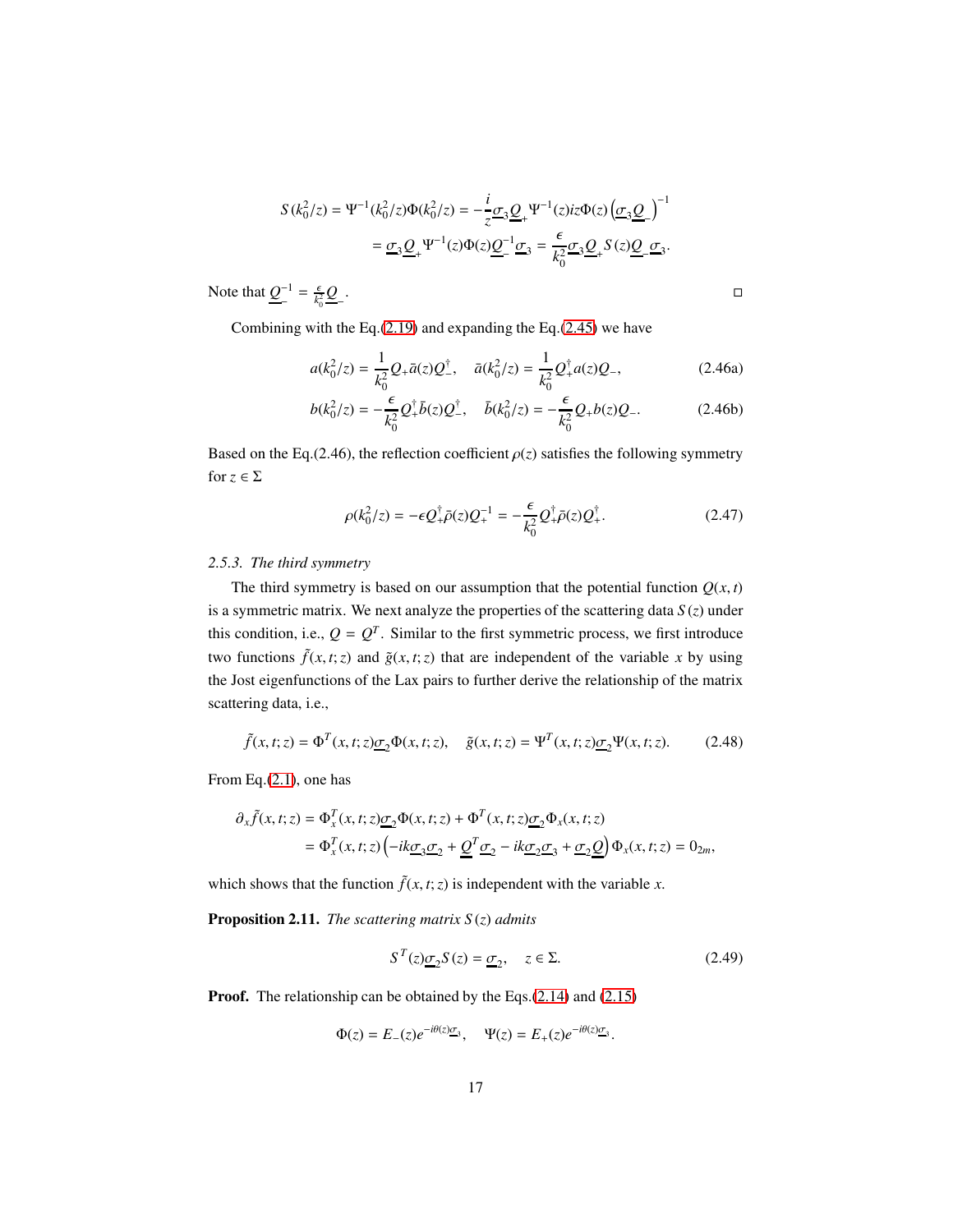Moreover, one has

$$
\Phi^T(x,t;z)\underline{\sigma}_2\Phi(x,t;z) = e^{-i\theta(z)}\Xi_3 E^T(z)\underline{\sigma}_2 E_-(z)e^{-i\theta(z)}\Xi_3 = \gamma(z)\underline{\sigma}_2,\tag{2.50}
$$

as  $x \rightarrow \pm \infty$ , namely

$$
\Phi^T(x, t; z)\underline{\sigma}_2 \Phi(x, t; z) = \gamma(z)\underline{\sigma}_2,\tag{2.51a}
$$

$$
\Psi^{T}(x,t;z)\underline{\sigma}_{2}\Psi(x,t;z) = \gamma(z)\underline{\sigma}_{2}.
$$
\n(2.51b)

The Eq.[\(2.51b\)](#page-17-0) can be derived in the same way. On the other hand, the Eq.[\(2.19\)](#page-8-1) implies

<span id="page-17-0"></span>*T*

$$
\Phi^T(z) = S^T(z)\Psi^T(z). \tag{2.52}
$$

Combining with Eq.(2.52) we have

$$
S^{T}(z)\Psi^{T}(z)\underline{\sigma}_{2}\Psi(z)S(z) = S^{T}(z)\gamma(z)\underline{\sigma}_{2}S(z) = \gamma(z)\underline{\sigma}_{2} \Rightarrow S^{T}(z)\underline{\sigma}_{2}S(z) = \underline{\sigma}_{2}.
$$
 (2.53)

Expanding Eq.[\(2.49\)](#page-16-1) yields

$$
b^{T}(z)a(z) = a^{T}(z)b(z),
$$
\n(2.54a)

$$
\bar{b}^T(z)\bar{a}(z) = \bar{a}^T(z)\bar{b}(z),\tag{2.54b}
$$

<span id="page-17-1"></span>
$$
\bar{a}^T(z)\bar{a}(z) - \bar{b}^T(z)\bar{b}(z) = I_m,\tag{2.54c}
$$

which in turn imply for the reflection coefficients

$$
\rho(z) = \rho^T(z), \quad \bar{\rho}(z) = \bar{\rho}^T(z), \quad z \in \Sigma.
$$
\n(2.55)

In addition, we can derive

$$
a(z)a^{T}(z) = (I_{m} - \bar{\rho}(z)\rho(z))^{-1}, \quad z \in \Sigma.
$$
 (2.56)

A brief proof is given below

$$
a(z)a^{T}(z)(I_{m} - \bar{\rho}(z)\rho(z)) = a(z)a^{T}(z) - a(z)\bar{a}^{T}(z)\bar{b}(z)\bar{a}^{-1}(z)b(z)a^{-1}(z) = a(z)a^{T}(z) - a(z)(a^{T}(z)a(z) - I_{m})a^{-1}(z) = I_{m},
$$

which is equivalent to the Eq.[\(2.56\)](#page-17-1). Finally, we give the relationship between the elements of the inverse scattering matrix  $S^{-1}(z)$  and the elements of the scattering matrix *S* (*z*), i.e.,

$$
S^{-1}(z) = \underline{\sigma}_2 S^T(z) \underline{\sigma}_2, \quad z \in \Sigma,
$$
\n(2.57)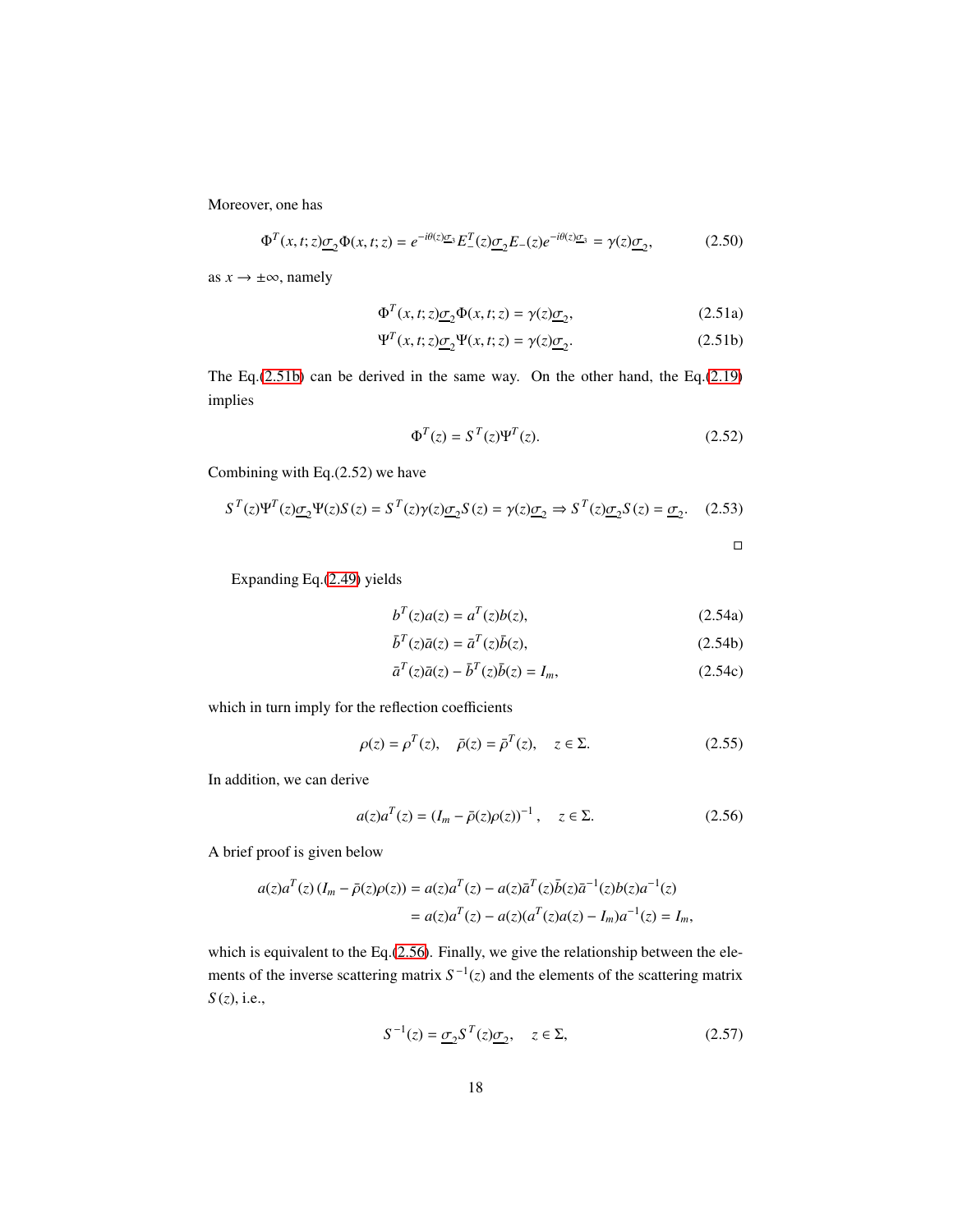which in particular means that

$$
\bar{c}(z) = \bar{a}^{T}(z), \quad c(z) = a^{T}(z), \tag{2.58a}
$$

$$
d(z) = -\bar{b}^T(z), \quad \bar{d}(z) = -b^T(z), \tag{2.58b}
$$

and that

$$
\bar{a}(z) = a^*(z^*), \quad \bar{b}(z) = \epsilon b^*(z^*), \quad z \in \Sigma.
$$
 (2.59)

Based on the analysis of the above three symmetries, we summarize the scattering data as follows

**Theorem 2.12.** *Assume that*  $Q(x, t) - Q_+ \in L^1(a, +\infty)$  *and*  $Q(x, t) - Q_- \in L^1(-\infty, a)$ *hold for any constant*  $a \in R$ *, all*  $t > 0$ *. The reflection coefficients*  $\rho(z)$  *and*  $\bar{\rho}(z)$  *admit that*

$$
\rho(z) = \epsilon \bar{\rho}(z^*), \quad \rho(\epsilon k_0^2/z) = -\frac{\epsilon}{k_0^2/z} Q_+^{\dagger} \bar{\rho}(z) Q_+^{\dagger}, \quad z \in \Sigma_0.
$$
 (2.60)

*In addition, the transmission coefficients satisfy the symmetry for*  $z \in D^- \cup \Sigma_0$ 

$$
\det \bar{a}(z) = \det \bar{a}(z^*), \quad \det \bar{a}(z) = \frac{k_0^{2m}}{\det Q_+(\det Q_-)^*} \det a(\epsilon k_0^2/z). \tag{2.61}
$$

*If the potential*  $Q(x, t)$  *is a symmetric matrix, the reflection coefficients are also the symmetric matrix, i.e.,*

$$
\rho(z) = \rho^{T}(z), \quad \bar{\rho}(z) = \bar{\rho}^{T}(z), \quad z \in \Sigma_{0}, \tag{2.62}
$$

*and*

$$
\bar{a}(z) = a^*(z^*), \quad z \in D^- \cup \Sigma_0.
$$
 (2.63)

*It is worth noting that when*  $Q(x, t) - Q_+ \in L^1(a, +\infty)$  *and*  $Q(x, t) - Q_- \in L^1(-\infty, a)$  *hold for any constant*  $a \in R$ *, all*  $t > 0$ *, the symmetry discussed above can also be extended to the branch point, so it is equally valid in region*  $z \in \Sigma$  *and region*  $z \in D^- \cup \Sigma$ *.* 

#### <span id="page-18-0"></span>*2.6. Asymptotic behavior*

The asymptotic behaviors of eigenfunctions and scattering matrix need to be given further, which determine the establishment of an appropriate RH problem. At the same time, we can reconstruct the potential function  $Q(x, t)$  according to the asymptotic behaviors of the eigenfunctions. Moreover,  $k \to \infty$  in the *k*-plane, which corresponds to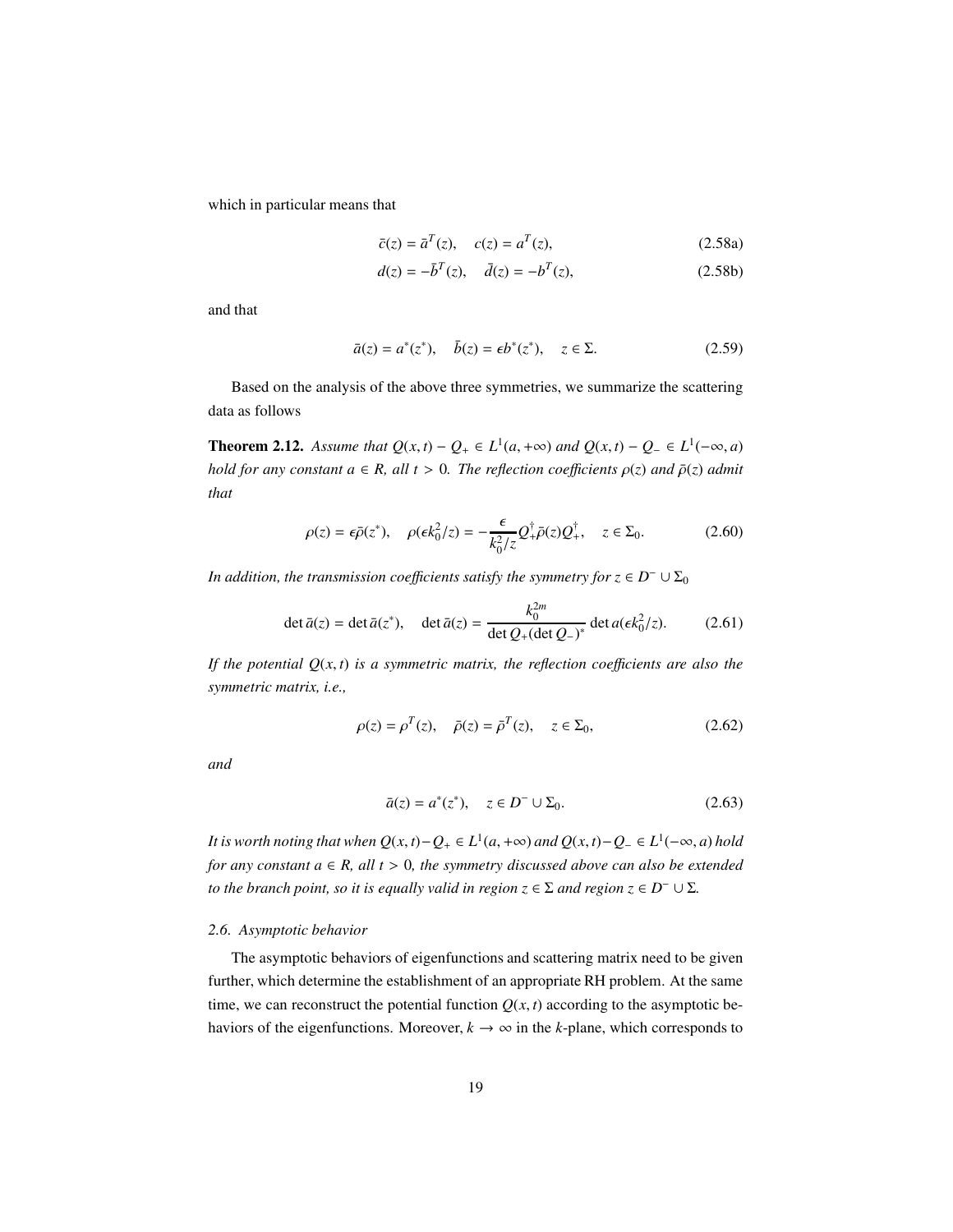$z \rightarrow \infty$  in the  $S_1$  plane and  $z \rightarrow 0$  in the  $S_2$  plane. The asymptotic formula of eigenfunctions can be derived by using the Wentzel-Kramers-Brillouin (WKB) expansion. Note that the function  $\mathcal{H} = \varphi e^{i\theta(xx,t;z)}\overline{\mathcal{Q}}_3$  such that

$$
\partial_x \mathcal{H} = \left(-ik\underline{\sigma}_3 + \underline{Q}\right)\mathcal{H} + i\lambda \mathcal{H}\underline{\sigma}_3,\tag{2.64}
$$

where  $\varphi$  is the solution of scattering problem for the Lax pair. Recalling the definition of the modified eigenfunctions Eq.[\(2.16\)](#page-7-2), we get the following proposition, i.e.,

Proposition 2.13. *The modified eigenfunctions satisfy the following equations*

$$
\partial_x \hat{W}^{up}(x,t;z) = -\frac{i\epsilon k_0^2}{z} \hat{W}^{up}(x,t;z) + Q \hat{W}^{dn}(x,t;z), \qquad (2.65a)
$$

$$
\partial_x \hat{W}^{dn}(x,t;z) = \epsilon Q^{\dagger} \hat{W}^{up}(x,t;z) + i z \hat{W}^{dn}(x,t;z), \qquad (2.65b)
$$

$$
\partial_x \bar{\mathbf{W}}^{up}(x, t; z) = -iz \bar{\mathbf{W}}^{up}(x, t; z) + \mathcal{Q} \bar{\mathbf{W}}^{dn}(x, t; z), \qquad (2.65c)
$$

$$
\partial_x \bar{\mathbf{W}}^{dn}(x,t;z) = \epsilon \mathcal{Q}^\dagger \bar{\mathbf{W}}^{up}(x,t;z) + i \frac{i\epsilon k_0^2}{z} \bar{\mathbf{W}}^{dn}(x,t;z). \tag{2.65d}
$$

<span id="page-19-0"></span>Proposition 2.14. *The asymptotic behavior of the modified eigenfunctions satisfy the following relations*

$$
\hat{\mathcal{W}}(x,t;z) = \left(\begin{array}{c} I_m + \frac{i\epsilon}{z} \int_{-\infty}^x \left( Q(\zeta,t) Q^\dagger(\zeta,t) - k_0^2 I_m \right) d\zeta + O(\frac{1}{z^2}) \\ \frac{i\epsilon}{z} Q^\dagger(x,t) + O(\frac{1}{z^2}) \end{array}\right),\tag{2.66a}
$$

$$
\bar{W}(x,t;z) = \left(\begin{array}{c} -\frac{i}{z}Q(x,t) + O(\frac{1}{z^2})\\ I_m - \frac{i\epsilon}{z} \int_{-\infty}^x \left(Q(\zeta,t)Q^{\dagger}(\zeta,t) - k_0^2 I_m\right) d\zeta + O(\frac{1}{z^2}) \end{array}\right),\tag{2.66b}
$$

$$
\bar{\mathcal{V}}(x,t;z) = \left(\begin{array}{c} I_m + \frac{i\epsilon}{z} \int_x^{+\infty} \left( Q(\zeta,t) Q^{\dagger}(\zeta,t) - k_0^2 I_m \right) d\zeta + O(\frac{1}{z^2}) \\ \frac{i\epsilon}{z} Q^{\dagger}(x,t) + O(\frac{1}{z^2}) \end{array}\right),\tag{2.66c}
$$

$$
\hat{\mathcal{V}}(x,t;z) = \left(\begin{array}{c} -\frac{i}{z}Q(x,t) + O(\frac{1}{z^2})\\ I_m - \frac{i\epsilon}{z}\int_x^{+\infty} \left(Q(\zeta,t)Q^{\dagger}(\zeta,t) - k_0^2I_m\right)d\zeta + O(\frac{1}{z^2}) \end{array}\right). \tag{2.66d}
$$

*Note that the conditions Eqs.*[\(2.66a\)](#page-19-0) *and* [\(2.66d\)](#page-19-0) *hold for*  $z \to \infty$  *and*  $z \in D^+$ *, moreover the conditions Eqs.*[\(2.66b\)](#page-19-0) *and* [\(2.66c\)](#page-19-0) *hold for*  $z \to \infty$  *and*  $z \in D^-$ *.* 

Proof. Using Eq.[\(2.66a\)](#page-19-0) as an example, the rest can be proved similarly. Taking the WKB expansion one has

<span id="page-19-1"></span>
$$
\hat{\mathbf{W}}^{up}(x,t;z) = I_m + \mathcal{U}_1(x,t;z)/z + h.o.t,
$$
  

$$
\hat{\mathbf{W}}^{dn}(x,t;z) = \mathcal{V}_1(x,t;z)/z + \mathcal{V}_2(x,t;z)/z^2 + h.o.t,
$$
 (2.67)

where *h.o.t* represents higher order terms, and  $\mathcal{U}_1(x, t; z)$ ,  $\mathcal{V}_1(x, t; z)$  as well as  $\mathcal{V}_2(x, t; z)$ are the  $m \times m$  matrix. Substituting Eq.[\(2.67\)](#page-19-1) into Eq.[\(2.66a\)](#page-19-0) and comparing the coeffi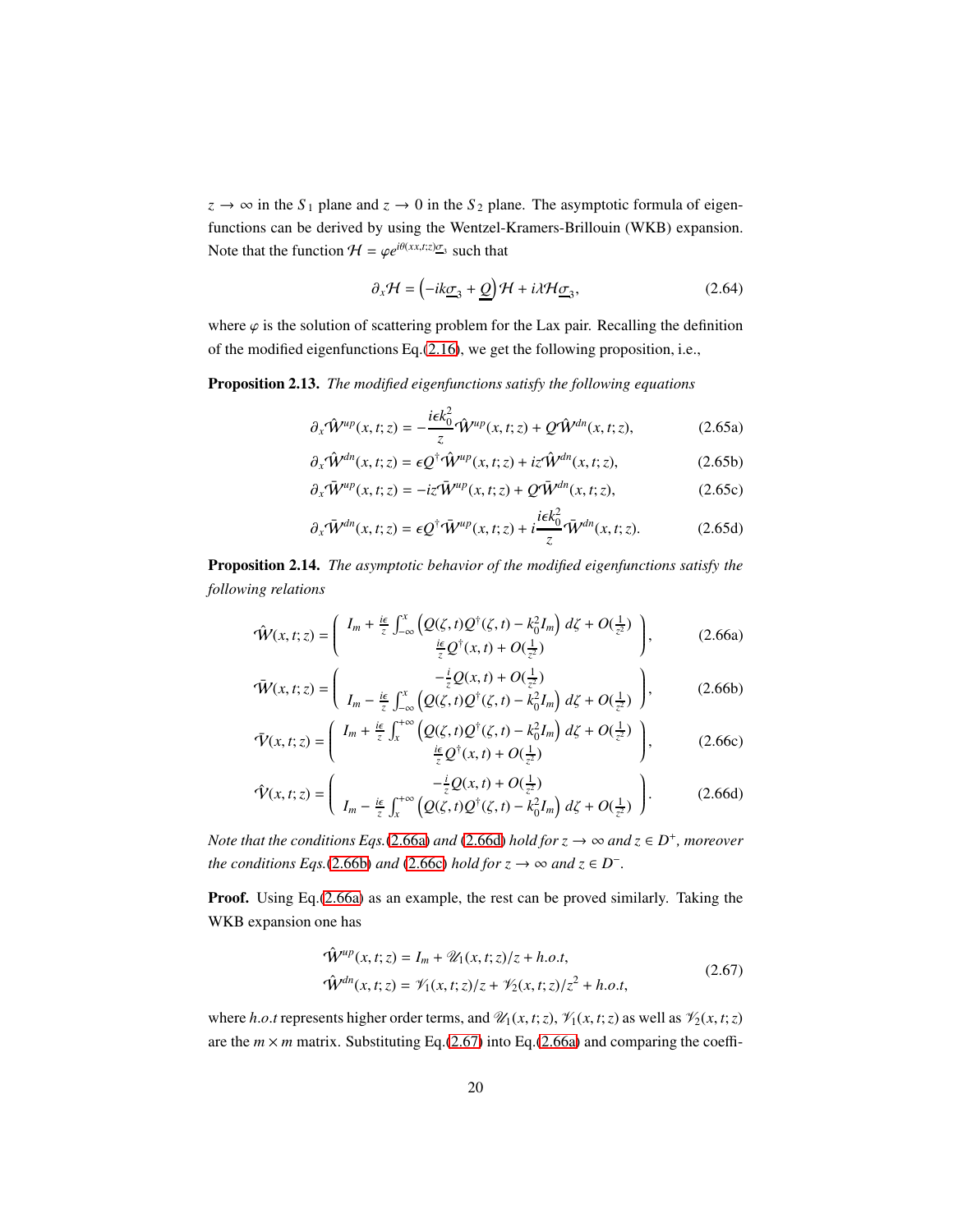cients of different powers *z*, we have

$$
z^{-1}: \quad \partial_x \mathscr{U}_1(x,t;z) = -i\epsilon k_0^2 + Q\mathscr{V}_1(x,t;z), \tag{2.68}
$$

$$
z^{0}: i\mathcal{V}_{1}(x,t;z)-\epsilon Q^{\dagger}I_{m}=0,
$$
\n(2.69)

which in turn imply that

$$
\hat{\mathbf{W}}^{up}(x,t;z) = I_m + \frac{i\epsilon}{z} \int_{-\infty}^x \left( Q(\zeta,t)Q^{\dagger}(\zeta,t) - k_0^2 I_m \right) (\zeta,t) d\zeta + O(\frac{1}{z^2}),
$$
\n
$$
\hat{\mathbf{W}}^{dn}(x,t;z) = \frac{i\epsilon}{z} Q^{\dagger}(\zeta,t) + O(\frac{1}{z^2}).
$$
\n
$$
\Box
$$

Taking the following WKB expansions we similarly can derive the asymptotic behavior of the modified eigenfunctions as  $z \to 0$ 

$$
\hat{\mathbf{W}}^{up}(x,t;z) = \mathcal{U}_0(x,t;z) + \mathcal{U}_0(x,t;z)z + h.o.t,
$$
  

$$
\hat{\mathbf{W}}^{dn}(x,t;z) = \mathcal{V}_{-1}(x,t;z)/z + \mathcal{V}_0(x,t;z) + h.o.t.
$$
 (2.71)

<span id="page-20-0"></span>**Proposition 2.15.** *The asymptotic behavior of the modified eigenfunctions as*  $z \rightarrow 0$ *such that*

$$
\hat{\mathbf{W}}(x,t;z) = \begin{pmatrix} QQ^{\dagger}_{-}/k_{0}^{2} + O(z) \\ i\epsilon Q^{\dagger}_{-} + O(1) \end{pmatrix}, \quad \bar{\mathbf{W}}(x,t;z) = \begin{pmatrix} -iQ_{-}/z + O(1) \\ Q^{\dagger}Q_{-}/k_{0}^{2} + O(z) \end{pmatrix}, \quad (2.72a)
$$

$$
\bar{\mathbf{\nabla}}(x,t;z) = \begin{pmatrix} QQ_{+}^{\dagger}/k_{0}^{2} + O(z) \\ i\epsilon Q_{+}^{\dagger} + O(1) \end{pmatrix}, \quad \hat{\mathbf{\nabla}}(x,t;z) = \begin{pmatrix} -iQ_{+}/z + O(1) \\ Q^{\dagger}Q_{+}/k_{0}^{2} + O(z) \end{pmatrix}.
$$
 (2.72b)

Finally, according to the definition of scattering matrix Eq.[\(2.19\)](#page-8-1), we get

Proposition 2.16. *The asymptotic behavior of scattering matrix S* (*z*) *in a suitable region can be given*

<span id="page-20-1"></span>
$$
S(z) = \begin{cases} I_{2m} + O(1/z), & z \to \infty, \\ \frac{1}{k_0^2} \begin{pmatrix} Q_+ Q_-^{\dagger} & 0_m \\ 0_m & Q_+^{\dagger} Q_- \end{pmatrix} + O(z), & z \to 0. \end{cases}
$$
(2.73)

*Note that for*  $z \to \infty$ *, the asymptotic behavior for the elements a(z) and*  $\bar{a}(z)$  *of the scattering matrix*  $S(z)$  *hold respectively in the region Imz*  $\geq 0$  *and Imz*  $\leq 0$ *, as well as*  $z \in \Sigma$  *for b*(*z*) *and*  $\bar{b}(z)$ *. For the case*  $z \to 0$ *, there is a similar result, i.e., the elements a*(*z*) *and*  $\bar{a}$ (*z*) *can be extended to*  $D^+$  *and*  $D^-$  *respectively, while the asymptotic behavior for b*(*z*) *and*  $\bar{b}(z)$  *hold for*  $z \in \Sigma$ *.* 

It is easy to prove Proposition 2.16 by combining Proposition  $(2.14)$  and  $(2.15)$ and the Eqs.[\(2.16\)](#page-7-2), [\(2.28a\)](#page-11-1).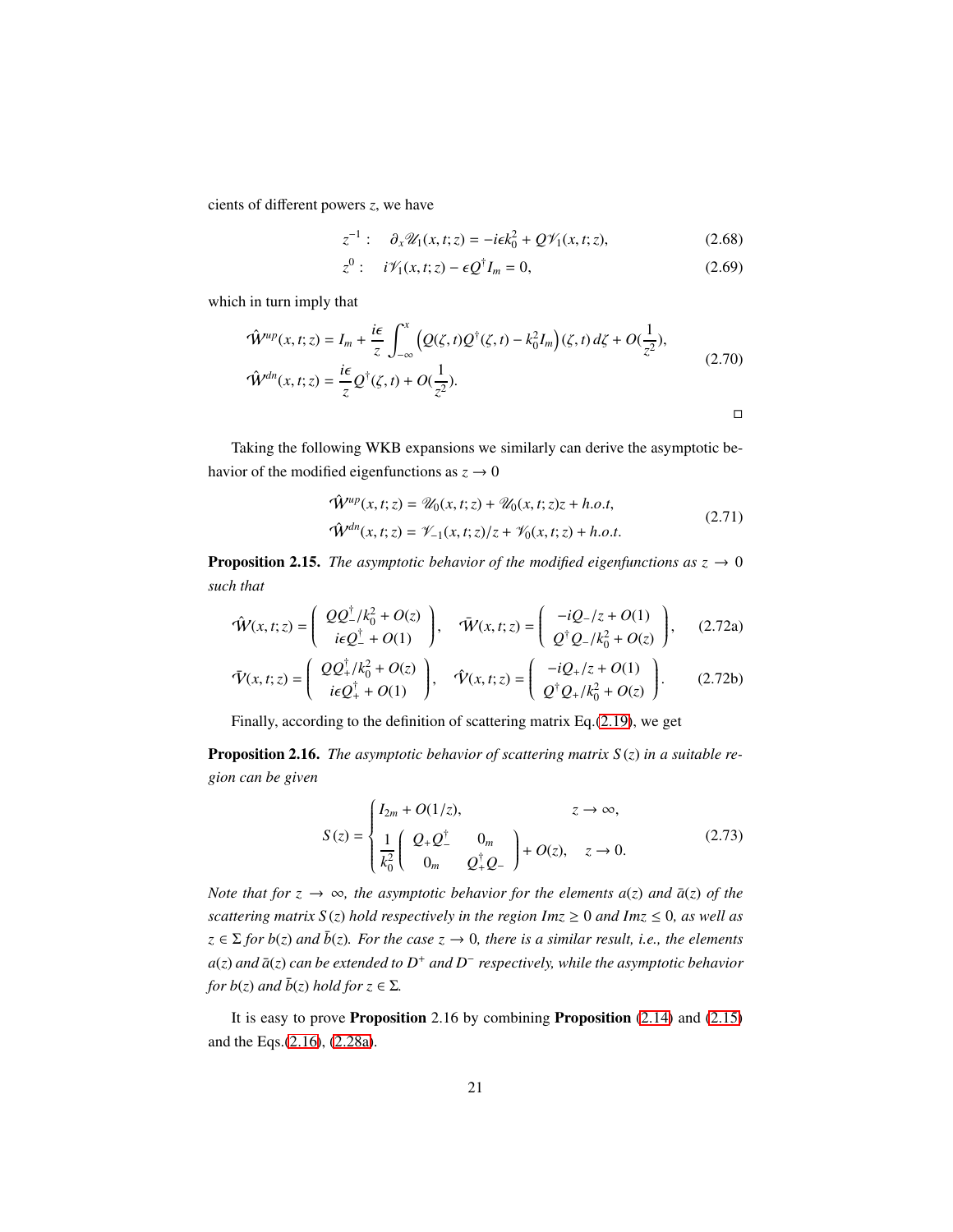#### <span id="page-21-0"></span>*2.7. Discrete spectrum and residue conditions*

The set of the discrete spectrum for the scattering problem consists of all the value  $z \in C \setminus \Sigma$  satisfying that the scattering problem admits eigenfunctions in  $L^2(R)$ . Similar to Refs. [\[47](#page-50-4)]-[\[49](#page-50-5)], these discrete spectral points are the zeros of the function det  $a(z)$  in the region  $D^+$ , and the zeros of the function det  $\bar{a}(z)$  in the region  $D^-$ . Assume that det *a*(*z*) has N simple zeros  $z_1, \dots, z_N$  in  $D^+ \cap \{z \in C : Imz > 0\}$ , where simple zeros  $z_j$ represent det  $a(z_j) = 0$ , but  $(\det a)'(z_j) \neq 0$  for  $1, \dots, N$ . Note that from the Eqs.[\(2.30\)](#page-12-0) and (2.46), we have a quartet of discrete eigenvalues

$$
\det a(z_j) = 0 \Leftrightarrow \det \bar{a}(z_j^*) = 0 \Leftrightarrow \det a(\epsilon k_0^2 / z_j) = 0 \Leftrightarrow \det \bar{a}(\epsilon k_0^2 / z_j^*) = 0,\tag{2.74}
$$

which imply that the discrete spectrum is defined by the quartet of discrete eigenvalues

<span id="page-21-4"></span><span id="page-21-1"></span>
$$
P = \left\{ z_j, \epsilon k_0^2 / z_j^*, z_j^*, \epsilon k_0^2 / z_j \right\}_{j=1}^N.
$$
 (2.75)

<span id="page-21-5"></span>*Remark* 2.17*.* For the defocusing case, the self-adjointness of the scattering problem shows that the discrete spectrum is real in the *k*-plane. In Ref.[\[43\]](#page-50-1), the authors presented that the discrete spectral points are simple. Moreover, they shown that the finite number of discrete eigenvalues belong to the circle  $\{z : |z| = k_0\}$  in Ref.[\[50\]](#page-50-6).

Based on the above analysis, we can give the discrete spectrum set of focusing case and defocusing case

focusing case 
$$
\epsilon = -1
$$
:  $P = \left\{ z_j, \epsilon k_0^2 / z_j^*, z_j^*, \epsilon k_0^2 / z_j \right\},$  (2.76a)

defocusing case 
$$
\epsilon = 1 : P = \{\xi_j, \xi_j^*\},
$$
 (2.76b)

where  $j = 1, \dots, N$  and we suppose  $Im z_j > 0$  in the  $D^+$ .

Now assume that det  $a(z)$  has N simple zeros  $z_n$  ( $n = 1, \dots, N$ ), i.e., det  $a(z_n)$  = 0, which in turn implies that from Eq.[\(2.21a\)](#page-9-1) the Jost eigenfunctions  $\psi(x, t; z_n)$  and  $\phi(x, t; z_n)$  are linearly dependent. Thus there is a nonzero constant  $b_n$  that satisfies the following equation

<span id="page-21-2"></span>
$$
\phi(x, t; z_n) = \psi(x, t; z_n) b_n,\tag{2.77}
$$

where  $b_n$  is a  $m \times m$  constant matrix and the zeros  $z_n \in D^+$ . Similarly for the zeros  $z_n^*$  ∈ *D*<sup>−</sup> of det  $\bar{a}(z)$ , according to the symmetry Eq.[\(2.74\)](#page-21-1) we know that the number of zeros is N. There is also a  $m \times m$  constant matrix  $\bar{b}_n$  such that the Jost eigenfunctions  $\bar{\psi}(x, t; z_n)$  and  $\bar{\phi}(x, t; z_n)$  are linearly dependent from Eq.[\(2.21b\)](#page-9-1) for  $z_n^* \in D^-$ , i.e.,

<span id="page-21-3"></span>
$$
\bar{\phi}(x, t; z_n^*) = \bar{\psi}(x, t; z_n^*) \bar{b}_n, \tag{2.78}
$$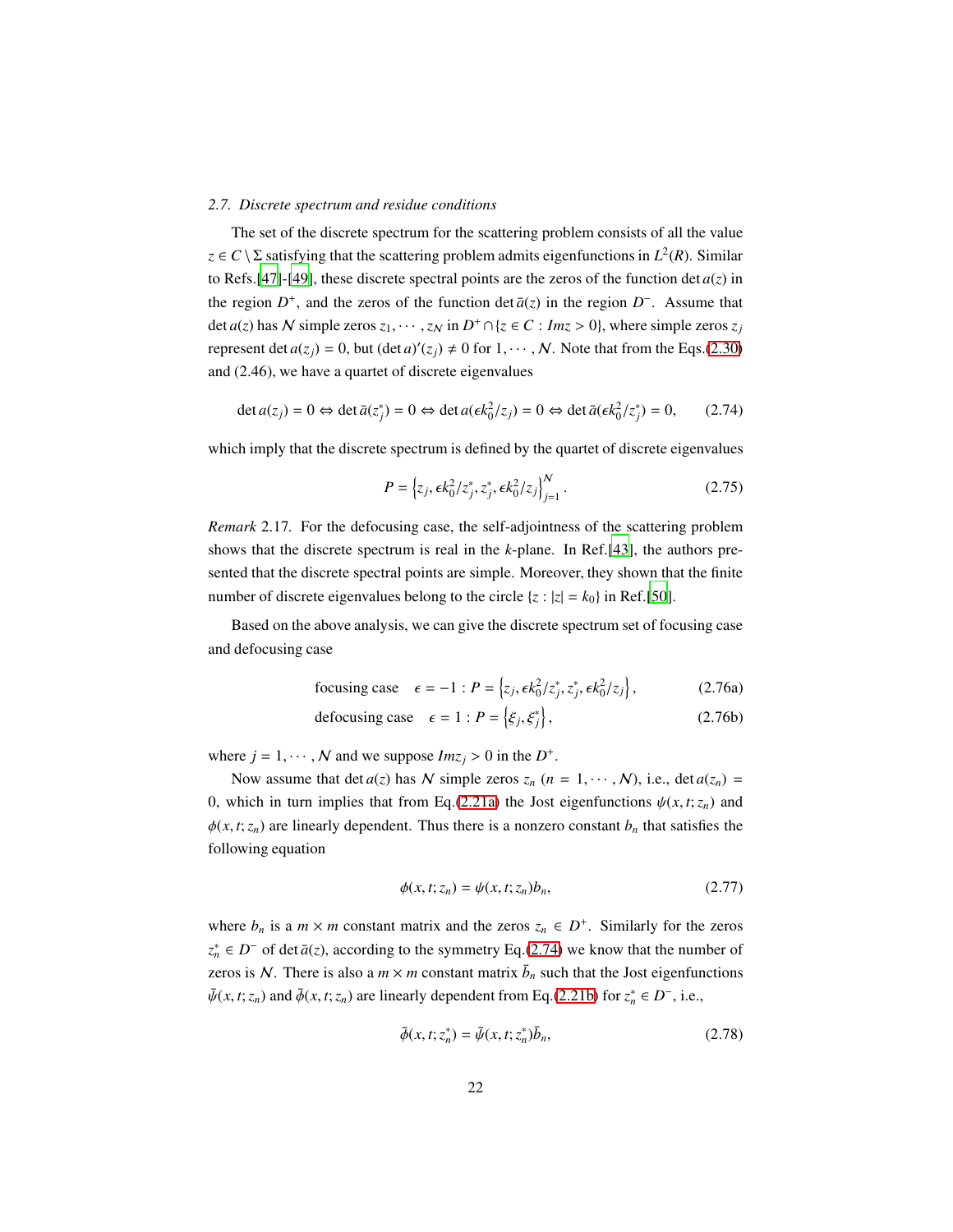note that Eqs.[\(2.77\)](#page-21-2) and [\(2.78\)](#page-21-3) are some stronger relationships of the Jost eigenfunctions, and we will discuss the generalized case in section 2.8.

In what follows, we derive the residue conditions required to solve the RH problem in the inverse problem. Note that from the Eqs.[\(2.16\)](#page-7-2) and [\(2.77\)](#page-21-2), one has  $\hat{W}(z)$  =  $e^{2i\theta(z)}\hat{V}(z)b_n$ . Then the residue condition can be obtained for the zeros  $z_n \in D^+$ 

$$
\underset{z=z_n}{\text{Res}}\left[\hat{\mathbf{W}}(x,t;z)a^{-1}(z)\right] = e^{2i\theta(z_n)}\hat{\mathbf{V}}(z_n)C_n, \quad C_n = \frac{1}{(\det a)'(z_n)}b_n \cot a(z_n), \tag{2.79}
$$

where cof*A* is the cofactor matrix for all matrix  $A \in C^{m \times m}$ , i.e.,  $A(z) \text{cof}A(z) = (\text{cof}A) \text{cof}A(z)$  $(A(z))A(z) = \det A(z)I_m$ . Similarly for the zeros  $z_n^* \in D^-$ , using the Eqs.[\(2.16\)](#page-7-2) and [\(2.78\)](#page-21-3) yield that

$$
Res_{z=z_n^*} \left[ \bar{W}(x,t;z)\bar{a}^{-1}(z) \right] = e^{-2i\theta(z_n^*)} \bar{V}(z_n^*) \bar{C}_n, \quad \bar{C}_n = \frac{1}{(\det \bar{a})'(z_n^*)} \bar{b}_n \cot \bar{a}(z_n^*). \tag{2.80}
$$

It is worth noting that for any matrix  $A \in C^{m \times m}$  we have

<span id="page-22-1"></span><span id="page-22-0"></span>
$$
\det(\operatorname{cof} A) = (\det A)^{m-1},
$$

which in turn implies

$$
\det(\operatorname{cofa}(z)) = \det a(z),\tag{2.81}
$$

for the special case  $m = 2$ . The purpose is that function  $det(cofa(z))$  and  $det a(z)$  have zeros of the same order for all  $z_n \in D^+ \cap P$ , and function det cof $\bar{a}(z)$  and det  $\bar{a}(z)$  have zeros of the same order for all  $z_n^* \in D^- \cap P$ .

For the simple eigenvalues  $z_n$  and  $z_n^*$ , obviously we have

$$
\mathcal{G} \doteq \mathop{Res}_{z=z_n} a^{-1}(z) = \frac{\text{cofa}(z_n)}{(\det a)'(z_n)}, \quad \bar{\mathcal{G}} \doteq \mathop{Res}_{z=z_n^*} \bar{a}^{-1}(z) = \frac{\text{cofa}(z_n^*)}{(\det \bar{a})'(z_n^*)},\tag{2.82}
$$

and det  $G = \det \bar{G} = 0$ , which implies that the residue conditions are the matrix with rank *m* − 1. Recalling the Eqs.[\(2.79\)](#page-22-0) and [\(2.80\)](#page-22-1), one has

$$
C_n = b_n \mathcal{G}, \quad \bar{C}_n = \bar{b}_n \bar{\mathcal{G}}.
$$
 (2.83)

For the simple eigenvalues, we also know that

$$
\det C_n = \det \bar{C}_n = 0. \tag{2.84}
$$

Further generalization, it is assumed that the function  $\det a(z)$  has second order zeros at point  $z_n$ , i.e.,  $(\det a)''(z) \neq 0$ , then  $\det(\cot(a(z)))$  has zero of order  $2(m-1)$  at  $z_n$ . In a neighborhood of  $z_n$ , we have

$$
a^{-1}(z) = \frac{1}{(z - z_n)^2} G_2 + \frac{1}{z - z_n} G_1 + \tilde{a}(z),
$$
 (2.85)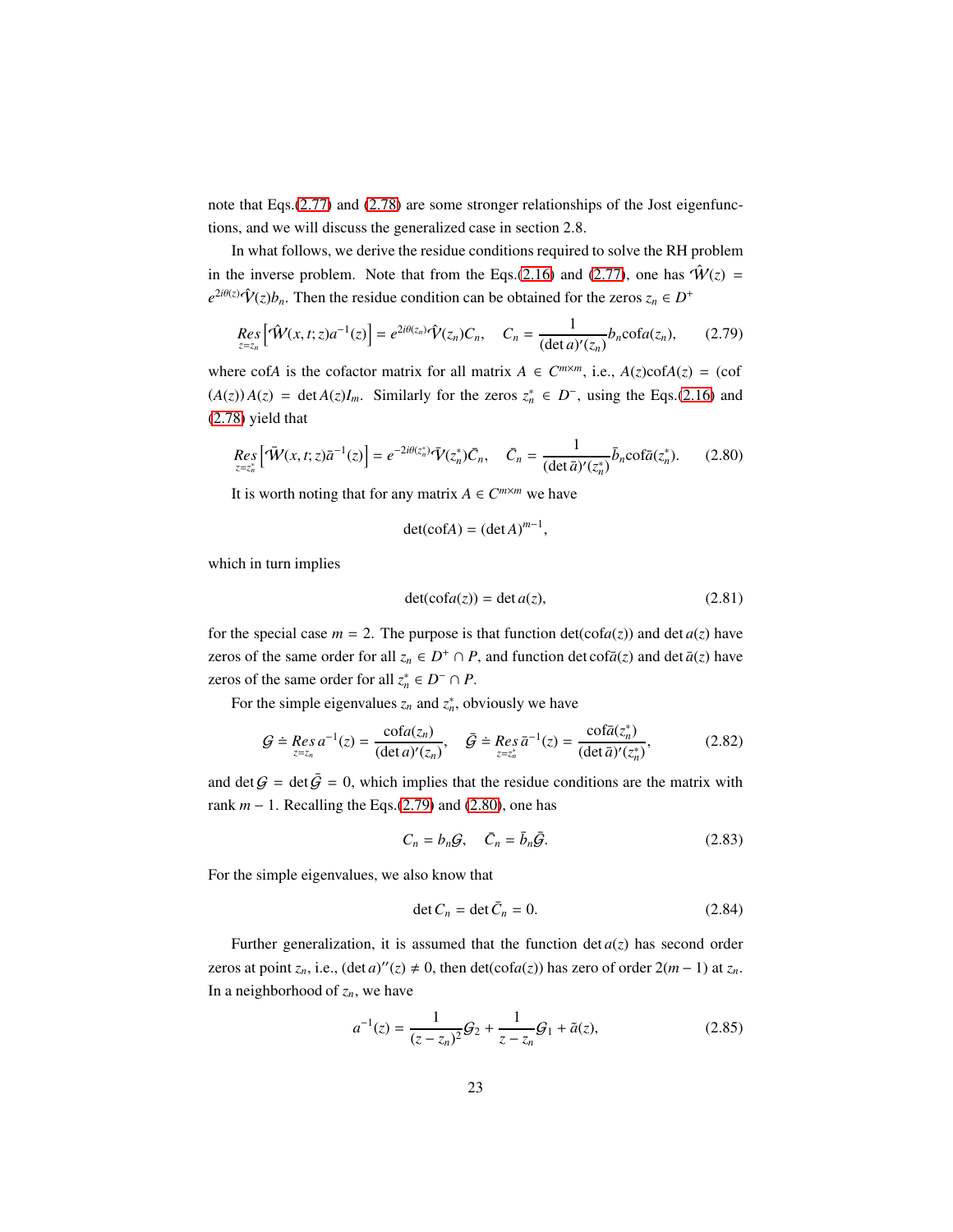note that  $\tilde{a}(z)$  is analytic at  $z_n$ , then

$$
G_2 = \lim_{z \to z_n} (z - z_n)^2 a^{-1}(z) = \frac{2}{(\det a)''(z_n)} \operatorname{cofa}(z_n),\tag{2.86}
$$

$$
G_1 = \lim_{z \to z_n} \frac{d}{dz} \left( (z - z_n)^2 a^{-1}(z) \right) = \frac{2 \cot^2(z_n)}{(\det a)''(z_n)} - \frac{2}{3} \frac{(\det a)''(z_n)}{((\det a)''(z_n))^2} \cot^2(a z_n). \tag{2.87}
$$

Similar to the analysis in Refs.[\[37,](#page-49-6) [47](#page-50-4)], we finally get for the second zero  $z_n$  and  $z_n^*$ 

$$
Res_{z=z_n} [\hat{W}(x,t;z)a^{-1}(z)] = e^{2i\theta(z_n)} \hat{V}(z_n) C_n, \quad C_n = \frac{2}{(\det a)''(z_n)} b_n \text{cof } a'(z_n), \quad (2.88)
$$

$$
\underset{z=z_n^*}{\text{Res}}\Big[\tilde{\mathbf{W}}(x,t;z)\bar{a}^{-1}(z)\Big] = e^{-2i\theta(z_n^*)}\bar{\mathbf{V}}(z_n^*)\bar{C}_n, \quad \bar{C}_n = \frac{2}{(\det \bar{a})''(z_n^*)}\bar{b}_n \text{cof}\bar{a}'(z_n^*). \tag{2.89}
$$

The norming constants are given in the above analysis. Next, we will discuss the symmetry relationship between these norming constants  $C_n$  and  $\bar{C}_n$ , i.e.,

<span id="page-23-0"></span>
$$
\bar{C}_n = \epsilon C_n^{\dagger},\tag{2.90}
$$

which is proved later in Eq.[\(3.20\)](#page-30-1). In addition, the third symmetry restricts the norming constants  $C_n$  and  $\bar{C}_n$  to satisfy the following symmetry

$$
C_n = C_n^T, \quad \bar{C}_n = \bar{C}_n^T. \tag{2.91}
$$

For the focusing case, because it has quartet discrete eigenvalues, only two of them were discussed earlier, so the remaining two are discussed next. Similarly the Eqs.[\(2.77\)](#page-21-2) and [\(2.78\)](#page-21-3), we introduce

$$
\phi(x, t; \hat{z}_n) = \psi(x, t; \hat{z}_n)\hat{b}, \quad \hat{z}_n = \epsilon k_0^2 / z_n^*,
$$
 (2.92a)

$$
\bar{\phi}(x, t; \hat{z}_n^*) = \bar{\phi}(x, t; \hat{z}_n^*)\hat{b}, \quad \hat{z}_n^* = \epsilon k_0^2 / z_n,
$$
 (2.92b)

where  $\hat{b}$  and  $\hat{\bar{b}}$  are the  $m \times m$  constant matrices. Recalling the Eqs.[\(2.44a\)](#page-15-0) and [\(2.92a\)](#page-23-0) we have

$$
\phi(x,t;z_n) = \frac{i\epsilon}{z_n}\bar{\phi}(x,t;\hat{z}_n^*)Q_{-}^{\dagger} = \frac{i\epsilon}{z_n}\bar{\psi}(x,t;\hat{z}_n^*)\hat{b}_nQ_{-}^{\dagger},\tag{2.93}
$$

in addition, using the Eqs.[\(2.77\)](#page-21-2) and [\(2.44b\)](#page-15-0) one has

$$
\phi(x, t; z_n) = \psi(x, t; z_n) b_n = -\frac{i}{z_n} \bar{\psi}(x, t; \hat{z}_n^*) Q_+ b_n.
$$
 (2.94)

Combining with the Eqs.[\(2.44b\)](#page-15-0) and [\(2.92a\)](#page-23-0), we can derive that  $\epsilon \bar{b}_n^{-1} Q_+^{\dagger} = -Q_- \bar{b}_n^{-1}$ , which in turn implies that the nonzero constants  $\bar{b}_n$  and  $\hat{b}_n$  satisfy

<span id="page-23-2"></span><span id="page-23-1"></span>
$$
\hat{b}_n = -\frac{\epsilon}{k_0^2} Q_+^{\dagger} \bar{b}_n Q_-^{\dagger}.
$$
\n(2.95)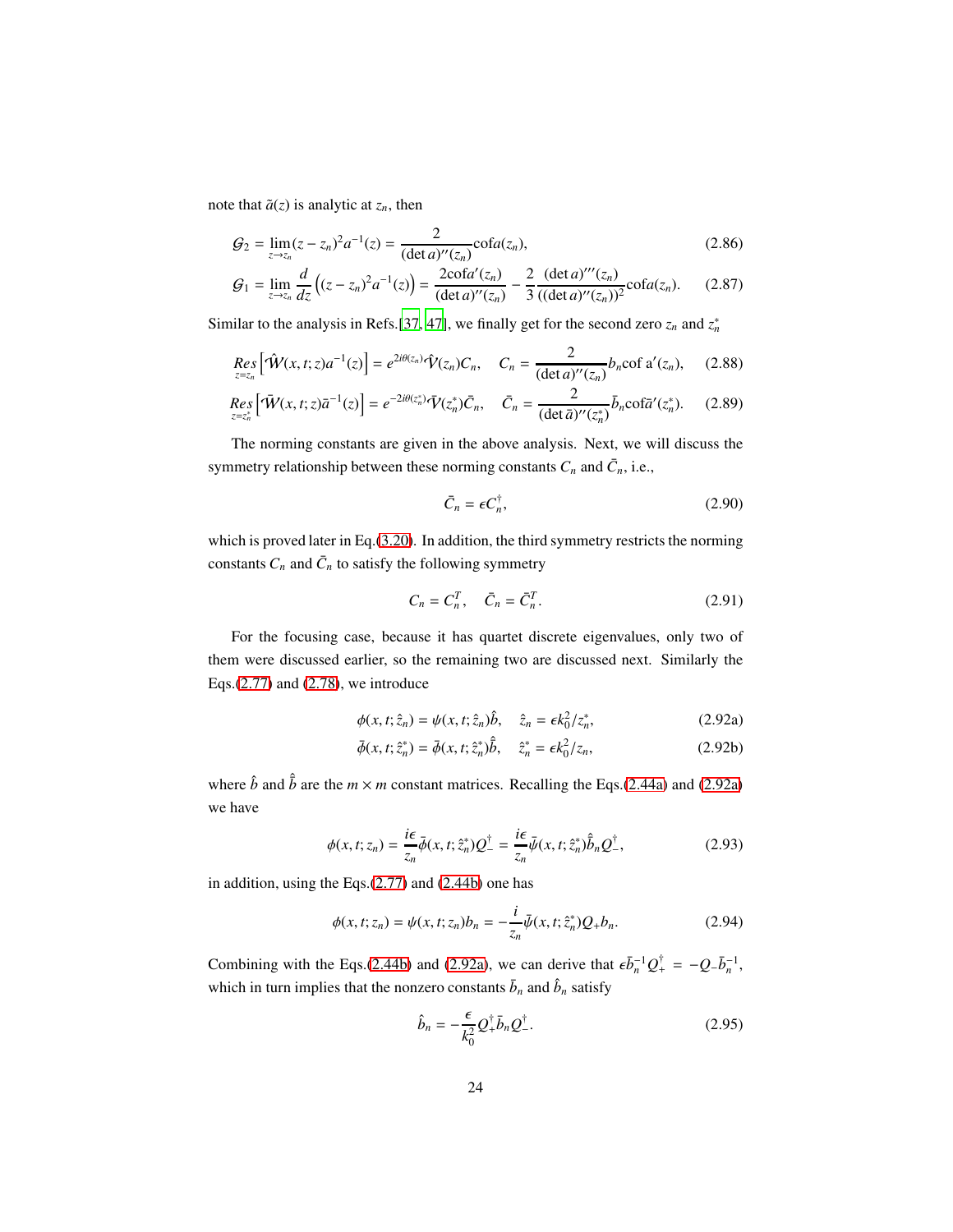Similarly from the Eqs.[\(2.93\)](#page-23-1) and [\(2.94\)](#page-23-2), we obtain

$$
\hat{b}_n = -\frac{\epsilon}{k_0^2} Q_+ b_n Q_-.
$$
\n(2.96)

In addition, we need to derive the residue conditions at zeros  $\bar{z}_n$  and  $\bar{z}_n^*$ . According to the specific expression of the norming constants defined by Eqs.[\(2.79\)](#page-22-0) and [\(2.80\)](#page-22-1), we first introduce from the Eq.[\(2.46a\)](#page-15-1)

$$
\operatorname{cofa}(\epsilon k_0^2 / z_n^*) = \frac{1}{k_0^2} \operatorname{cof}(Q_-^{\dagger}) \operatorname{cofa}(z_n^*) \operatorname{cof}(Q_+),\tag{2.97a}
$$

$$
\operatorname{cof\bar{a}}(\epsilon k_0^2/z_n) = \frac{1}{k_0^2} \operatorname{cof}(Q_+^{\dagger}) \operatorname{cof}a(z_n) \operatorname{cof}(Q_-),\tag{2.97b}
$$

and then differentiating Eq.[\(2.46a\)](#page-15-1) with respect to *z* and calculating at  $z = z_n$  or  $z = z_n^*$ , one has

$$
(\det a)'(\epsilon k_0^2 / z_n^*) = -\epsilon \left(\frac{z_n^*}{k_0^2}\right)^2 \frac{\det Q_+ \det Q_-^{\dagger}}{k_0^{2m}} (\det \bar{a})'(z_n^*),
$$
 (2.98a)

$$
(\det \bar{a})' (\epsilon k_0^2 / z_n) = -\epsilon \left(\frac{z_n}{k_0^2}\right)^2 \frac{\det Q_+^{\dagger} \det Q_-}{k_0^{2m}} (\det a)' (z_n^*).
$$
 (2.98b)

Therefore we get

<span id="page-24-1"></span>
$$
\underset{z=\hat{z}_n=\epsilon k_0^2/z_n^*}{\text{Res}}\left[\hat{W}(x,t;z)a^{-1}(z)\right] = e^{2i\theta(\hat{z}_n)}\hat{V}(\hat{z}_n)\hat{C}_n,\tag{2.99a}
$$

$$
\underset{z=\hat{z}_n^*=\epsilon k_0^2}{\text{Res}}\left[\tilde{W}(x,t;z)\bar{a}^{-1}(z)\right] = e^{-2i\theta(\hat{z}_n^*)}\bar{V}(\hat{z}_n^*)\hat{\bar{C}}_n,\tag{2.99b}
$$

where the norming constants  $\hat{C}_n$  and  $\hat{\bar{C}}_n$  admit that

$$
\hat{C}_n = \frac{1}{(z_n^*)^2} Q_+^{\dagger} \bar{C}_n Q_+^{\dagger}, \quad \hat{\bar{C}}_n = \frac{1}{z_n^2} Q_+ C_n Q_+, \quad \hat{\bar{C}}_n = \epsilon \hat{C}_n^{\dagger}.
$$
 (2.100)

Summarizing the discussion in this section, we can get some discrete data needed in the inverse problem including discrete eigenvalues, reflection coefficients, norming constants, and the symmetry they satisfy.

<span id="page-24-0"></span>Proposition 2.18. *The discrete eigenvalues defined by Eq.*[\(2.75\)](#page-21-4) *are given*

$$
focusing case \quad \epsilon = -1 : P = \left\{ z_j, \epsilon k_0^2 / z_j^*, z_j^*, \epsilon k_0^2 / z_j \right\},\tag{2.101a}
$$

$$
defocusing case \quad \epsilon = 1 : P = \left\{ \xi_j, \xi_j^* \right\}. \tag{2.101b}
$$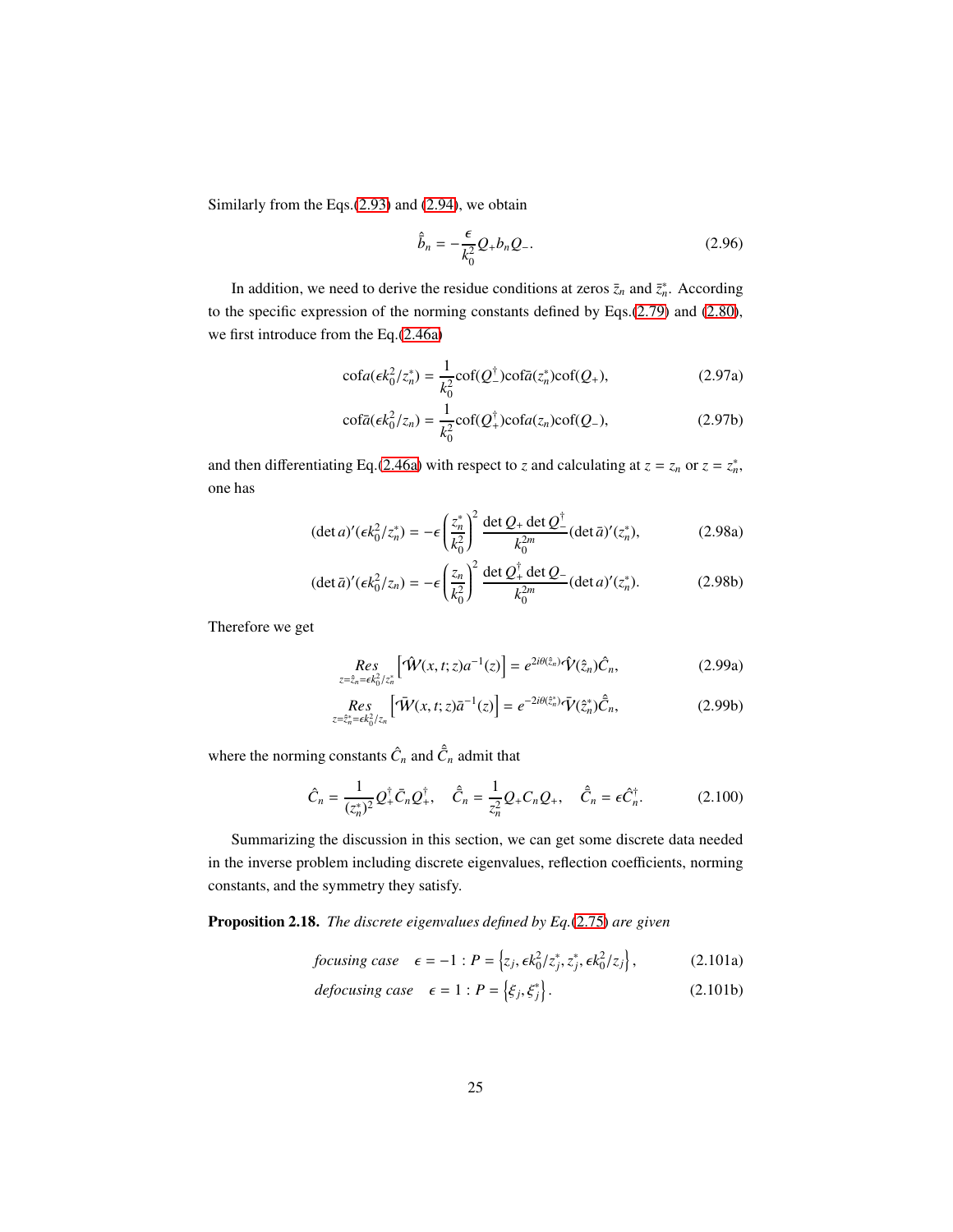*The residue conditions and the norming constants such that*

$$
\underset{z=z_n}{\text{Res}}\left[\hat{\mathbf{W}}(x,t;z)a^{-1}(z)\right] = e^{2i\theta(x,t;z_n)}\hat{\mathbf{V}}(x,t;z_n)C_n,\tag{2.102a}
$$

$$
\underset{z=z_n^*}{Res} \Big[ \bar{\mathbf{W}}(x, t; z) \bar{a}^{-1}(z) \Big] = e^{-2i\theta(x, t; z_n^*)} \bar{\mathbf{V}}(x, t; z_n^*) \bar{C}_n, \tag{2.102b}
$$

$$
\underset{z=z_n=\epsilon k_0^2/z_n^*}{\text{Res}}\left[\hat{\mathcal{W}}(x,t;z)a^{-1}(z)\right] = e^{2i\theta(x,t;\hat{z}_n)}\hat{\mathcal{V}}(x,t;\hat{z}_n)\hat{C}_n, \quad \hat{C}_n = \frac{1}{(z_n^*)^2}Q_+^{\dagger}\bar{C}_nQ_+^{\dagger}, \tag{2.102c}
$$

$$
\underset{z=\hat{z}_{n}^{*}=\epsilon k_{0}^{2}/z_{n}}{Res} \left[\tilde{\mathbf{W}}(x,t;z)\bar{a}^{-1}(z)\right] = e^{-2i\theta(x,t;\hat{z}_{n}^{*})}\bar{\mathbf{V}}(x,t;\hat{z}_{n}^{*})\hat{\bar{C}}_{n}, \quad \hat{\bar{C}}_{n} = \frac{1}{z_{n}^{2}}Q_{+}C_{n}Q_{+}.
$$
 (2.102d)

*It is worth noting that for the defocusing case, Eqs.*[\(2.102a\)](#page-24-0) *and* [\(2.102b\)](#page-24-0) *are not considered. In general, when the discrete eigenvalues are simple zeros, for the specific case m* = 2*, which means that the norming constants are a matrix with rank one.*

### <span id="page-25-0"></span>*2.8. The norming constants*

Based on the strategy in the Ref.[\[47\]](#page-50-4), we discuss the relationships between the norming constants and the rank of the following  $2m \times 2m$  matrices

$$
\mathscr{P}(x,t;z) = (\phi(x,t;z), \psi(x,t;z)), \quad \bar{\mathscr{P}}(x,t;z) = (\bar{\psi}(x,t;z), \bar{\phi}(x,t;z)), \tag{2.103}
$$

which are analytic in the region  $D^+$  and  $D^-$ , respectively. Now considering that  $z_n \in D^+$ is the simple zero of the det *a*(*z*), we obviously have the det  $\bar{a}(z_n^*) = 0$  with  $(\det \bar{a})'(z_n^*) \neq 0$ 0 from the fist symmetry Eq.[\(2.30\)](#page-12-0). Then assume that  $\Xi_n \in \mathbb{C}^{2m} \setminus \{0\}$  is a right null vector of  $\mathscr{P}(x, t; z_n)$  for the arbitrary constant *m*, that is  $\Xi_n \in \text{ker } \mathscr{P}(x, t; z_n)$ , and introducing the vector

<span id="page-25-2"></span><span id="page-25-1"></span>
$$
\Xi_n = \left(\begin{array}{c} \Xi_n^{up} \\ \Xi_n^{dn} \end{array}\right), \quad \Xi_n^{up}, \Xi_n^{dn} \in \mathbb{C}^m, \tag{2.104}
$$

obviously we have from Eq.[\(2.103\)](#page-25-1) of  $\mathcal{P}(x, t; z_n)$ 

$$
\phi(x, t; z_n) \Xi_n^{up} + \psi(x, t; z_n) \Xi_n^{dn} = 0_{2m \times m},
$$
\n(2.105)

which denotes that there are two non-zero vectors  $\eta_n$  and  $\xi_n$  satisfying

$$
\phi(x, t; z_n)\eta_n = \psi(x, t; z_n)\xi_n, \quad z \in D^+, \tag{2.106}
$$

with  $\eta_n = \Xi_n^{up}$  and  $\xi_n = -\Xi_n^{dn}$ . It is worth noting that the reason why  $\eta_n, \xi_n \neq 0$ is that the first *m* column and the last *m* column of matrix  $\mathcal{P}(x, t; z_n)$  are linearly independent. Vice versa, for the nonzero vector  $\eta_n$  and  $\xi_n$  defined by Eq.[\(2.105\)](#page-25-2), then the  $2m \times 1$  vector  $\Xi_n = (\eta_n, -\xi_n)^T$  belongs to ker $\mathcal{P}(x, t; z_n)$ . For the simple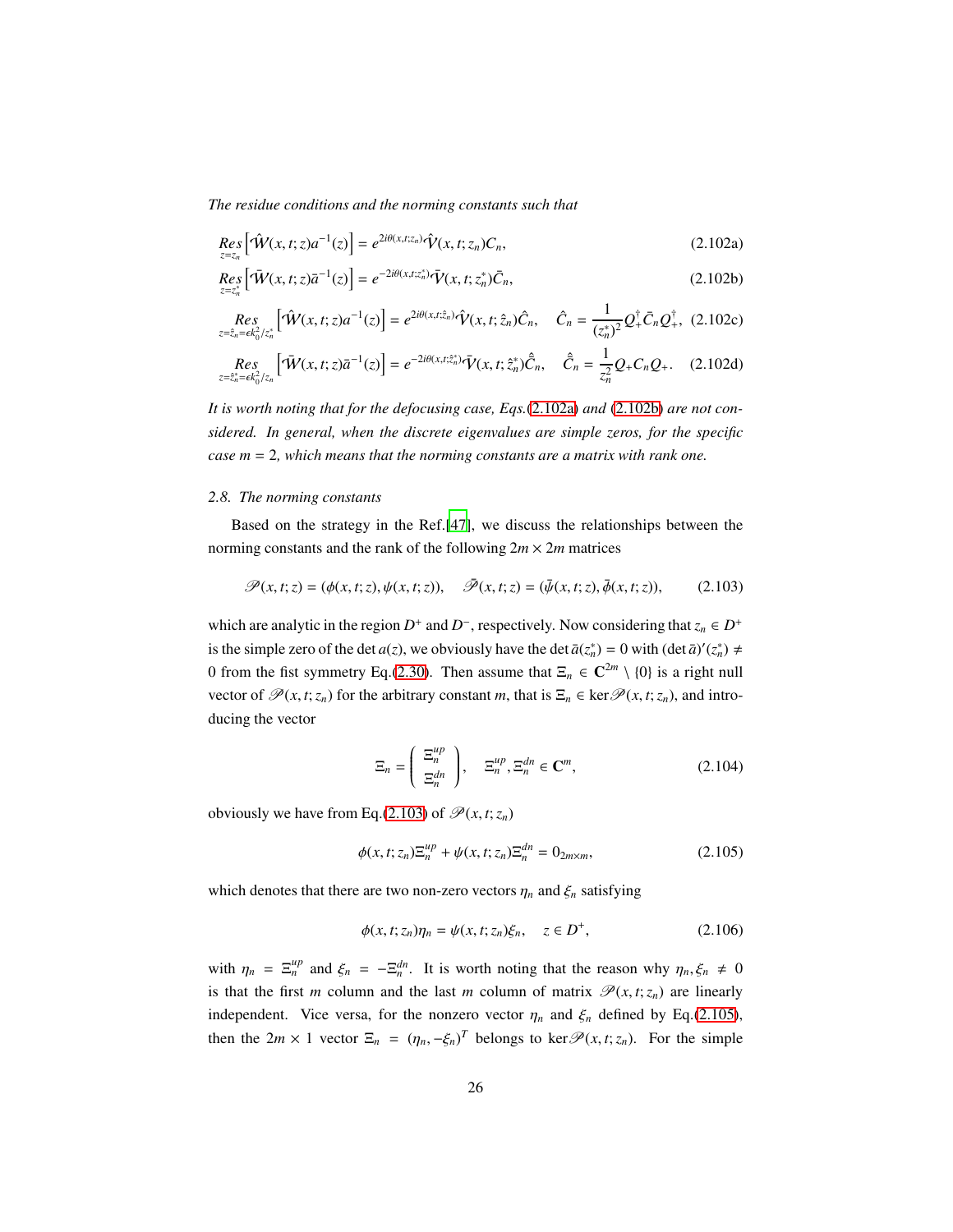zero  $z_n^* \in D^-$  of the det  $\bar{a}(z)$ , we have similar results for the function  $\bar{\mathcal{P}}(x, t; z_n^*)$ . In addition, for  $\eta_n, \xi_n \in C^m \setminus \{0\}$ , we know that  $\Xi_n = (\eta_n, -\xi_n)^T$  is the kernel of  $T(z_n) = \overline{\mathscr{P}}^{\dagger}(x, t; z_n) \mathcal{L}_{\epsilon} \mathscr{P}(x, t; z_n)$ , which yields that

<span id="page-26-1"></span>
$$
a(z_n)\eta_n = 0_{m \times 1}, \quad \bar{a}^\dagger(z_n^*)\xi_n = 0_{m \times 1}.
$$
 (2.107)

From Eq.[\(2.107\)](#page-26-1), we clearly know that  $\eta_n$  and  $\xi_n$  are the right null vectors of the  $a(z_n)$ and  $\bar{a}^{\dagger}(z_n^*)$ , respectively. In the same way, the ker $\bar{\mathcal{P}}(x, t; z_n^*)$  can be obtained, i.e., the nonzero vector  $\bar{\Xi}_n = (\bar{\eta}_n, -\bar{\xi}_n)^T$ , moreover

$$
a^{\dagger}(z_n)\bar{\xi}_n = 0_{m \times 1}, \quad \bar{a}(z_n^*)\bar{\eta}_n = 0_{m \times 1}.
$$
 (2.108)

Clearly the nonzero vectors  $\bar{\xi}_n$  and  $\bar{\eta}_n$  are the kernel of the  $a^{\dagger}(z_n)$  and  $\bar{a}(z_n^*)$ .

Note that for the arbitrary  $n \times n$  matrix *A*, then  $A(z) \text{cof}A(z) = (\text{cof}A(z))A(z) =$  $\det A(z)I_n$ , where cof*A* is defined as before. It follows that for  $m = 2$ ,  $\det a(z) =$  $\det \text{cofa}(z)$ , which implies that they have a zero of the same order for the eigenvalue  $z_n$ . Note that the matrices  $a(z)$  and  $(\text{cofa}(z_n))$  are  $2 \times 2$  matrices, we have rank $a(z_n)$ =rank(cof *a*(*z*<sub>*n*</sub>)), and rank*a*(*z*<sub>*n*</sub>) = 1 ⇔ rank $\mathcal{P}(x, t; z_n) = 3$ . In addition, the expressions *a*(*z*<sub>*n*</sub>)(cof  $a(z_n)) = (\cot a(z_n)) a(z_n) = 0_{4\times 4}$  and  $\bar{a}(z_n^*)\cot \bar{a}(z_n^*) = (\cot \bar{a}(z_n^*)) \bar{a}(z_n^*) = 0_{4\times 4}$  denote that the each column of the  $\text{cofa}(z_n)$  is the left and right null vectors of  $a(z_n)$  and each column of the cof $\bar{a}(z_n^*)$  is the left and right null vectors of  $\bar{a}(z_n^*)$ . Thus choosing the special case one has

$$
0_{4\times 2} = \mathscr{P}(x, t; z_n) \begin{pmatrix} (\cot(a(z_n)) \\ -C_n \end{pmatrix} \Leftrightarrow \phi(x, t; z_n) (\cot(a(z_n)) = \psi(x, t; z_n) C_n. \tag{2.109}
$$

Similarly, we have

$$
0_{4\times 2} = \bar{\mathscr{P}}(x, t; z_n^*) \begin{pmatrix} -\bar{C}_n \\ (\text{cofa}(z_n^*)) \end{pmatrix} \Leftrightarrow \bar{\phi}(x, t; z_n^*)(\text{cofa}(z_n^*)) = \bar{\psi}(x, t; z_n^*) \bar{C}_n.
$$
 (2.110)

#### <span id="page-26-0"></span>3. Inverse scattering problem with NZBCs

The analytical, symmetry, and asymptotic properties of the Jost functions and the scattering data are obtained based on the above analysis. Therefore we can build a generalized Riemann-Hilbert problem for the modified matrix KdV equation with nonzero boundary value conditions.

Proposition 3.1. *Introducing the sectionally meromorphic matrices*

<span id="page-26-2"></span>
$$
Q(x,t;z) = \begin{cases} Q^{+}(x,t;z) = (\hat{W}(x,t;z)a^{-1}(z), \hat{V}(x,t;z)), & z \in D^{+}, \\ Q^{-}(x,t;z) = (\bar{V}(x,t;z), \bar{W}(x,t;z)\bar{a}^{-1}(z)), & z \in D^{-}, \end{cases}
$$
(3.1)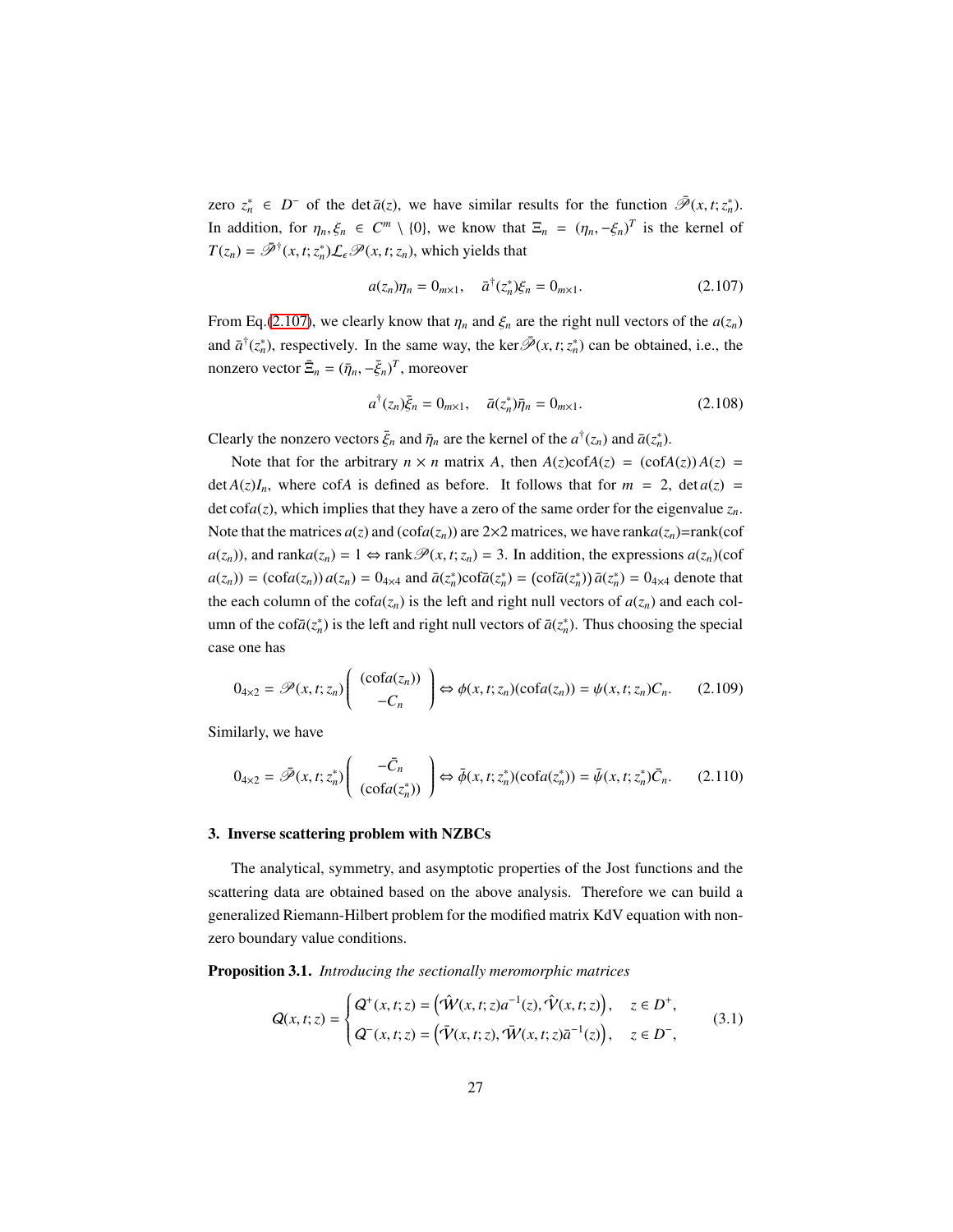*then we can get the generalized Riemann-Hilbert problem:*

- *Analyticity:*  $Q(x, t; z)$  *is an analytic function in*  $C \setminus \Sigma$ *.*
- *Jump condition:*

$$
Q^{-}(x,t;z) = Q^{+}(x,t;z)(I_{2m} - G(x,t;z)), \quad z \in \Sigma,
$$
\n(3.2)

*where the jump matrix and the counter are presented in the Figure 2*

<span id="page-27-3"></span><span id="page-27-2"></span>
$$
G(x,t;z) = \begin{pmatrix} 0_m & -e^{-2i\theta(x,t;z)\bar{\rho}(z)} \\ e^{2i\theta(x,t;z)\rho(z)} & 0_m \end{pmatrix},
$$
(3.3)



*Figure 2. Left*/*Right: Based on the relationships Eq.(*2.101*), the distribution of discrete eigenvalues for the defocusing and focusing cases can be shown in the complex z-plane. As shown in this figure, the red counter is the jump conditions about the Riemann-Hilbert.*

• *Asymptotic behaviors:*

$$
\begin{cases} \mathbf{Q}^{\pm}(x,t;z) = I_{2m} + O(1/z), & z \to \infty, \\ \mathbf{Q}^{\pm}(x,t;z) = -(i/z)\underline{\sigma}_3 \underline{\mathbf{Q}}_+ + \mathbf{Q}(1), & z \to 0. \end{cases}
$$
 (3.4)

Proof. From Eq.(2.22), one has

$$
\overline{\hat{V}}(x,t;z) = \hat{W}(x,t;z)a^{-1}(z) - e^{2i\theta(x,t;z)}\hat{V}(x,t;z)\rho(z),
$$
\n(3.5a)

$$
\overline{\hat{W}}(x,t;z)\overline{a}^{-1}(z) = \hat{V}(x,t;z) + e^{-2i\theta(x,t;z)}\overline{V}(x,t;z)\overline{\rho}(z).
$$
 (3.5b)

Inserting Eq.[\(3.5a\)](#page-27-0) into Eq.[\(3.5b\)](#page-27-0) yields that

$$
\bar{W}(x,t;z)\bar{a}^{-1}(z) = (I_m - \rho(z)\bar{\rho}(z))\hat{V}(x,t;z) + e^{-2i\theta(x,t;z)}\hat{W}(x,t;z)a^{-1}(z)\bar{\rho}(z)).
$$
 (3.6)

The Eqs.[\(3.5b\)](#page-27-0) and [\(3.6\)](#page-27-1) are written in matrix form

$$
\left(\bar{\mathbf{V}}, \bar{\mathbf{W}}\bar{a}^{-1}(z)\right) = \left(\hat{\mathbf{W}}a^{-1}(z), \hat{\mathbf{V}}\right) \left(\begin{array}{cc} I_m & -e^{-2i\theta(x,t;z)}\bar{\rho}(z) \\ e^{2i\theta(x,t;z)}\rho(z) & I_m - \rho(z)\bar{\rho}(z) \end{array}\right),\tag{3.7}
$$

which leads to the jump condition [\(3.2\)](#page-27-2). Based on the asymptotic behavior of the modified eigenfunctions and scattering matrix, the condition Eq.[\(3.4\)](#page-27-0) can be derived.

<span id="page-27-1"></span><span id="page-27-0"></span> $\Box$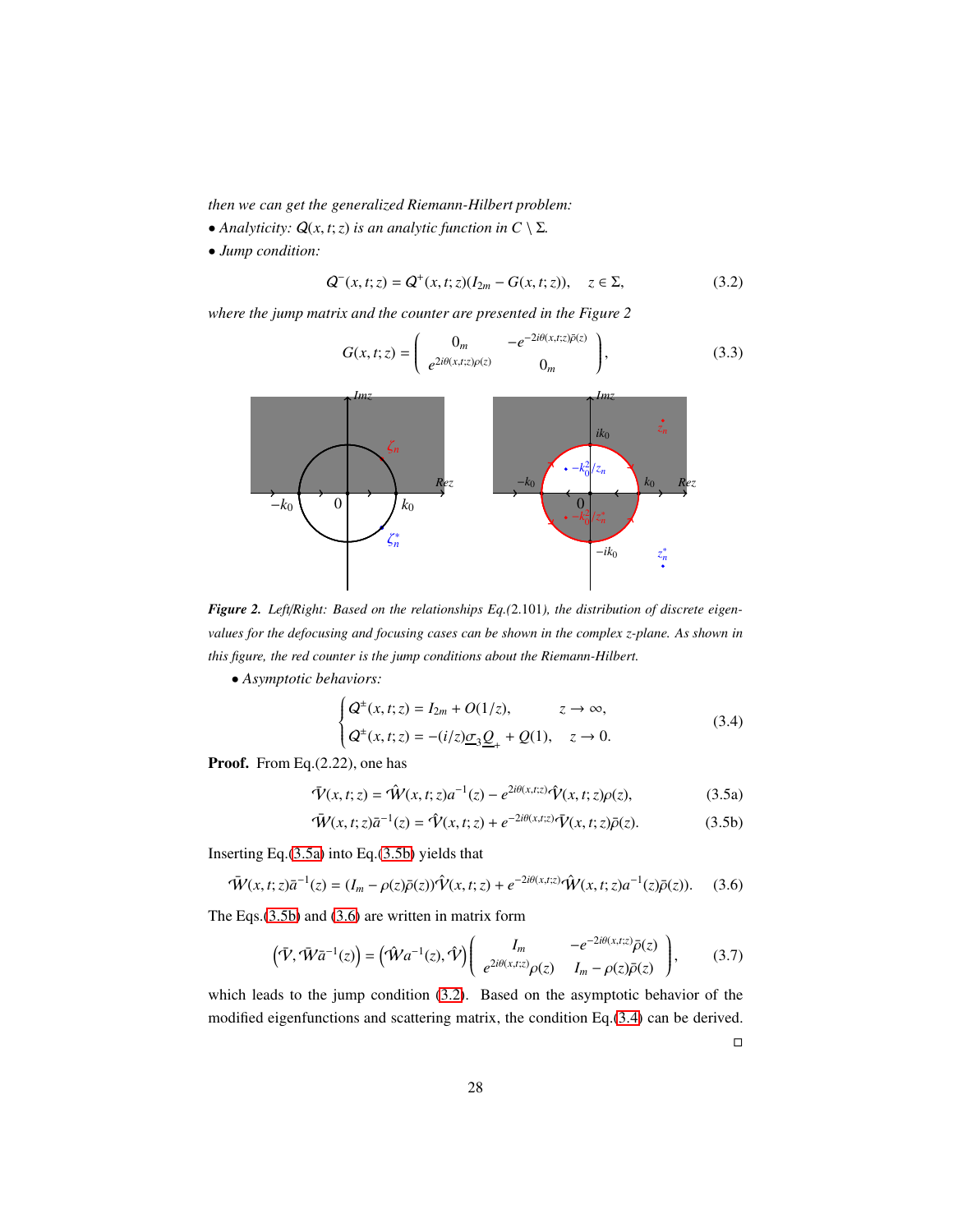#### <span id="page-28-0"></span>*3.1. Reconstruction formula*

In this section, we will solve the RH problem [\(3.2\)](#page-27-2), and then use the obtained solution to establish a relationship with the modified eigenfunctions, that is, obtain the expression of the modified eigenfunctions. Finally, we will combine the asymptotic behavior of the modified eigenfunctions to restore the potential  $Q(x, t)$ , the solution of the modified KdV equation.

<span id="page-28-2"></span>**Lemma 3.2.** *Supposing that the functions*  $f_{\pm}(z)$  *are the analytic functions in the upper and lower half planes of z, and as*  $|z| \to \infty$ , then  $f_{\pm}(z) \to 0$ *. Considering the Cauchy projection operator*

$$
P^{\pm}f(z) = \frac{1}{2\pi i} \int_{\Sigma} \frac{f(\zeta)}{\zeta - (z \pm i0)} d\zeta,
$$
 (3.8)

*one has*

<span id="page-28-3"></span>
$$
P^{\pm}(f_{\pm}(z)) = \pm f(z), \quad P^{\pm}(f_{\mp}(z)) = 0.
$$
 (3.9)

where  $\int_{\Sigma}$  represents the integral along the counters shown in Fig. 2.

Proposition 3.3. *The solution of the RH problem* [\(3.2\)](#page-27-2) *under the simple zeros case for the focusing modified KdV equation can be written as*

$$
Q(x,t;z) = I_{2m} - \frac{i}{z}\sigma_3 \underline{Q} + \sum_{n=1}^{2N} \frac{Res\ Q^+}{z - \zeta_n} + \sum_{n=1}^{2N} \frac{Res\ Q^-}{z - \zeta_n^*} + \frac{1}{2\pi i} \int_{\Sigma} \frac{(Q^+G)(x,t;\xi)}{\xi - z} d\xi,
$$
\n(3.10)

*where*  $\zeta_n = z_n$  *and*  $\zeta_{n+N} = \epsilon k_0^2/z_n^*$  *for*  $n = 1, 2, \dots, N$ .

**Proof.** Subtracting out the asymptotic behaviors and the pole contributions, we can get

<span id="page-28-1"></span>
$$
Q^{-} - I_{2m} + (i/z)\underline{\sigma}_{3}\underline{Q}_{+} - \sum_{n=1}^{2N} \frac{Res_{z=\zeta_{n}}Q^{-}}{z-\zeta_{n}^{*}} - \sum_{n=1}^{2N} \frac{Res_{z=\zeta_{n}}Q^{+}}{z-\zeta_{n}}
$$
  
=  $Q^{+} - I_{2m} + (i/z)\underline{\sigma}_{3}\underline{Q}_{+} - \sum_{n=1}^{2N} \frac{Res_{z=\zeta_{n}}Q^{+}}{z-\zeta_{n}} - \sum_{n=1}^{2N} \frac{Res_{z=\zeta_{n}^{*}}Q^{-}}{z-\zeta_{n}^{*}} - Q^{+}G,$  (3.11)

note that the first four terms on the left side of the Eq.[\(3.11\)](#page-28-1) are analytic in the region *D*<sup>-</sup>, and the zero point of the fifth term is  $\zeta_n \in D^+$ , so the left side of Eq.[\(3.11\)](#page-28-1) is analytic in *D*<sup>-</sup>, and is  $O(1/z)$  as  $z \to \infty$ . Similarly the first four terms on the right side of Eq.[\(3.11\)](#page-28-1) are analytic in the region  $D^+$ , and is  $O(1/z)$  as  $z \to \infty$ . Combining with the **Lemma** [\(3.2\)](#page-28-2), and applying the projection operator  $P^-$  and  $P^+$  to both ends of the Eq.[\(3.11\)](#page-28-1), we can get the solution Eq.[\(3.10\)](#page-28-3).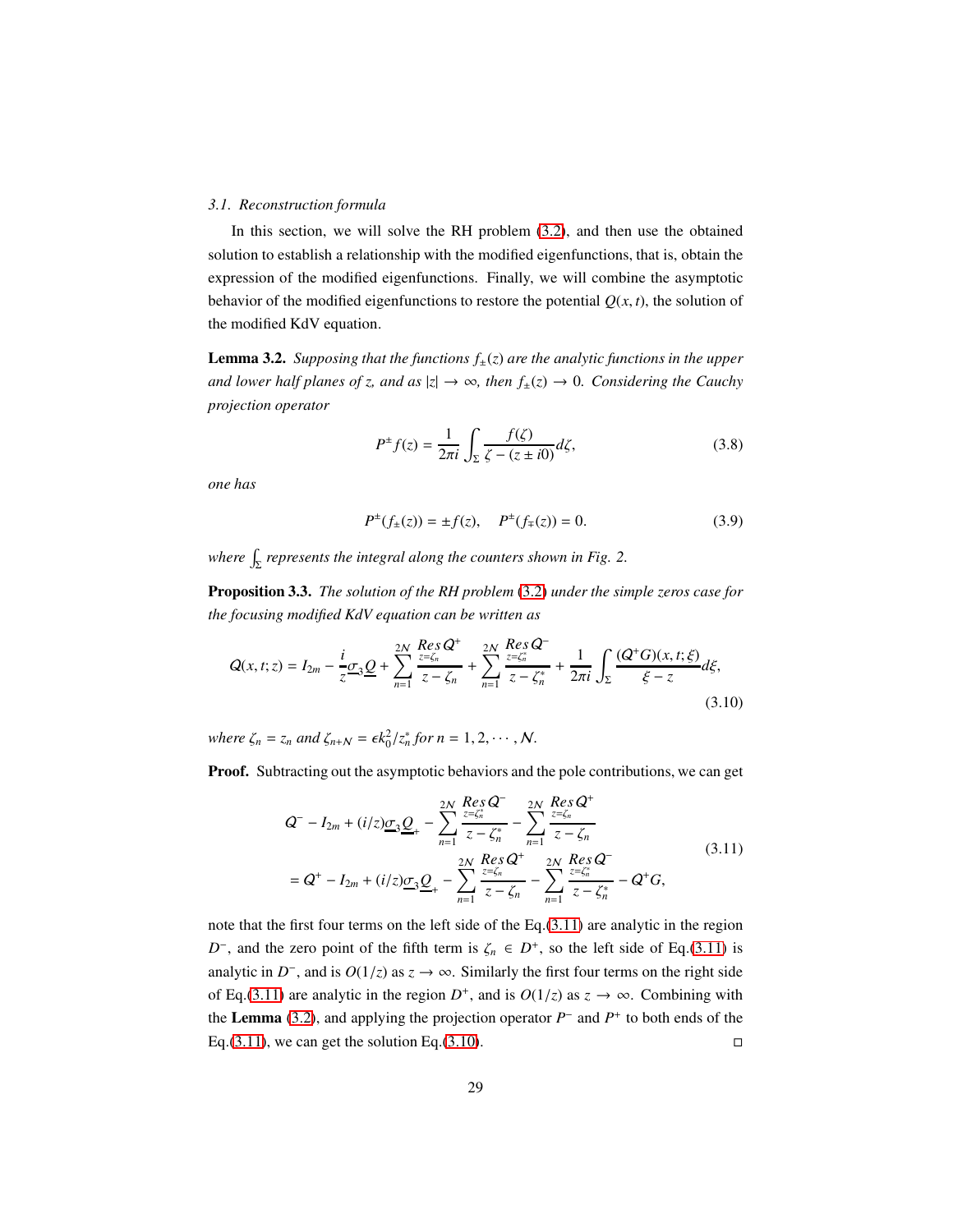According to the above analysis, the formal solution of RH problem is obtained. Combining with the definition of the meromorphic function  $Q$ , we can further recover the modified eigenfunctions by using the asymptotic property of the modified eigenfunctions. Finally, we can get the formal solution of the modified KdV equation [\(1.2\)](#page-2-0). Also note that Eq.[\(3.10\)](#page-28-3) depends on the residue conditions at zeros  $z = z_n$  and  $z = \epsilon k_0^2/z_n^*$  in *D*<sup>+</sup>, as well as  $z = z_n^*$  and  $z = \epsilon k_0^2/z_n$  in *D*<sup>-</sup>. Therefore using Eqs.[\(2.79\)](#page-22-0) and [\(2.80\)](#page-22-1) yield the following relationships

$$
Res_{z=\zeta_n} Q^+ = \left( e^{2i\theta(z_n)} \hat{\mathcal{V}}(z_n) C_n, \quad 0_{2m \times m} \right), \quad n = 1, 2, \cdots, 2N, \tag{3.12a}
$$

<span id="page-29-1"></span>
$$
Res_{z=\zeta_n^*} Q^- = \left(0_{2m \times m}, \quad e^{-2i\theta(z_n^*)} \bar{V}(z_n^*) \bar{C}_n \right), \quad n = 1, 2, \cdots, 2N. \tag{3.12b}
$$

Substituting Eqs.[\(3.12a\)](#page-28-1) and [\(3.12b\)](#page-28-1) into the solution Eq.[\(3.10\)](#page-28-3) and evaluating the last *m* columns of the Eq.[\(3.10\)](#page-28-3) at the points  $z = z_n$  and  $z = \epsilon k_0^2 / z_n^*$ , we can get the following equation by comparing with the last *m* columns of Q

$$
\hat{\mathbf{V}}(x,t;\zeta_n) = \begin{pmatrix} -iQ_+/\zeta_n \\ I_m \end{pmatrix} + \sum_{j=1}^{2N} \frac{e^{-2i\theta(x,t;\zeta_j^*)}}{\zeta_n - \zeta_j^*} \bar{\mathbf{V}}(x,t;\zeta_j^*) \bar{C}_j + \frac{1}{2\pi i} \int_{\Sigma} \frac{(Q^+G)_2(\zeta)}{\zeta - \zeta_n} d\zeta,
$$
\n(3.13)

where  $\bar{C}_i = \hat{C}_i$ , for  $i = N+1, N+2, \dots, 2N$ . Similarly the first *m* columns of Eq.[\(3.10\)](#page-28-3) at the points  $z = z_n^*$  and  $z = \epsilon k_0^2 / z_n$  can be obtained by

<span id="page-29-2"></span>
$$
\bar{\mathbf{V}}(x,t;\zeta_n^*) = \left(\begin{array}{c} I_m \\ i\epsilon Q_+^{\dagger}/\zeta_n^* \end{array}\right) + \sum_{j=1}^{2N} \frac{e^{2i\theta(x,t;\zeta_j)}}{\zeta_n^* - \zeta_j} \hat{\mathbf{V}}(x,t;\zeta_j) C_j + \frac{1}{2\pi i} \int_{\Sigma} \frac{(Q^+G)_1(\zeta)}{\zeta - \zeta_n^*} d\zeta,
$$
\n(3.14)

where  $n = 1, 2, \dots, N$ ,  $(Q^+G)_j$   $(j = 1, 2)$  denote the first and last *m* columns of the product respectively, and  $C_i = \hat{C}_i$ , for  $i = N + 1, N + 2, \dots, 2N$ .

**Proposition 3.4.** *The potential*  $Q(x, t)$  *can be determined by* 

<span id="page-29-0"></span>
$$
Q(x,t) = Q_{+} + i \sum_{n=1}^{2N} e^{-2i\theta(x,t;\zeta_{n}^{*})} \bar{\mathbf{V}}^{up}(x,t;\zeta_{n}^{*}) \bar{C}_{n} + \frac{1}{2\pi} \int_{\Sigma} e^{-2i\theta(x,t;\zeta_{j})} \bar{\mathbf{V}}^{up}(x,t;\zeta_{n}) \bar{\rho}(\zeta) d\zeta.
$$
\n(3.15)

**Proof.** Taking  $Q = Q^+$  and combining with the expression  $Q^+(x, t; z) = (\hat{W}(x, t; z)a^{-1}(z),$  $\hat{\mathcal{V}}(x,t;z)$ ), one has

$$
Q_2^+ = \hat{\mathbf{V}} = \begin{pmatrix} 0_m \\ I_m \end{pmatrix} + \frac{1}{z} \left\{ \begin{pmatrix} -iQ_+ \\ 0_m \end{pmatrix} + \sum_{n=1}^{2N} e^{-2i\theta(x, t; \zeta_n^*)} \bar{\mathbf{V}}^{up}(x, t; \zeta_n^*) \bar{C}_n - \frac{1}{2\pi i} \int_{\Sigma} (Q^+G)_2(\zeta) d\zeta \right\}
$$
(3.16)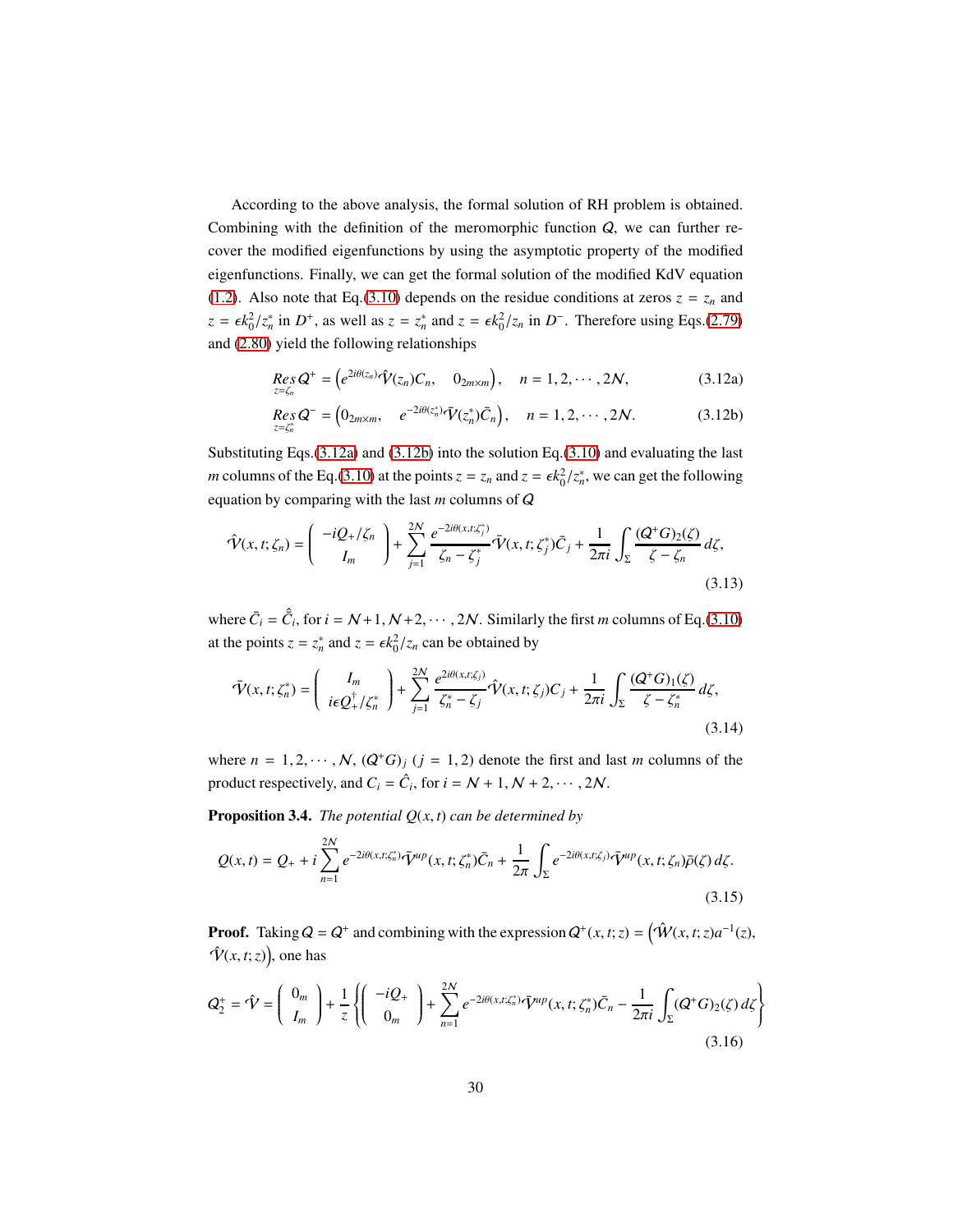as  $z \rightarrow \infty$ , and comparing with the asymptotic behavior Eq.[\(2.66d\)](#page-19-0) yields

<span id="page-30-3"></span>
$$
Q = Q_{+} + i \sum_{n=1}^{2N} e^{-2i\theta(x,t;\zeta_{n}^{*})} \bar{V}^{up}(x,t;\zeta_{n}^{*}) \bar{C}_{n} - \frac{1}{2\pi i} \int_{\Sigma} (Q^{+}G)_{2}(\zeta) d\zeta.
$$
 (3.17)

Note from Eqs.[\(2.22a\)](#page-9-3), [\(3.1\)](#page-26-2) and the jump matrix [\(3.3\)](#page-27-3), one has

<span id="page-30-2"></span>
$$
(Q^+G)_2(\zeta) = -e^{-2i\theta(x,t;\zeta)}\hat{\mathcal{W}}(x,t;\zeta)a^{-1}(\zeta)\bar{\rho}(\zeta) + \hat{\mathcal{V}}(x,t;\zeta)\rho(\zeta)\bar{\rho}(\zeta)
$$
  
= 
$$
-e^{-2i\theta(x,t;\zeta)}\bar{\mathcal{V}}(x,t;\zeta)\bar{\rho}(\zeta).
$$
 (3.18)

Inserting Eq.[\(3.18\)](#page-30-2) into Eq.[\(3.17\)](#page-30-3), one has the potential  $Q(x, t)$  Eq.[\(3.15\)](#page-29-0).

Taking a similar approach to  $Q = Q^-$ , we get

$$
Q^{\dagger}(x,t) = Q_{+}^{\dagger} - i\epsilon \sum_{n=1}^{2N} e^{2i\theta(x,t;\zeta_n)} \hat{\mathbf{V}}^{dn}(x,t;\zeta_n) C_n + \frac{\epsilon}{2\pi} \int_{\Sigma} e^{2i\theta(x,t;\zeta)} \hat{\mathbf{V}}^{dn}(x,t;\zeta) \rho(\zeta) d\zeta,
$$
\n(3.19)

where  $(QG)_1(\zeta) = e^{2i\theta(x,t;\zeta)}\hat{\mathbf{V}}^{dn}(x,t;\zeta)\rho(\zeta)$ .

According to the construction of the above potential functions  $Q(x, t)$  and  $Q^{\dagger}(x, t)$ , and considering the asymptotic behavior of the eigenfunctions Eqs.[\(2.66c\)](#page-19-0) and [\(2.66d\)](#page-19-0), i.e.,  $\bar{V}^{up} \sim I_m$  and  $\hat{V}^{dn} \sim I_m$  as  $x \to \infty$  for  $z \in D^-$  and  $z \in D^+$ , we get the result by comparing the Hermite conjugation of the Eq.[\(3.15\)](#page-29-0) with Eq.[\(3.19\)](#page-30-4)

<span id="page-30-4"></span><span id="page-30-1"></span>
$$
\bar{C}_n = \epsilon \bar{C}_n^{\dagger}, \quad n = 1, 2, \cdots, 2N. \tag{3.20}
$$

In addition, the symmetry of potential function also requires that the norming constants satisfy the symmetries

$$
C_n^T = C_n, \quad \bar{C}_n^T = \bar{C}_n, \quad n = 1, 2, \cdots, 2N. \tag{3.21}
$$

#### <span id="page-30-0"></span>*3.2. The formal solution of focusing KdV with Reflection-less potential*

In this section we will consider soliton solutions of the focusing modified KdV equation with reflection-less potential, i.e., the reflection coefficients  $\rho(z) = 0$  and  $\bar{\rho}(z) = 0$  for  $z \in \Sigma$ . Note for  $\rho(z) = \bar{\rho}(z) = 0$ , from the jump condition Eq.[\(3.2\)](#page-27-2) one has  $Q^+ = Q^-$ , and then the inverse problem can be transformed to a closed algebraic system. Finally the soliton solutions of the modified KdV equation [\(1.2\)](#page-2-0) can be derived.

Proposition 3.5. *The N-soliton solutions of the focusing modified KdV equation with reflection-less potential can be written as*

<span id="page-30-5"></span>
$$
Q(x,t) = Q_{+} + i \sum_{n=1}^{2N} e^{-2i\theta(x,t;z_{n}^{*})} X_{n} \bar{C}_{n},
$$
\n(3.22)

*where*  $X_n$  *is determined by Eq.*[\(3.28a\)](#page-31-0)*.*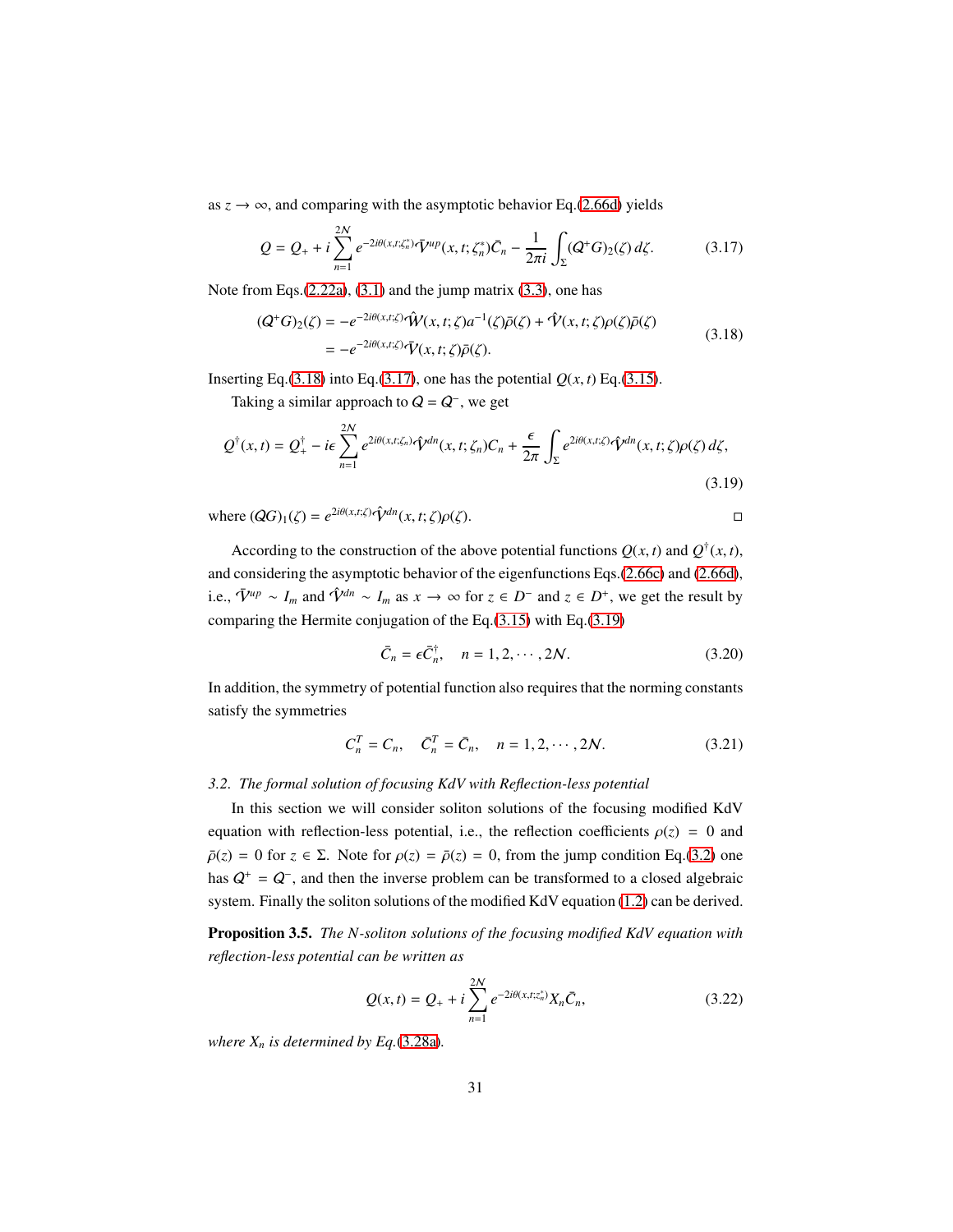**Proof.** Recall that the discrete eigenvalues for the focusing case [\(2.76a\)](#page-21-5), with  $\zeta_{N+j}$  =  $-k_0^2/z_j^*$  and the symmetries about the norming constants [\(2.91\)](#page-23-0) and [\(2.100\)](#page-24-1)

<span id="page-31-1"></span>
$$
\bar{C}_n = -C_n^{\dagger}, \quad C_{N+j} = \frac{Q_+^{\dagger} \bar{C}_j Q_+^{\dagger}}{(z_j^*)^2}, \tag{3.23}
$$

for  $j = 1, 2, \dots, N$  and  $n = 1, 2, \dots, 2N$ . For simplicity, taking the notation

$$
c(x, t; z) = \frac{C_j}{z - \zeta_j} e^{2i\theta(x, t; \zeta_j)}, \quad j = 1, 2, \cdots, 2N.
$$
 (3.24)

Note that from the Eq.[\(3.15\)](#page-29-0), we need to derive the expression of the modified eigenfunctions. Using the Eqs.[\(3.13\)](#page-29-1) and [\(3.14\)](#page-29-2) yield that

$$
\hat{\mathbf{\hat{V}}}(x,t;\zeta_n) = \begin{pmatrix} -iQ_+/\zeta_n \\ I_m \end{pmatrix} + \sum_{j=1}^{2N} \frac{e^{-2i\theta(x,t;\zeta_j^*)}}{\zeta_n - \zeta_j^*} \bar{\mathbf{\hat{V}}}(x,t;\zeta_j^*) \bar{C}_j,
$$
(3.25a)

$$
\bar{\mathbf{V}}(x,t;\zeta_n) = \left(\begin{array}{c} I_m\\ i\epsilon Q_+^\dagger/\zeta_n^* \end{array}\right) + \sum_{j=1}^{2N} \frac{e^{2i\theta(x,t;\zeta_j)}}{\zeta_n^* - \zeta_j} \hat{\mathbf{V}}(x,t;\zeta_j) C_j,\tag{3.25b}
$$

which in turn imply that

$$
\hat{\mathbf{V}}^{up}(\zeta_j) = -iQ_+/\zeta_j - \sum_{l=1}^{2N} \bar{\mathbf{V}}^{up}(\zeta_l^*) c_l^{\dagger}(\zeta_j^*), \quad j = 1, 2, \cdots, 2N,
$$
\n(3.26a)

$$
\bar{\mathbf{V}}^{up}(\zeta_n^*) = I_m + \sum_{j=1}^{2N} \hat{\mathbf{V}}^{up}(\zeta_j) c_j(\zeta_n^*), \qquad n = 1, 2, \cdots, 2N,
$$
 (3.26b)

for brevity, the subscript *x* and *t* are omitted. Inserting Eq.[\(3.26a\)](#page-31-1) into Eq.[\(3.26b\)](#page-31-1), one has

$$
\bar{\mathbf{V}}^{up}(\zeta_n^*) = I_m - iQ_+ \sum_{j=l}^{2N} c_j(\zeta_n^*) / \zeta_j - \sum_{j=l}^{2N} \sum_{l=1}^{2N} \bar{\mathbf{V}}^{up}(\zeta_n^*) c_l^{\dagger}(\zeta_j^*) c_j(\zeta_n^*), \quad n = 1, 2, \cdots, 2N. \tag{3.27}
$$

In order to get the eigenfunction  $\bar{V}^{\mu p}(\zeta_n^*)$ , we transform Eq.[\(3.27\)](#page-31-0) into the matrix form. Assume that

<span id="page-31-0"></span>
$$
\mathbf{X} = (X_1, X_2, \cdots, X_{2N})^T, \quad X_n = \bar{\mathbf{V}}^{up}(\zeta_n^*),
$$
\n(3.28a)

$$
\mathbf{Y} = (Y_1, Y_2, \cdots, Y_{2N})^T, \quad Y_n = I_m - iQ_+ \sum_{j=1}^{2N} c_j(\zeta_n^*)/\zeta_j,
$$
 (3.28b)

$$
\Omega = (\Omega_{n,l}), \quad \Omega_{n,l} = \sum_{j=l}^{2N} c_l^{\dagger}(\zeta_j^*) c_j(\zeta_n^*), \tag{3.28c}
$$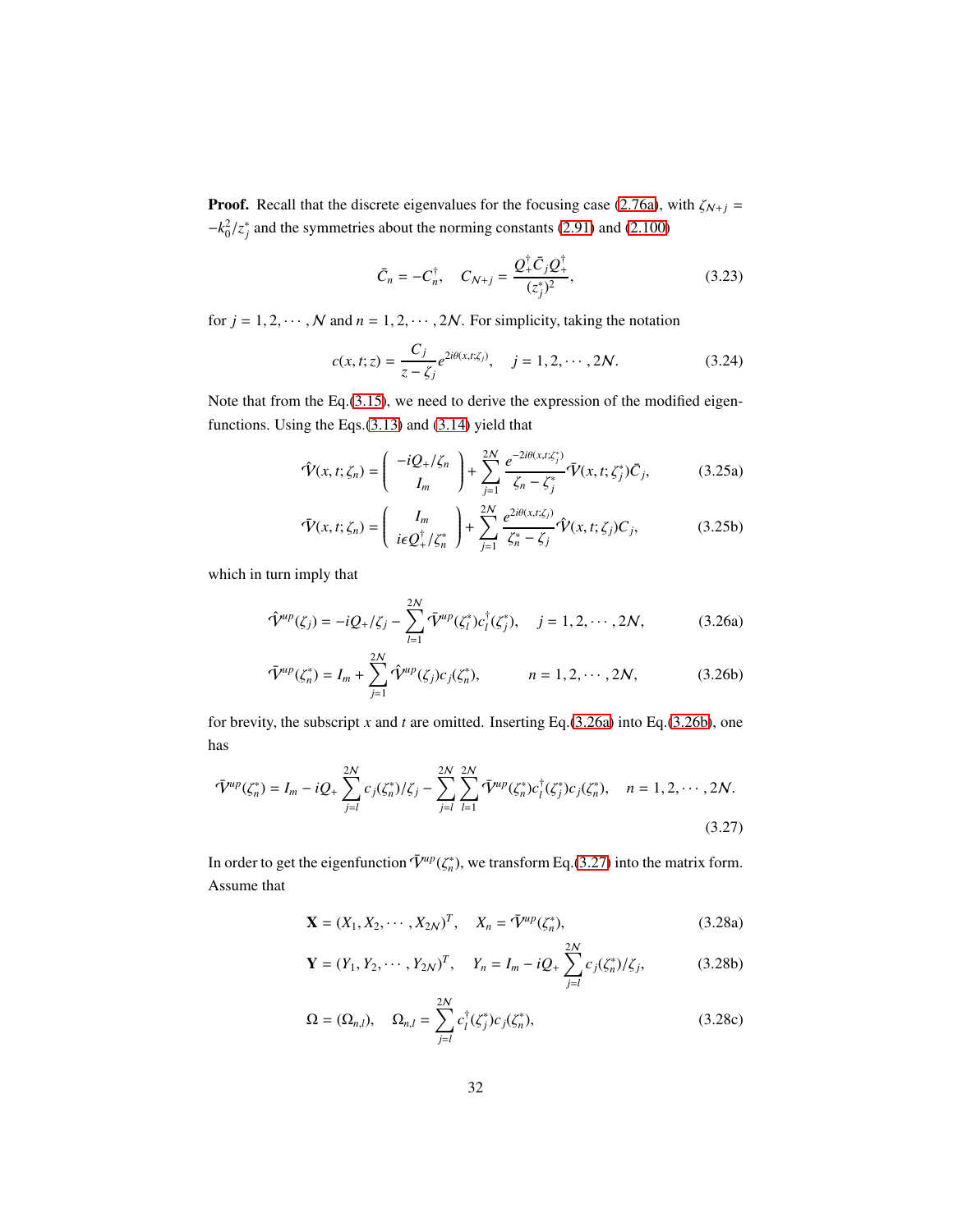for  $n, j = 1, 2, \dots, 2N$ . Based on these notations, Eq.[\(3.27\)](#page-31-0) can be written as

$$
K\mathbf{X} = \mathbf{Y}, \quad K = I_p + \Omega,\tag{3.29}
$$

where  $I_p$  is the unity matrix and  $p = 2mN$ . The solution [\(3.22\)](#page-30-5) is proved by substituting the solution obtained from solving Eq.[\(3.28a\)](#page-31-0) by Cramer's law into Eq.[\(3.15\)](#page-29-0) without the reflection-less potential.

In addition, we observe that even if discrete eigenvalues are quartets in the nonzero boundary conditions, the potential function  $Q(x, t)$  is still expressed by  $2N$  unknowns determined by Eq.[\(3.27\)](#page-31-0). Moreover we have

$$
\hat{\mathbf{V}}^{up}(x,t;\zeta_n) = -\frac{i}{\zeta_n} \bar{\mathbf{V}}^{up}(x,t;\zeta_{n+N}) Q_+, \qquad (3.30a)
$$

$$
\hat{\mathbf{V}}^{up}(x,t;\zeta_{n+N}) = -\frac{i\epsilon\zeta_n^*}{k_0^2}\bar{\mathbf{V}}^{up}(x,t;\zeta_n^*)Q_+, \tag{3.30b}
$$

<span id="page-32-0"></span>for all  $n = 1, 2, \cdots, N$ .

## 4. Soliton solutions

In this section, we will give the soliton solutions of the focusing modified KdV equation under the condition that the potential function  $Q(x, t)$  is a scalar and  $2 \times 2$ symmetric matrix.

**Theorem 4.1.** Assume that the eigenvalue  $\zeta_1 \in D^+$  in the upper half plane, namely  $|\zeta_1| > k_0$  *and Im* $\zeta_1 > 0$ *. The potential Q(x, t) can be given by for m* = 2 *and* N = 1

<span id="page-32-1"></span>
$$
Q(x,t) = Q_{+} - iX_{1}e^{-2i\theta(x,t;\zeta_{1}^{*})}C_{1}^{\dagger} + \frac{iX_{2}e^{2i\theta(x,t;\zeta_{1})}Q_{+}C_{1}Q_{+}}{\zeta_{1}^{2}},
$$
\n(4.1)

*where*  $X_i$  ( $i = 1, 2$ ) are determined by Eq.[\(3.28a\)](#page-31-0).

In what following, we will use the residue conditions, discrete eigenvalues and arbitrary norming constants to give the specific expressions of  $X_1$  and  $X_2$ , and then the potential function  $Q(x, t)$  can also be represented by these data, so as to select the appropriate parameters to study the propagation behavior of the solution. Note that for *m* = 2, from Eq.[\(3.28a\)](#page-31-0) one has

$$
X_1 \left( I_2 + \frac{i}{(\zeta_1^*)^2 + k_0^2} C_1^{\dagger} Q_+^{\dagger} e^{-2i\theta(\zeta_1^*)} \right) = I_2 - \frac{i}{\zeta_1} X_2 Q_+ c_1(\zeta_1^*), \tag{4.2a}
$$

$$
X_2\left(I_2 - \frac{i}{\zeta_1^2 + k_0^2}Q_+C_1e^{2i\theta(\zeta_1)}\right) = I_2 + \frac{i\zeta_1^*}{k_0^2}X_1Q_+c_2(\zeta_2^*),\tag{4.2b}
$$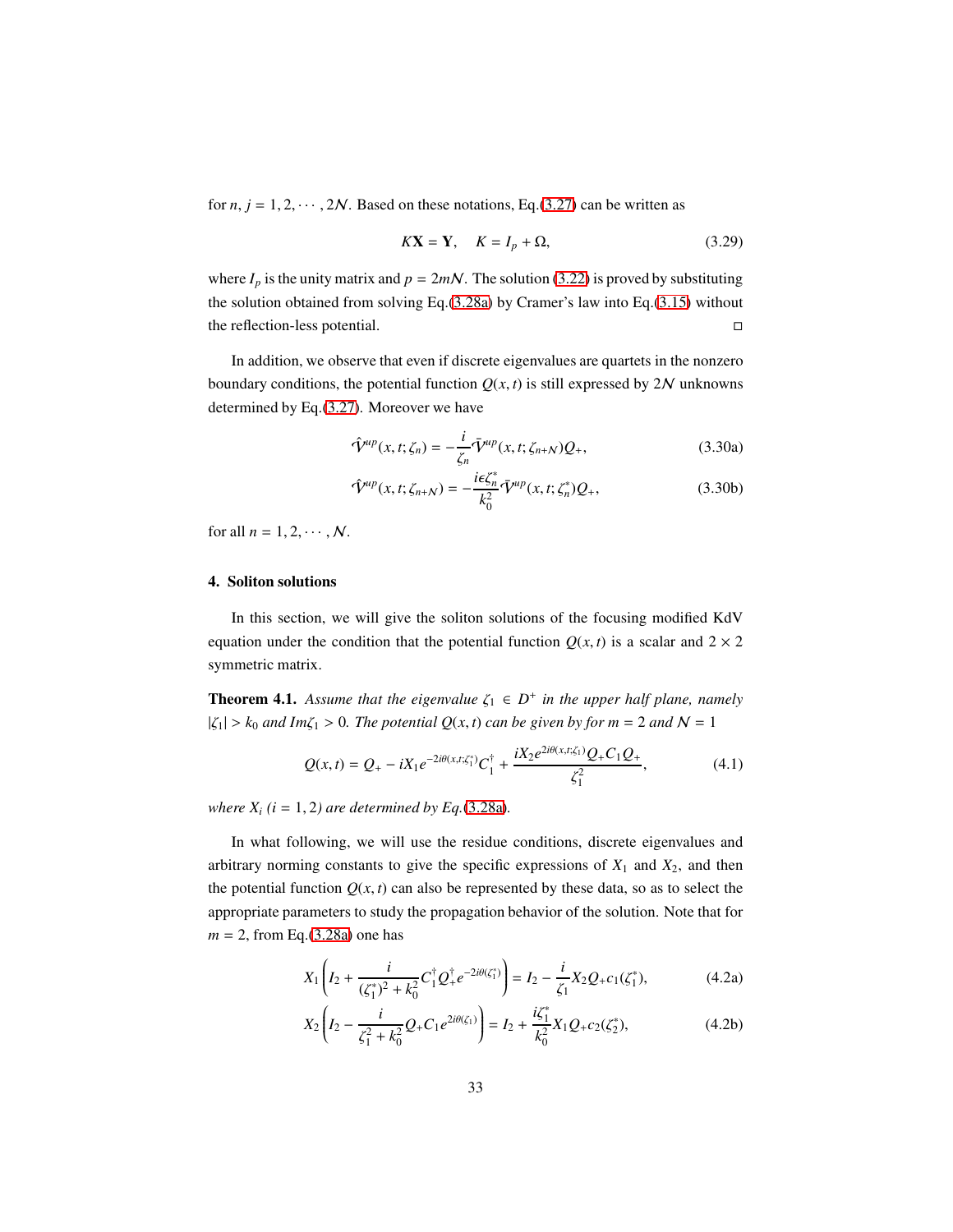and with the notation Eq.[\(3.24\)](#page-31-1),  $\zeta_{N+j} = -k_0^2/\zeta_j^*$  as well as the associated norming constant such that  $C_{N+j} = Q^{\dagger}_+ \bar{C}_j Q^{\dagger}_+$ . From the Eq.[\(2.102c\)](#page-24-0) for  $j = 1, 2, \dots, N$ , we have

$$
c_1(\zeta_1^*) = \frac{C_1}{\zeta_1^* - \zeta_1} e^{2i\theta(x, t; \zeta_1)}, \quad c_2(\zeta_2^*) = \frac{\zeta_1}{\zeta_1^* k_0^2(\zeta_1^* - \zeta_1)} Q_+^\dagger C_1^\dagger Q_+^\dagger e^{-2i\theta(x, t; \zeta_1^*)}.\tag{4.3}
$$

Obviously the expression of  $X_1$  and  $X_2$  can be derived by the Eqs.(4.2)

$$
X_1 = \left[ I_2 - \frac{i}{\zeta_1} A_2^{-1} Q_+ c_1(\zeta_1^*) \right] \left[ A_1 - \frac{\zeta_1^*}{\zeta_1 k_0^2} Q_+ c_2(\zeta_2^*) A_2^{-1} Q_+ c_1(\zeta_1^*) \right]^{-1},\tag{4.4a}
$$

$$
X_2 = \left[ I_2 + \frac{i\zeta_1^*}{k_0^2} A_1^{-1} Q_+ c_2(\zeta_2^*) \right] \left[ A_2 - \frac{\zeta_1^*}{\zeta_1 k_0^2} Q_+ c_1(\zeta_1^*) A_1^{-1} Q_+ c_2(\zeta_2^*) \right]^{-1},\tag{4.4b}
$$

where

<span id="page-33-1"></span>
$$
A_1 = I_2 + \frac{i}{(\zeta_1^*)^2 + k_0^2} C_1^{\dagger} Q_+^{\dagger} e^{-2i\theta(\zeta_1^*)},
$$
\n(4.5a)

$$
A_2 = A_1^{\dagger} = I_2 - \frac{i}{\zeta_1^2 + k_0^2} Q_+ C_1 e^{2i\theta(\zeta_1)},
$$
\n(4.5b)

and the norming constant  $C_1$  is

$$
C_1 = \begin{pmatrix} \varrho_1 & \varrho_0 \\ \varrho_0 & \varrho_2 \end{pmatrix}, \tag{4.6}
$$

<span id="page-33-0"></span>with  $\varrho_i \in \mathbb{C}$  for  $(i = 0, 1, 2)$ .

### *4.1. The scalar focusing modified KdV equation*

For scalar case, i.e., the  $Q(x, t) = q(x, t)$ , then from Eq.[\(4.1\)](#page-32-1), the NZBCs [\(1.4\)](#page-3-3) and [\(1.5\)](#page-3-2), the solution of the focusing modified KdV equation [\(1.2\)](#page-2-0) can be written as for  $\mathcal{N}=1$ 

$$
q(x,t) = q_+ - iX_1 e^{-2i\theta(\zeta_1^*)} \varrho_1^{\dagger} + iX_2 e^{2i\theta(\zeta_1)} \frac{q_+ \varrho_1 q_+}{\zeta_1^2},\tag{4.7}
$$

where

$$
X_1 = \left[1 - \frac{i}{\zeta_1} A_2^{-1} q_+ c_1(\zeta_1^*)\right] \left[A_1 - \frac{\zeta_1^*}{\zeta_1 k_0^2} q_+ c_2(\zeta_2^*) A_2^{-1} q_+ c_1(\zeta_1^*)\right]^{-1},\tag{4.8a}
$$

$$
X_2 = \left[1 + \frac{i\zeta_1^*}{k_0^2} A_1^{-1} q_+ c_2(\zeta_2^*)\right] \left[A_2 - \frac{\zeta_1^*}{\zeta_1 k_0^2} q_+ c_1(\zeta_1^*) A_1^{-1} q_+ c_2(\zeta_2^*)\right]^{-1},\tag{4.8b}
$$

$$
A_1 = 1 + \frac{i}{(\zeta_1^*)^2 + k_0^2} \varrho_1^{\dagger} q_+^{\dagger} e^{-2i\theta(\zeta_1^*)}, \quad c_1(\zeta_1^*) = \frac{\varrho_1}{\zeta_1^* - \zeta_1} e^{2i\theta(x, t; \zeta_1)}, \tag{4.8c}
$$

$$
A_2 = 1 - \frac{i}{\zeta_1^2 + k_0^2} q_+ \varrho_1 e^{2i\theta(\zeta_1)}, \quad c_2(\zeta_2^*) = \frac{\zeta_1}{\zeta_1^* k_0^2 (\zeta_1^* - \zeta_1)} q_+^{\dagger} \varrho_1^{\dagger} q_+^{\dagger} e^{-2i\theta(x, t; \zeta_1^*)}.
$$
 (4.8d)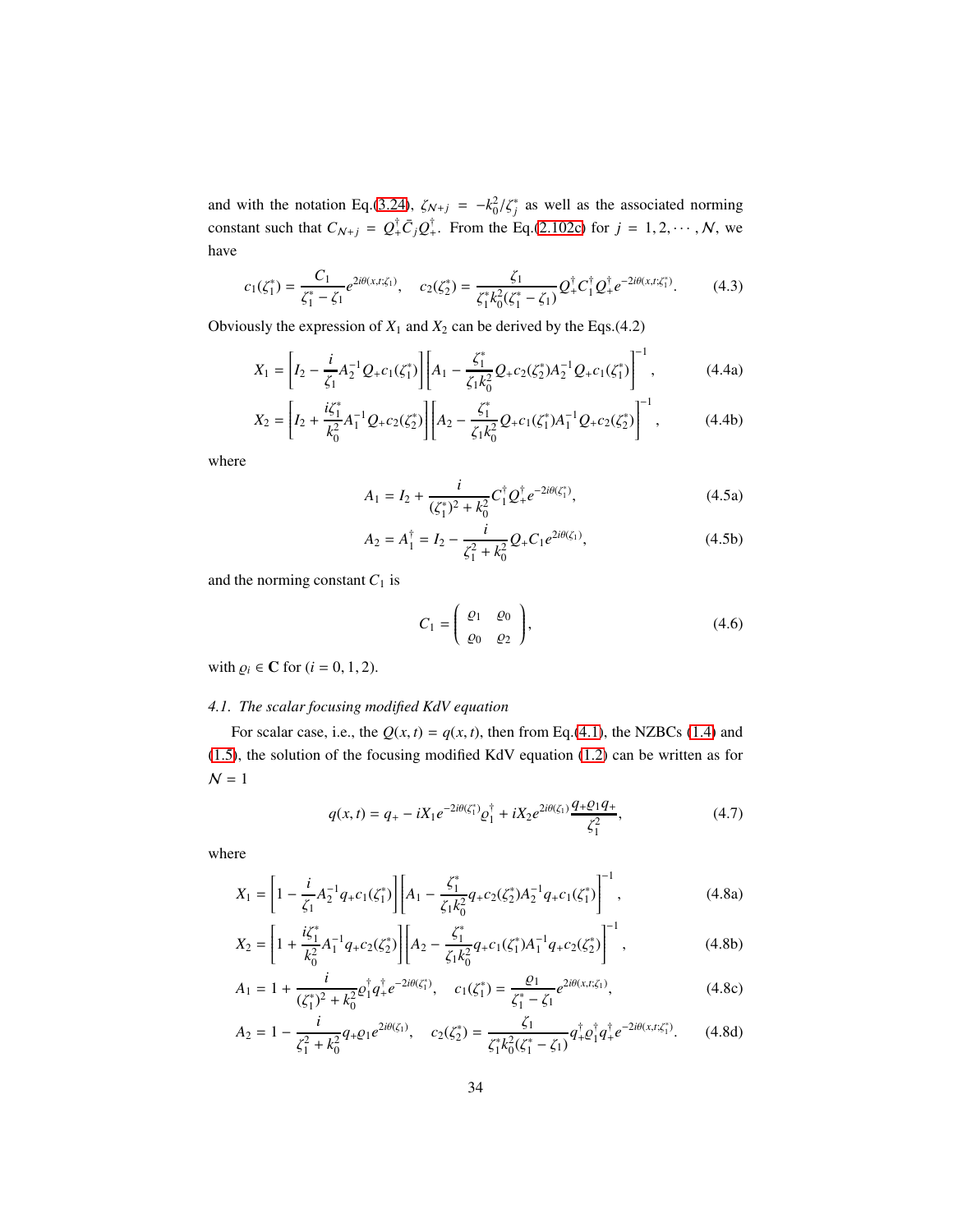*Remark* 4.2. Similar to the study of nonlinear Schrödinger equation [\[45](#page-50-2)], the Tajiri-Watanabe breather solution [\[51\]](#page-50-7) will be obtained by taking the eigenvalue  $\zeta_1 \in D^+$ . When the eigenvalue  $\zeta_1$  is on the imaginary axis ( $Im \zeta_1 > k_0$ ), the Kuznetsov-Ma solu-tion [\[52](#page-51-0), [53](#page-51-1)] can be obtained. When the eigenvalue is on the circle  $C_0$ , the Akhmediev breather solution [\[54\]](#page-51-2) can be obtained.

The dynamic behavior of the one-soliton solution can be expressed as Figure 3 by selecting appropriate parameters



Figure 3. (a1) The bright soliton solution with the parameters  $k_0 = 1$ ,  $z_1 = 2i$ ,  $\varrho_1 = 1$ ; (b1) The breather solution with the parameters  $k_0 = 1$ ,  $z_1 = 1 + \frac{3}{2}i$ ,  $\varrho_1 = 1$ ; (c1) The soliton solution with the parameters  $k_0 = 1$ ,  $z_1 = \frac{1}{2} + \frac{\sqrt{3}}{2}i$ ,  $\varrho_1 = 1$ ; (a1-c1) The propagation view of corresponding solution at different times.

For  $N = 2$ , the two-soliton solution can be given by the Eq.[\(3.22\)](#page-30-5), i.e.,

<span id="page-34-0"></span>
$$
q(x,t) = q_{+} - ie^{-2i\theta(\zeta_{1}^{*})} X_{1} C_{1}^{\dagger} - ie^{-2i\theta(\zeta_{2}^{*})} X_{2} C_{2}^{\dagger} + \frac{iq_{+}C_{1} q_{+}}{\zeta_{1}^{2}} e^{2i\theta(\zeta_{1})} X_{3} + \frac{iq_{+}C_{2} q_{+}}{\zeta_{2}^{2}} e^{2i\theta(\zeta_{2})} X_{4},
$$
(4.9)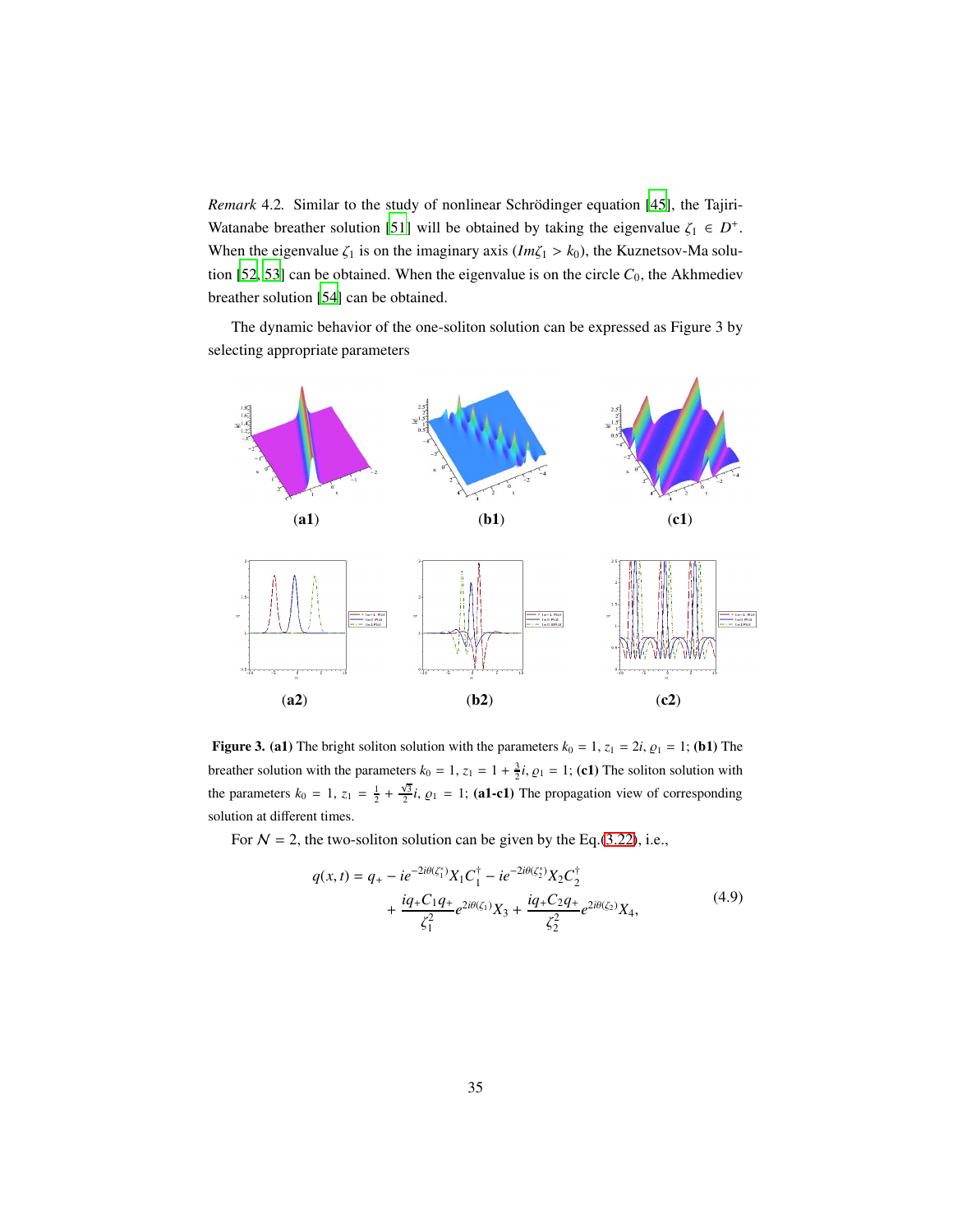where the  $X_i$  ( $i = 1, 2, 3, 4$ ) are determined by

$$
X_{1}\left(1-\frac{i\zeta_{1}^{*}}{k_{0}^{2}}q_{+}c_{3}(\zeta_{1}^{*})\right)=1-\frac{1}{\zeta_{1}}X_{3}q_{+}c_{1}(\zeta_{1}^{*})-\frac{1}{\zeta_{2}}X_{4}q_{+}c_{2}(\zeta_{1}^{*})+\frac{i\zeta_{2}^{*}}{k_{0}^{2}}X_{2}q_{+}c_{4}(\zeta_{1}^{*}),
$$
 (4.10a)  
\n
$$
X_{2}\left(1-\frac{i\zeta_{2}^{*}}{k_{0}^{2}}q_{+}c_{4}(\zeta_{2}^{*})\right)=1-\frac{1}{\zeta_{1}}X_{3}q_{+}c_{1}(\zeta_{2}^{*})-\frac{1}{\zeta_{2}}X_{4}q_{+}c_{2}(\zeta_{2}^{*})+\frac{i\zeta_{1}^{*}}{k_{0}^{2}}X_{1}q_{+}c_{3}(\zeta_{2}^{*}),
$$
 (4.10b)  
\n
$$
X_{3}\left(1+\frac{1}{\zeta_{1}}q_{+}c_{1}(\zeta_{3}^{*})\right)=1-\frac{1}{\zeta_{2}}X_{4}q_{+}c_{2}(\zeta_{3}^{*})+\frac{i\zeta_{1}^{*}}{k_{0}^{2}}X_{1}q_{+}c_{3}(\zeta_{3}^{*})+\frac{i\zeta_{2}^{*}}{k_{0}^{2}}X_{2}q_{+}c_{4}(\zeta_{3}^{*}),
$$
 (4.10c)  
\n
$$
X_{4}\left(1+\frac{1}{\zeta_{2}}q_{+}c_{2}(\zeta_{3}^{*})\right)=1-\frac{1}{\zeta_{1}}X_{3}q_{+}c_{1}(\zeta_{4}^{*})+\frac{i\zeta_{1}^{*}}{k_{0}^{2}}X_{1}q_{+}c_{3}(\zeta_{4}^{*})+\frac{i\zeta_{2}^{*}}{k_{0}^{2}}X_{2}q_{+}c_{4}(\zeta_{4}^{*}).
$$
 (4.10d)

The dynamic behavior of the two-soliton solution can be expressed as Figure 4 by selecting appropriate parameters



**Figure 4.** Propagation of the two-soliton solution with the the parameters (a)  $k_0 = 1$ ,  $z_1 = 2i$ ,  $z_2 = -2 + i/2$ ,  $C_1 = C_2 = 1$ . (b) the wave propagation of the two-soliton solution with  $t = -2$ ,  $t = 0, t = 2.$ 

### <span id="page-35-0"></span>*4.2. The potential is the symmetric matrix*

Similar to the scalar case, in order to obtain the soliton solution for the potential *Q* is the  $2 \times 2$  symmetric matrix, we need to accurately calculate the expressions of  $X_1$ and  $X_2$ . Now for convenience, let's assume  $Q_+ = k_0 I_2$ , and from Eqs.(4.6) and (4.7) we have

$$
X_1 = \Upsilon_1 \Gamma_1^{-1}, \quad X_2 = \Upsilon_2 \Gamma_2^{-1}, \tag{4.11a}
$$

$$
\Upsilon_1 = I_2 - h_{11}C_1 - h_{12}I_2, \quad \Upsilon_2 = I_2 + h_{21}C_1 - h_{22}I_2,\tag{4.11b}
$$

$$
\Gamma_1 = I_2 + e^{-2i\theta(\zeta_1^*)} \left( g_{11} C_1^\dagger - g_{12} C_1^\dagger C_1 \right),\tag{4.11c}
$$

$$
\Gamma_2 = I_2 + e^{2i\theta(\zeta_1)} \left( g_{21} C_1 - g_{22} C_1 C_1^{\dagger} \right),\tag{4.11d}
$$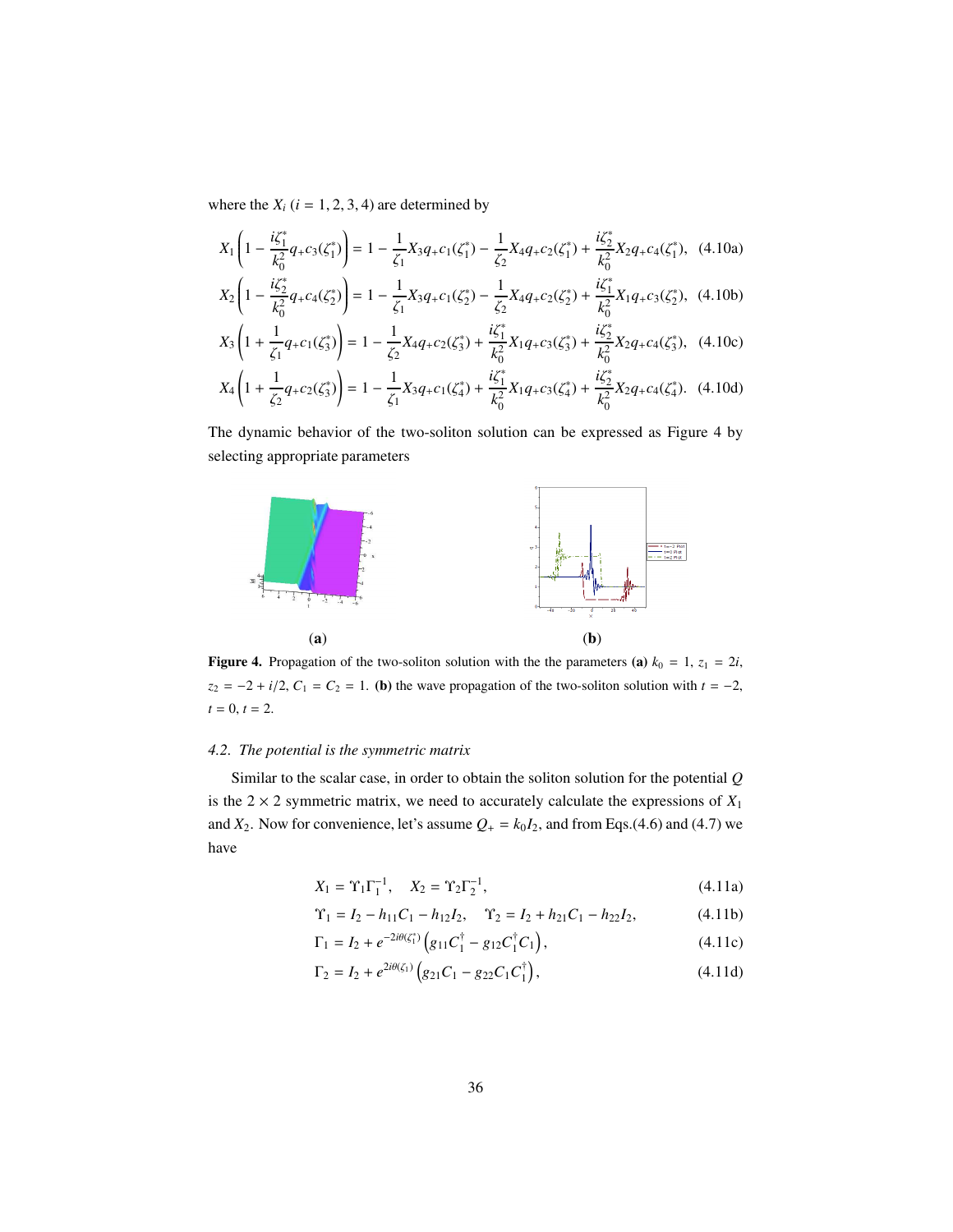where

$$
h_{11} = \frac{ik_0}{\zeta_1(\zeta_1^* - \zeta_1)} \frac{e^{2i\theta(\zeta_1)}}{\varpi_1^*}, \quad h_{12} = \frac{k_0^2 \det C_1}{\zeta_1(\zeta_1^* - \zeta_1)(\zeta_1^2 + k_0^2)} \frac{e^{4i\theta(\zeta_1)}}{\varpi_1^*},
$$
(4.12a)

$$
h_{21} = \frac{i\zeta_1}{k_0(\zeta_1^* - \zeta_1)} \frac{e^{-2i\theta(\zeta_1^*)}}{\varpi_1}, \quad h_{22} = \frac{\zeta_1 \det C_1^{\dagger}}{(\zeta_1^* - \zeta_1)((\zeta_1^*)^2 + k_0^2)} \frac{e^{-4i\theta(\zeta_1^*)}}{\varpi_1}, \tag{4.12b}
$$

$$
g_{11} = \frac{ik_0}{(\zeta_1^*)^2 + k_0^2} \left( 1 + \frac{(\zeta_1^*)^2 + k_0^2}{\zeta_1^2 + k_0^2} \frac{\det C_1}{(\zeta_1^* - \zeta_1)^2} \frac{e^{4i\theta(\zeta_1)}}{\sigma_1^*} \right),
$$
(4.12c)

$$
g_{21} = -\frac{ik_0}{\zeta_1^2 + k_0^2} \left( 1 + \frac{\zeta_1^2 + k_0^2}{(\zeta_1^*)^2 + k_0^2} \frac{\det C_1^{\dagger}}{(\zeta_1^* - \zeta_1)^2} \frac{e^{-4i\theta(\zeta_1^*)}}{\sigma_1^*} \right),
$$
(4.12d)

$$
g_{12} = \frac{1}{(\zeta_1^* - \zeta_1)^2} \frac{e^{2i\theta(\zeta_1)}}{\varpi_1^*}, \quad g_{22} = \frac{1}{(\zeta_1^* - \zeta_1)^2} \frac{e^{-2i\theta(\zeta_1^*)}}{\varpi_1},\tag{4.12e}
$$

with

$$
A_1^{-1} = \frac{1}{\varpi_1} \left( I_2 + \frac{ik_0}{(\zeta_1^*)^2 + k_0^2} e^{-2i\theta(\zeta_1^*)} \text{cof}(C_1^{\dagger}) \right),\tag{4.13a}
$$

$$
A_2^{-1} = \frac{1}{\sigma_1^*} \left( I_2 - \frac{ik_0}{\zeta_1^2 + k_0^2} e^{2i\theta(\zeta_1)} \cot(C_1) \right),\tag{4.13b}
$$

$$
\varpi_1 = \det A_1 = 1 + \frac{ik_0}{(\zeta_1^*)^2 + k_0^2} e^{-2i\theta(\zeta_1^*)} \operatorname{trace}(C_1^{\dagger}) - \frac{k_0^2}{((\zeta_1^*)^2 + k_0^2)} e^{-4i\theta(\zeta_1^*)} \det C_1^{\dagger}.
$$
 (4.13c)

Obviously when the matrix  $C_1$  is rank 1, i.e.,  $\det C_1 = 0$ , the above equations can be written as

$$
\Upsilon_1 = I_2 - h_{11}C_1, \quad \Upsilon_2 = I_2 + h_{21}C_1^{\dagger}, \tag{4.14a}
$$

$$
\Gamma_1 = I_2 + e^{-2i\theta(\zeta_1^*)} \bigg( \frac{ik_0}{(\zeta_1^*)^2 + k_0^2} C_1^{\dagger} - g_{12} C_1^{\dagger} C_1 \bigg), \tag{4.14b}
$$

$$
\Gamma_2 = I_2 + e^{2i\theta(\zeta_1)} \left( -\frac{ik_0}{(\zeta_1)^2 + k_0^2} C_1 - g_{22} C_1 C_1^{\dagger} \right). \tag{4.14c}
$$

The various soliton solutions can be obtained by using the above expressions. In Fig. 5, for the general discrete eigenvalue  $z_1 \in D^+$ ,  $(a1 - c1)$  show a soliton solution of Eq.[\(1.2\)](#page-2-0) with the  $2 \times 2$  symmetric matrix  $Q$  Eq.[\(1.3\)](#page-2-1) when the norming constant is a full rank matrix, and  $(a2 - c2)$  are the propagation views of the corresponding soliton solution at different times. The difference between Fig. 6 and Fig. 5 is that the norming constant is not a full rank matrix but is equal to one. In Appendix D, we discuss the large *x* asymptotic behavior when the norming constant det  $C_1 = 0$  and det  $C_1 \neq 0$ .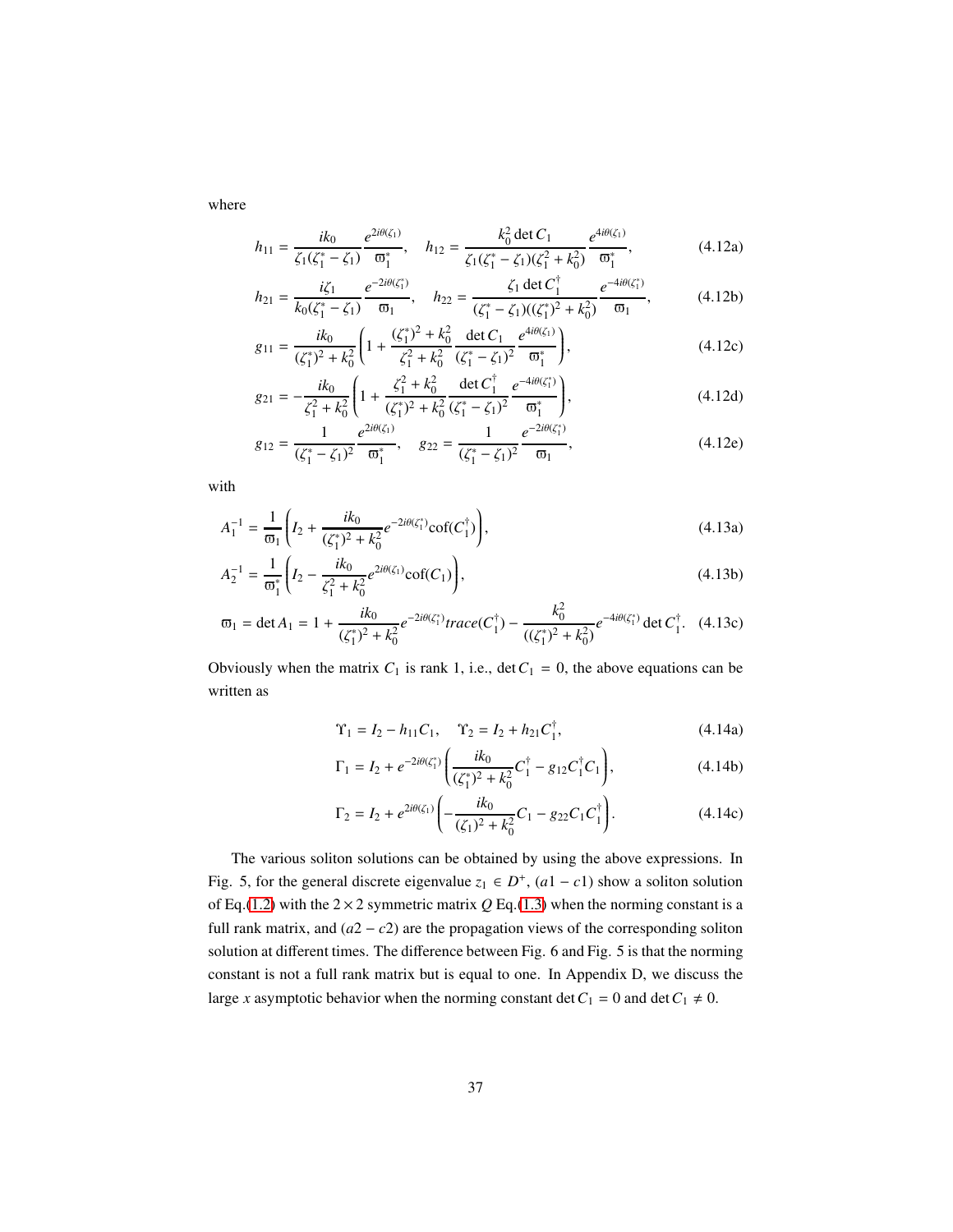

Figure 5. (a1-c1) The breather wave of the solution Eq.[\(4.1\)](#page-32-1), i.e., three components  $(q_0, q_1, q_2)$ with  $Q_+ = I_2$ ,  $\zeta_1 = 1 + 3i/2$ ,  $\varrho_1 = \varrho_0 \equiv 1$ ,  $\varrho_2 = 3$ , then det  $C_1 \neq 0$ . (a2-c2) The propagation view of soliton solution in different time.



Figure 6. (a1-c1) The breather wave of the solution Eq.[\(4.1\)](#page-32-1), i.e., three components  $(q_0, q_1, q_2)$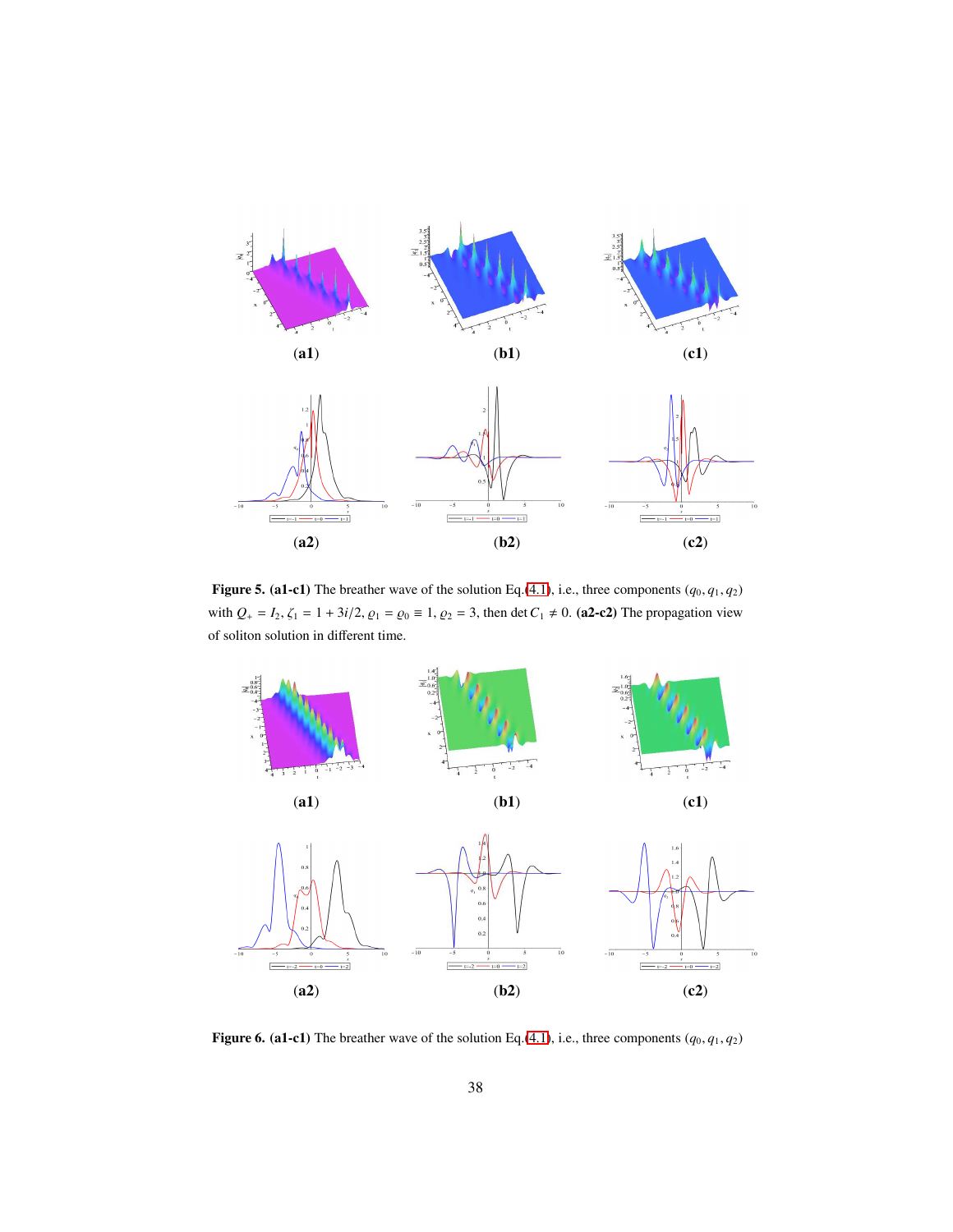with  $Q_+ = I_2$ ,  $\zeta_1 = 1 + 3i/2$ ,  $\varrho_1 = 1$ ,  $\varrho_0 = i$ ,  $\varrho_2 = -1$ , then det  $C_1 = 0$ . (a2-c2) the propagation view of soliton solution in different time.

In Figs 7 and 8, we present the soliton solutions when the discrete eigenvalue  $z_1 \in$  $D^+$  is purely imaginary ( $z_1 = iZ$ ,  $Z > k_0$ ). Similar to the Figs 5 and 6, the two cases are discussed including det  $C_1 = 0$  and det  $C_1 \neq 0$ .



Figure 7. (a1-b1) The bright soliton solution, (c1) the bright-dark soliton solution i.e., three components  $(q_0, q_1 q_2)$  with  $Q_+ = I_2$ ,  $\zeta_1 = 3i/2$ ,  $\zeta_1 = 1$ ,  $\zeta_0 = i$ ,  $\zeta_2 = -1$ , then det  $C_1 = 0$ . (a2-c2) the propagation view of soliton solution in different time.

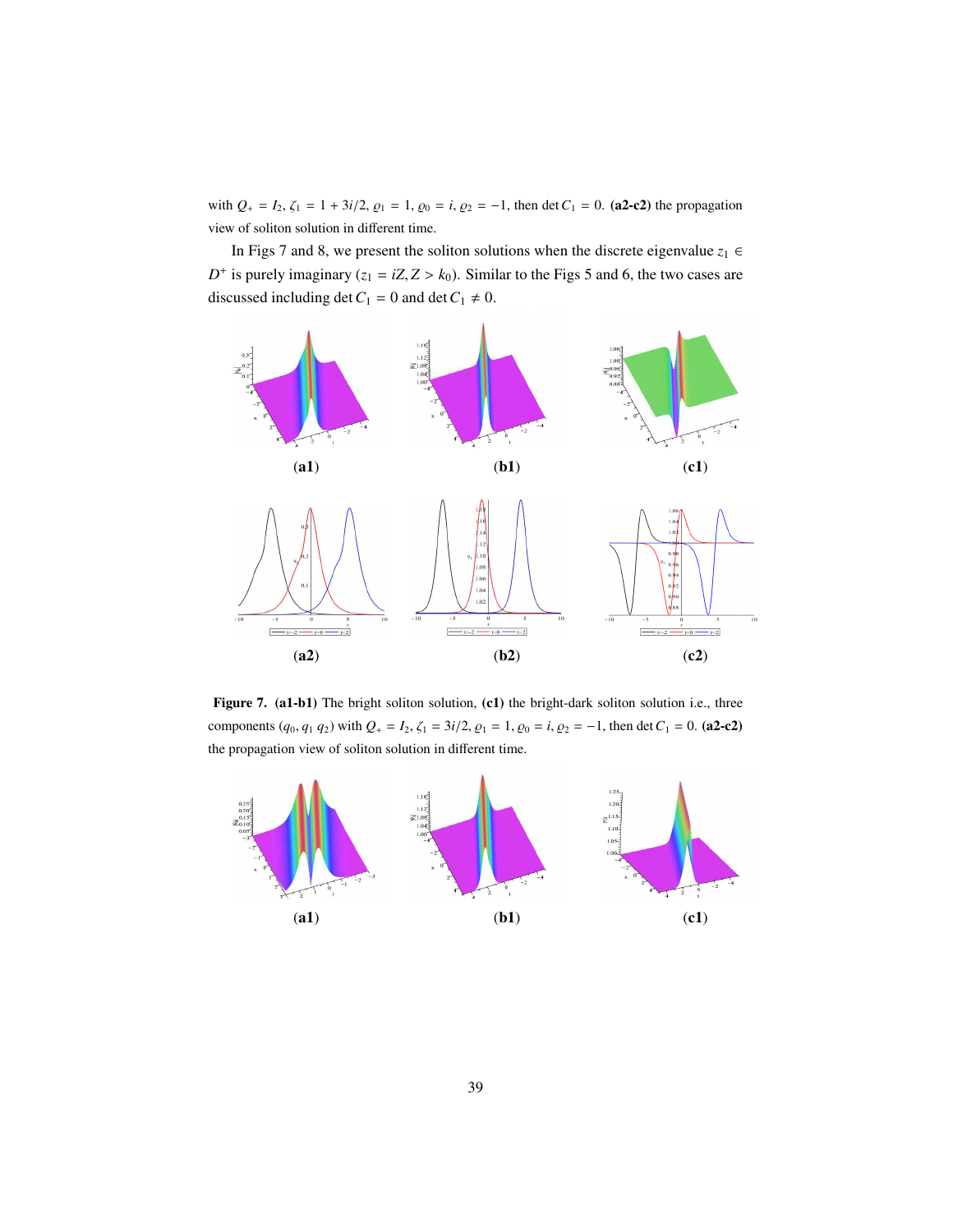

Figure 8. (a1) The *M*-type soliton solution, (b1-c1) the bright soliton solution, i.e., three components  $(q_0, q_1, q_2)$  with  $Q_+ = I_2$ ,  $\zeta_1 = 3i/2$ ,  $\zeta_1 = 1$ ,  $\zeta_0 = 1$ ,  $\zeta_2 = 2$ , then det  $C_1 \neq 0$ . (a2-c2) the propagation view of soliton solution in different time.

In what follows, the soliton solution of Eq.[\(1.2\)](#page-2-0) will be derived based on Eq.[\(4.9\)](#page-34-0) for  $N = 2$  shown in Figure 9. Note that the  $X_i$  ( $i = 1, 2, 3, 4$ ) are determined by

$$
X_{1}\left(1-\frac{i\zeta_{1}^{*}}{k_{0}^{2}}Q_{+}c_{3}(\zeta_{1}^{*})\right)=1-\frac{X_{3}Q_{+}}{\zeta_{1}}c_{1}(\zeta_{1}^{*})-\frac{X_{4}Q_{+}}{\zeta_{2}}c_{2}(\zeta_{1}^{*})+\frac{iX_{2}Q_{+}\zeta_{2}^{*}}{k_{0}^{2}}c_{4}(\zeta_{1}^{*}),
$$
 (4.15a)  
\n
$$
X_{2}\left(1-\frac{i\zeta_{2}^{*}}{k_{0}^{2}}Q_{+}c_{4}(\zeta_{2}^{*})\right)=1-\frac{X_{3}Q_{+}}{\zeta_{1}}c_{1}(\zeta_{2}^{*})-\frac{X_{4}Q_{+}}{\zeta_{2}}c_{2}(\zeta_{2}^{*})+\frac{iX_{1}Q_{+}\zeta_{1}^{*}}{k_{0}^{2}}c_{3}(\zeta_{2}^{*}),
$$
 (4.15b)  
\n
$$
X_{3}\left(1+\frac{1}{\zeta_{1}}Q_{+}c_{1}(\zeta_{3}^{*})\right)=1-\frac{X_{4}Q_{+}}{\zeta_{2}}c_{2}(\zeta_{3}^{*})+\frac{iX_{1}Q_{+}\zeta_{1}^{*}}{k_{0}^{2}}c_{3}(\zeta_{3}^{*})+\frac{iX_{2}Q_{+}\zeta_{2}^{*}}{k_{0}^{2}}c_{4}(\zeta_{3}^{*}),
$$
 (4.15c)  
\n
$$
X_{4}\left(1+\frac{1}{\zeta_{2}}q_{+}c_{2}(\zeta_{3}^{*})\right)=1-\frac{X_{3}Q_{+}}{\zeta_{1}}c_{1}(\zeta_{4}^{*})+\frac{iX_{1}Q_{+}\zeta_{1}^{*}}{k_{0}^{2}}c_{3}(\zeta_{4}^{*})+\frac{iX_{2}Q_{+}\zeta_{2}^{*}}{k_{0}^{2}}c_{4}(\zeta_{4}^{*}).
$$
 (4.15d)

with

$$
c_1(\zeta_1^*) = \frac{C_1}{\zeta_1^* - \zeta_1} e^{2i\theta(\zeta_1)}, \quad c_1(\zeta_2^*) = \frac{C_1}{\zeta_1^* - \zeta_1} e^{2i\theta(\zeta_1)},
$$
  
\n
$$
c_1(\zeta_3^*) = -\frac{\zeta_1 C_1}{k_0^2 + \zeta_1^2} e^{2i\theta(\zeta_1)}, \quad c_1(\zeta_4^*) = -\frac{\zeta_2 C_1}{k_1^2 + \zeta_1 \zeta_2} e^{2i\theta(\zeta_1)},
$$
  
\n
$$
c_2(\zeta_1^*) = \frac{C_2}{\zeta_1^* - \zeta_2} e^{2i\theta(\zeta_2)}, \quad c_2(\zeta_2^*) = \frac{C_2}{\zeta_2^* - \zeta_2} e^{2i\theta(\zeta_2)},
$$
  
\n
$$
c_2(\zeta_3^*) = -\frac{\zeta_1 C_2}{k_0^2 + \zeta_1 \zeta_2} e^{2i\theta(\zeta_2)}, \quad c_2(\zeta_4^*) = -\frac{\zeta_2 C_2}{k_1^2 + \zeta_2^2} e^{2i\theta(\zeta_2)},
$$
  
\n
$$
c_3(\zeta_1^*) = -\frac{Q_+^{\dagger} C_1^{\dagger} Q_+^{\dagger}}{\zeta_1^* [k_0^2 + (\zeta_1^*)^2]} e^{-2i\theta(\zeta_1^*)}, \quad c_3(\zeta_2^*) = -\frac{Q_+^{\dagger} C_1^{\dagger} Q_+^{\dagger}}{\zeta_1^* [k_0^2 + \zeta_1^* \zeta_2^*]} e^{-2i\theta(\zeta_1^*)},
$$
  
\n
$$
c_3(\zeta_3^*) = \frac{\zeta_1 Q_+^{\dagger} C_1^{\dagger} Q_+^{\dagger}}{\zeta_1^* k_0^2 (\zeta_1^* - \zeta_1)} e^{-2i\theta(\zeta_1^*)}, \quad c_3(\zeta_4^*) = \frac{\zeta_2 Q_+^{\dagger} C_1^{\dagger} Q_+^{\dagger}}{\zeta_1^* k_0^2 (\zeta_1^* - \zeta_2)}
$$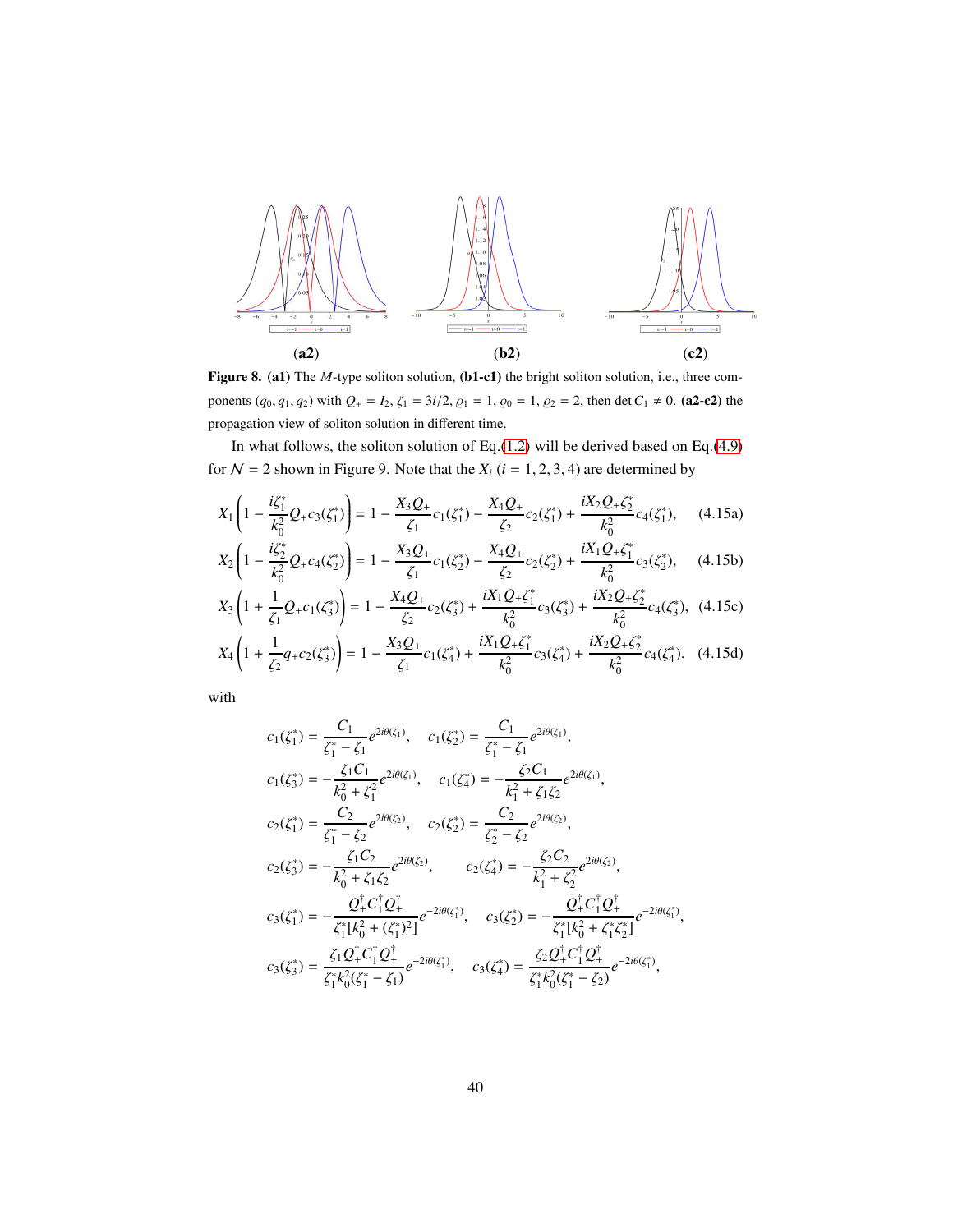$$
c_4(\zeta_1^*) = -\frac{Q_+^{\dagger} C_2^{\dagger} Q_+^{\dagger}}{\zeta_2^* [k_0^2 + \zeta_1^* \zeta_2^*]} e^{-2i\theta(\zeta_2^*)}, \quad c_4(\zeta_2^*) = -\frac{Q_+^{\dagger} C_2^{\dagger} Q_+^{\dagger}}{\zeta_2^* [k_0^2 + (\zeta_2^*)^2]} e^{-2i\theta(\zeta_2^*)},
$$
  

$$
c_4(\zeta_3^*) = \frac{\zeta_1 Q_+^{\dagger} C_2^{\dagger} Q_+^{\dagger}}{\zeta_2^* k_0^2 (\zeta_2^* - \zeta_1)} e^{-2i\theta(\zeta_2^*)}, \quad c_4(\zeta_4^*) = \frac{\zeta_2 Q_+^{\dagger} C_1^{\dagger} Q_+^{\dagger}}{\zeta_2^* k_0^2 (\zeta_2^* - \zeta_2)} e^{-2i\theta(\zeta_2^*)}.
$$

Now we just discuss the special case for the norming constants  $C_1$  =  $\begin{pmatrix} 0 & 1 \end{pmatrix}$  $\overline{\mathcal{C}}$ 1 0 Í  $\begin{array}{c} \end{array}$ and

 $C_2 = \begin{pmatrix} 1 & 0 \\ 0 & 0 \end{pmatrix}$  $\overline{\mathcal{C}}$ 0 0 ), and give the soliton solution  $q_1$  as example for  $N = 2$  shown in Fig 9  $\int$ due to under the conditions  $C_1$  and  $C_2$ , the solution of the equations about the  $q_0$  and  $q_2$  are not related to eigenvalue  $z_2$ , namely



Figure 9. Propagation of the solution with the the parameters  $k_0 = 1$ ,  $z_1 = -2i$ ,  $z_2 = 2 + 2i$ . (a) the two-soliton solution. (b) the wave propagation of the two-soliton solution with  $t = 0$ .

#### <span id="page-40-0"></span>5. Conclusions and discussions

We have systematically established the inverse scattering theory of the focusing and defocusing mmKdV equation with nonzero boundary conditions at infinity. In the direct scattering problem,the properties of the Jost eigenfunctions and the scattering matrix have established, including analytical, asymptotic and symmetrical. According to the analysis of Jost eigenfunctions and scattering data, we have introduced the meromorphic functions to establish a suitable RH problem. We have used Cauchy projection operator and Plemelj's formula to solve this RH problem to reconstruct the modified eigenfunction, and then used these results and the asymptotic behaviours of the modified eigenfunctions to construct the potential function of mmKdV equation. Finally, we have given the exact solution of the mmKdV equation with no reflection.

In order to study the dynamic behavior of the solution of the mmKdV equation, we have studied in detail in two cases, including the scalar form and the potential function is a  $2 \times 2$  symmetric matrix. In addition, we have analyzed that the value of NZBCs at infinity can be arbitrarily selected under the condition that the Eq.[\(1.2\)](#page-2-0) is satisfied.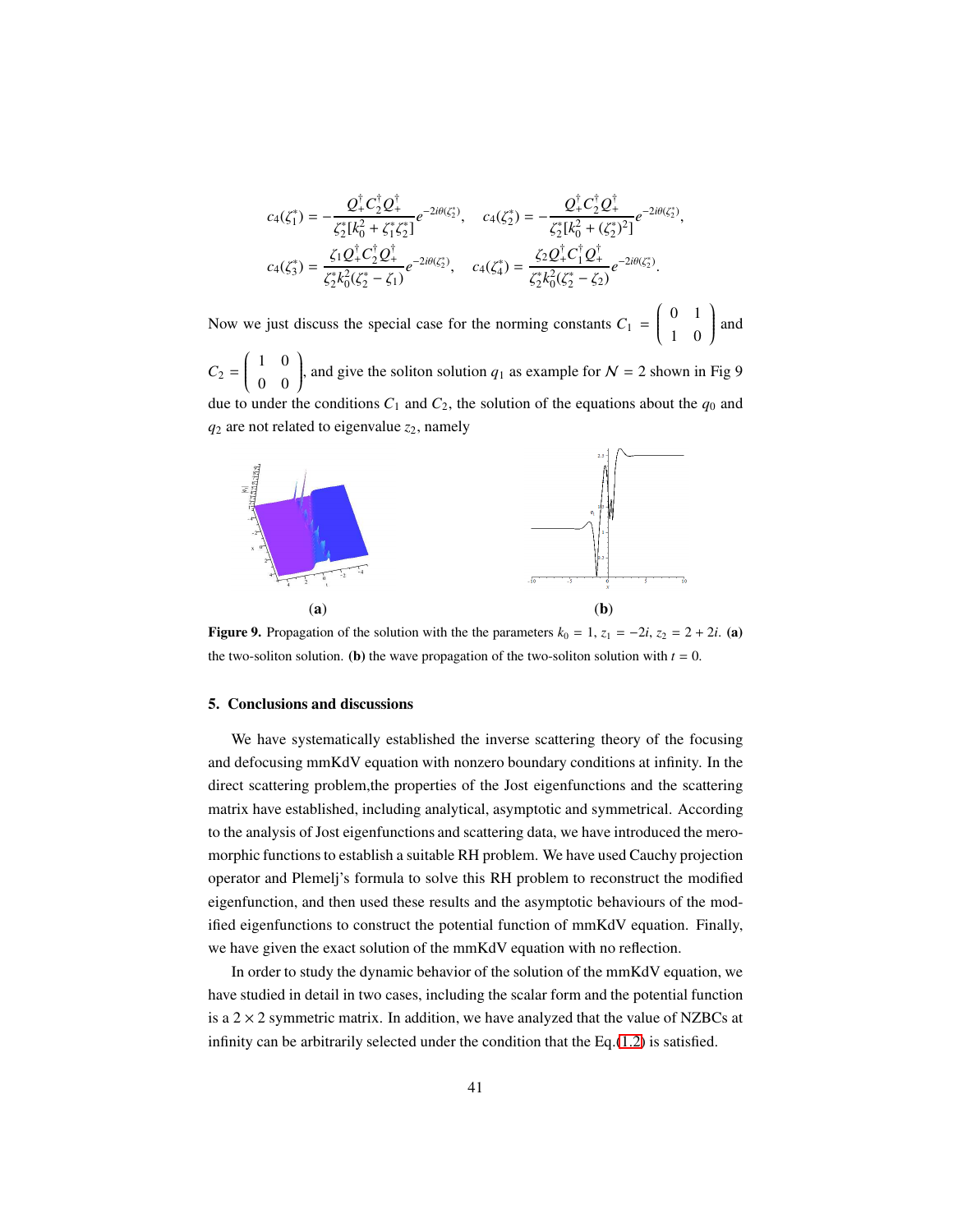## Acknowledgements

This work was supported by the Natural Science Foundation of Jiangsu Province under Grant No. BK20181351, the Qinglan Project of Jiangsu Province of China, the National Natural Science Foundation of China under Grant No. 11975306, and the Six Talent Peaks Project in Jiangsu Province under Grant No. JY-059, the Fundamental Research Fund for the Central Universities under the Grant Nos. 2019ZDPY07 and 2019QNA35, and the Future Outstanding Talent Assistance project for Postgraduate Research & Practice Innovation Program of Jiangsu Province under Grant No. 2020WLJCRCZL031.

#### Appendix A. Proof of Eqs 4.11:

From the Eqs.[\(4.4a\)](#page-33-1)-[\(4.5b\)](#page-33-1), one has

$$
X_1 = \left[I_2 - \frac{i}{\zeta_1}A_2^{-1}Q_+c_1(\zeta_1^*)\right] \left[A_1 - \frac{\zeta_1^*}{\zeta_1 k_0^2}Q_+c_2(\zeta_2^*)A_2^{-1}Q_+c_1(\zeta_1^*)\right]^{-1} \triangleq \Upsilon_1 \Gamma_1^{-1},
$$

where

$$
\begin{split}\n\Upsilon_{1} &= I_{2} - \frac{i}{\zeta_{1}} A_{2}^{-1} Q_{+} c_{1}(\zeta_{1}^{*}) \\
&= I_{2} - \frac{i}{\zeta_{1}} \frac{1}{\varpi_{1}^{*}} \left( I_{2} - \frac{ik_{0}}{\zeta_{1}^{2} + k_{0}^{2}} e^{2i\theta(\zeta_{1})} \text{cof}(C_{1}) \right) k_{0} I_{2} \frac{C_{1}}{\zeta_{1}^{*} - \zeta_{1}} e^{2i\theta(\zeta_{1})} \\
&= I_{2} - \frac{ik_{0}}{\zeta_{1}(\zeta_{1}^{*} - \zeta_{1})} \frac{e^{2i\theta(\zeta_{1})}}{\varpi_{1}^{*}} C_{1} - \frac{k_{0}^{2} \det C_{1}}{\zeta_{1}(\zeta_{1}^{*} - \zeta_{1})(\zeta_{1}^{2} + k_{0}^{2})} \frac{e^{4i\theta(\zeta_{1})}}{\varpi_{1}^{*}} I_{2}, \\
\Gamma_{1} &= A_{1} - \frac{\zeta_{1}^{*}}{\zeta_{1} k_{0}^{2}} Q_{+} c_{2}(\zeta_{2}^{*}) A_{2}^{-1} Q_{+} c_{1}(\zeta_{1}^{*}) \\
&= I_{2} + \frac{ik_{0}^{2} C_{1}^{+}}{(\zeta_{1}^{*})^{2} + k_{0}^{2}} e^{-2i\theta(\zeta_{1}^{*})} I_{2} - \frac{C_{1}^{+} e^{-2i\theta(\zeta_{1}^{*})}}{\zeta_{1}^{*} - \zeta_{1}} I_{2} \frac{1}{\varpi_{1}^{*}} \left( I_{2} - \frac{ik_{0}}{\zeta_{1}^{2} + k_{0}^{2}} e^{2i\theta(\zeta_{1})} \text{cof}(C_{1}) \right) \frac{C_{1}}{\zeta_{1}^{*} - \zeta_{1}} e^{2i\theta(\zeta_{1})} \\
&= I_{2} + C_{1}^{+} e^{-2i\theta(\zeta_{1}^{*})} \left[ \frac{ik_{0}}{(\zeta_{1}^{*})^{2} + k_{0}^{2}} \left( 1 + \frac{(\zeta_{1}^{*})^{2} + k_{0}^{2}}{\zeta_{1}^{2} + k_{0}^{2}} \frac{\det C_{
$$

The  $X_2$  can be proved in the same way.

## Appendix B. The boundary condition *Q*<sup>+</sup>

In this Appendix, we will explain the reason why the boundary value condition  $Q_+$ can be chosen  $k_0I_m$  as  $x \to +\infty$  generally.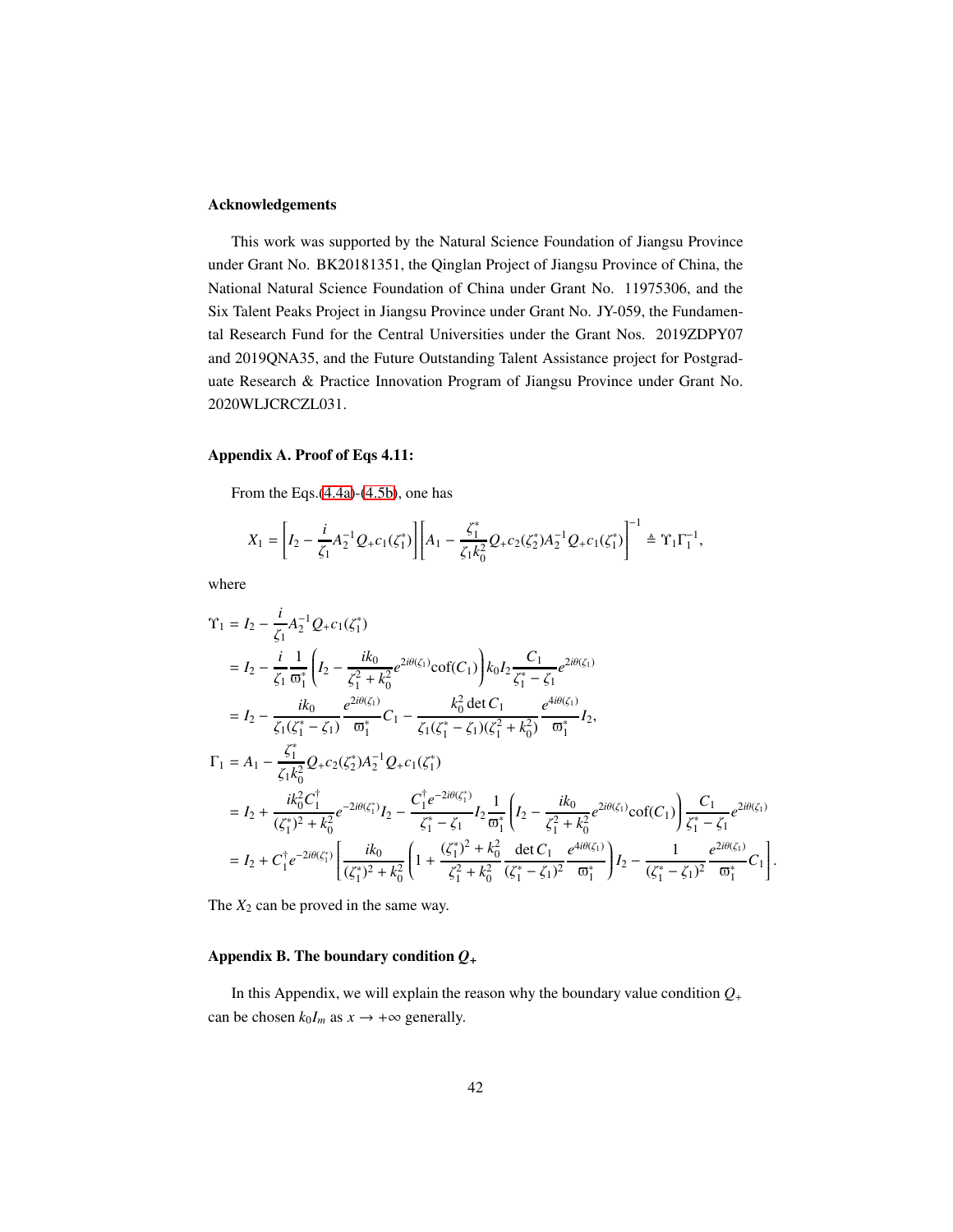Note that whether the solution  $Q(x, t)$  of the Eq.[\(1.2\)](#page-2-0) is left-multiplication or rightmultiplication by an arbitrary constant unitary matrix, it is still the solution of the Eq.[\(1.2\)](#page-2-0). Thus for the potential Q with an arbitrary condition  $Q_+$  as  $x \to +\infty$ , without loss of generality we can introduce a new potential  $\tilde{Q} = BQC$  satisfying  $\tilde{Q} = k_0 I_m$ , where *B* and *C* are the arbitrary constant unitary matrix. It's not difficult to verify that  $\tilde{Q}$  is the solution of the Eq.[\(1.2\)](#page-2-0) and means that  $BQC = k_0I_m$ . Obviously one has

$$
\tilde{Q}(x,t) = BQ(x,t)(Q_+^{\dagger}/k_0)B^{\dagger}
$$

In addition, the new potential  $\tilde{Q}$  is symmetric matrix, which leads to

$$
Q(x,t) = B^{\dagger} B^* (Q_+^{\dagger}/k_0) Q(x,t) B^T B(Q_+/k_0).
$$
 (B1)

.

Note (B1) is satisfied when

$$
B^T B = Q_+^{\dagger}/k_0
$$

and the Takagi's factorization algorithm can guarantee the existence of *B*.

#### Appendix C. The trace formula and theta condition

The so-called trace formula is to use the scattering data including the discrete eigenvalues and reflection coefficients to represent the scattering coefficients for the scalar equation as shown in Ref.[\[55](#page-51-3)]. Moreover, when under non-zero boundary conditions, the trace formula can also show the asymptotic phase difference of the potential function and the scattering data, that is, theta condition in Ref.[\[43,](#page-50-1) [45\]](#page-50-2). For vector or matrix type partial differential equations (PDE), there are similar trace formula and theta condition, but it should be noted that for matrix PDE, reconstruction of the scattering data  $a(z)$  and  $\bar{a}(z)$  is more difficult based on this fact the Eqs.[\(2.36\)](#page-13-1) and [\(2.56\)](#page-17-1) need to be decomposed. Therefore we next derive the trace formula for det  $a(z)$ , which gives a weak version of theta condition for the focusing modified KdV equation. The defocusing modified KdV equation can be shown in a similar way.

**Simple zeros:** Assume that the set Eq.[\(2.76a\)](#page-21-5) is the simple zeros of det  $a(z)$ . Recalling the **Proposition** 2.4, one has that  $z = z_n$  and  $z = -k_0^2/z_n^*$  are the zeros of det *a*(*z*), which is analytic in  $D^+$ , and that  $z = z_n^*$  and  $z = -k_0^2/z_n$  are the zeros of det  $\bar{a}(z)$ , which is analytic in  $D^-$ . Then we introduce

$$
\vartheta^{+}(z) = \det a(z) \prod_{n=1}^{N} \frac{(z - z_n^{*})(z + q_0^{2}/z_n)}{(z - z_n)(z + q_0^{2}/z_n^{*})},
$$
\n(5.1)

$$
\vartheta^{-}(z) = \det \bar{a}(z) \prod_{n=1}^{N} \frac{(z - z_n)(z + q_0^2/z_n^*)}{(z - z_n^*)(z + q_0^2/z_n)},
$$
\n(5.2)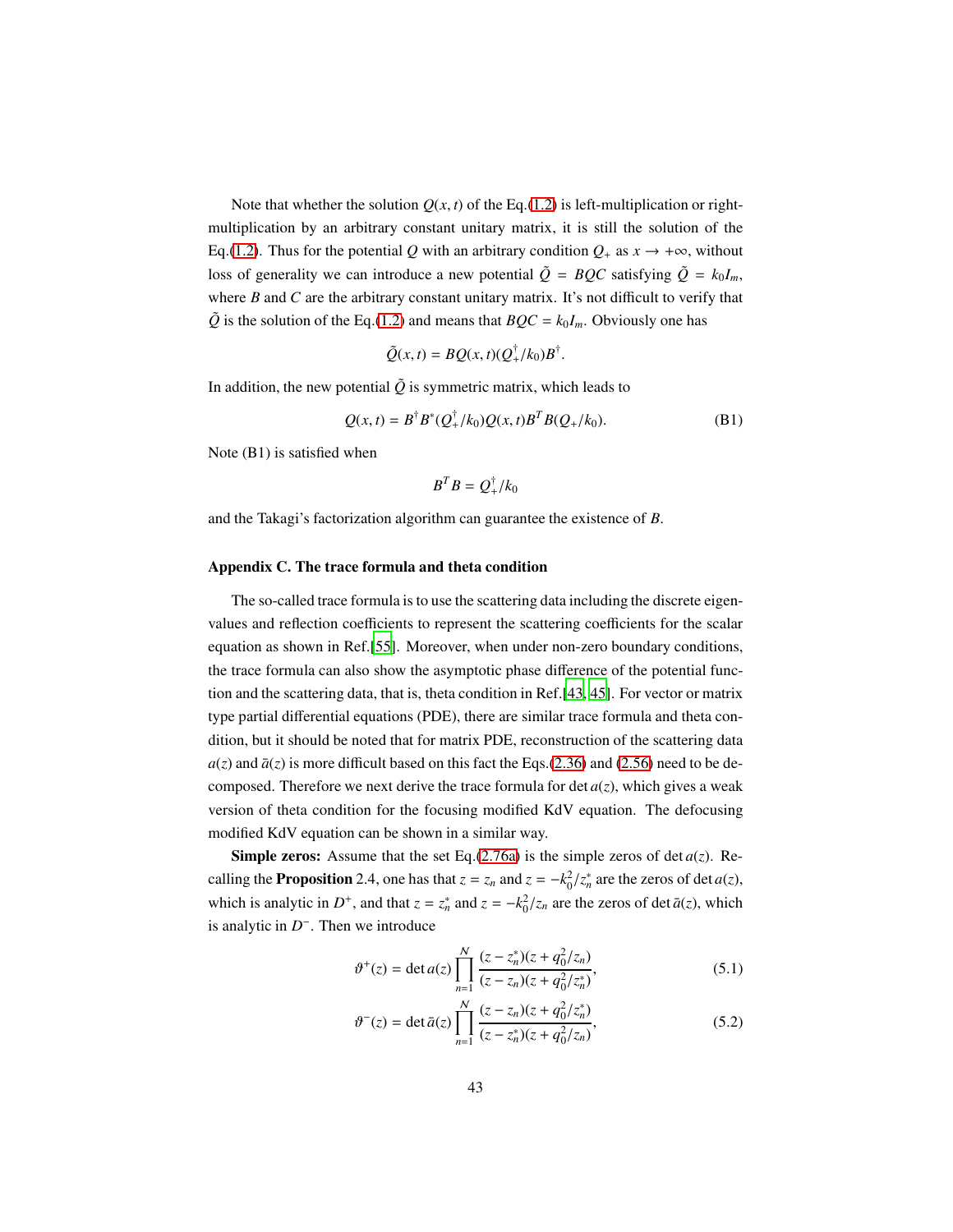which are analytic in  $D^+$  and  $D^-$  respectively, and have no zeros point in their respective regions  $D^{\pm}$ . Note that det *S*(*z*) = 1 and the asymptotic behavior of *S*(*z*) as  $z \to \infty$  we have

$$
\vartheta^+(z)\vartheta^-(z) = \det\left(I_m + \rho^{\dagger}(z)\rho(z)\right)^{-1}, \quad z \in \Sigma,
$$

which can be written as a scalar RH problem

$$
\log \vartheta^+(z) - \log(1/\vartheta^-(z)) = -\log \det \left(I_m + \rho^{\dagger}(z)\rho(z)\right), \quad z \in \Sigma.
$$

Combining Lemma 3.2, we can get the solution of the RH problem

$$
\log \vartheta^{\pm}(z) = \mp \frac{1}{2\pi i} \int_{\Sigma} \frac{\det (I_m + \rho^{\dagger}(z)\rho(z))}{\zeta - z} d\zeta.
$$

Then the trace formula can be given

$$
\det a(z) = exp\left(-\frac{1}{2\pi i} \int_{\Sigma} \frac{\det (I_m + \rho^{\dagger}(z)\rho(z))}{\zeta - z} d\zeta\right) \prod_{n=1}^{N} \frac{(z - z_n^*)(z + q_0^2/z_n)}{(z - z_n)(z + q_0^2/z_n^*)}
$$

.

Using the asymptotic behavior of the scattering matrix Eq.[\(2.73\)](#page-20-1) as  $z \to 0$  one has that

$$
\det a(z) = \frac{1}{k_0^{2m}} \det Q_+ \det Q_-^{\dagger},
$$

and that

$$
\det Q_+ \det Q_-^{\dagger} = k_0^{2m} exp \left( -\frac{1}{2\pi i} \int_{\Sigma} \frac{\det \left( I_m + \rho^{\dagger}(z) \rho(z) \right)}{\zeta} d\zeta \right) \prod_{n=1}^N e^{4i\delta_n},
$$

where the  $\delta_n$  represents the phase of  $z_n$ , namely  $z_n = |z_n|e^{i\delta_n}$ .

In addition from the condition Eq.[\(1.5\)](#page-3-2), we known that det  $Q_{\pm} = k_0^m$ . When we take the notation

$$
\det Q_+ = k_0^m e^{i\theta_+}, \quad \det Q_- = k_0^m e^{i\theta_-},
$$

then the  $\theta$ -condition can be derived

$$
\begin{aligned} \det Q_+ \det Q_-^\dagger &= k_0^{2m} e^{i\theta_+} e^{-i\theta_-} \\ &= k_0^{2m} \exp\left(-\frac{1}{2\pi i} \int_{\Sigma} \frac{\det\left(I_m + \rho^\dagger(z)\rho(z)\right)}{\zeta} d\zeta\right) \prod_{n=1}^N e^{4i\delta_n}, \end{aligned}
$$

which can reduce to

$$
\theta_+ - \theta_- = \frac{1}{2\pi} \int_{\Sigma} \det \left( I_m + \rho^{\dagger}(z) \rho(z) \right) \frac{d\zeta}{\zeta} + 4 \sum_{n=1}^N \delta_n
$$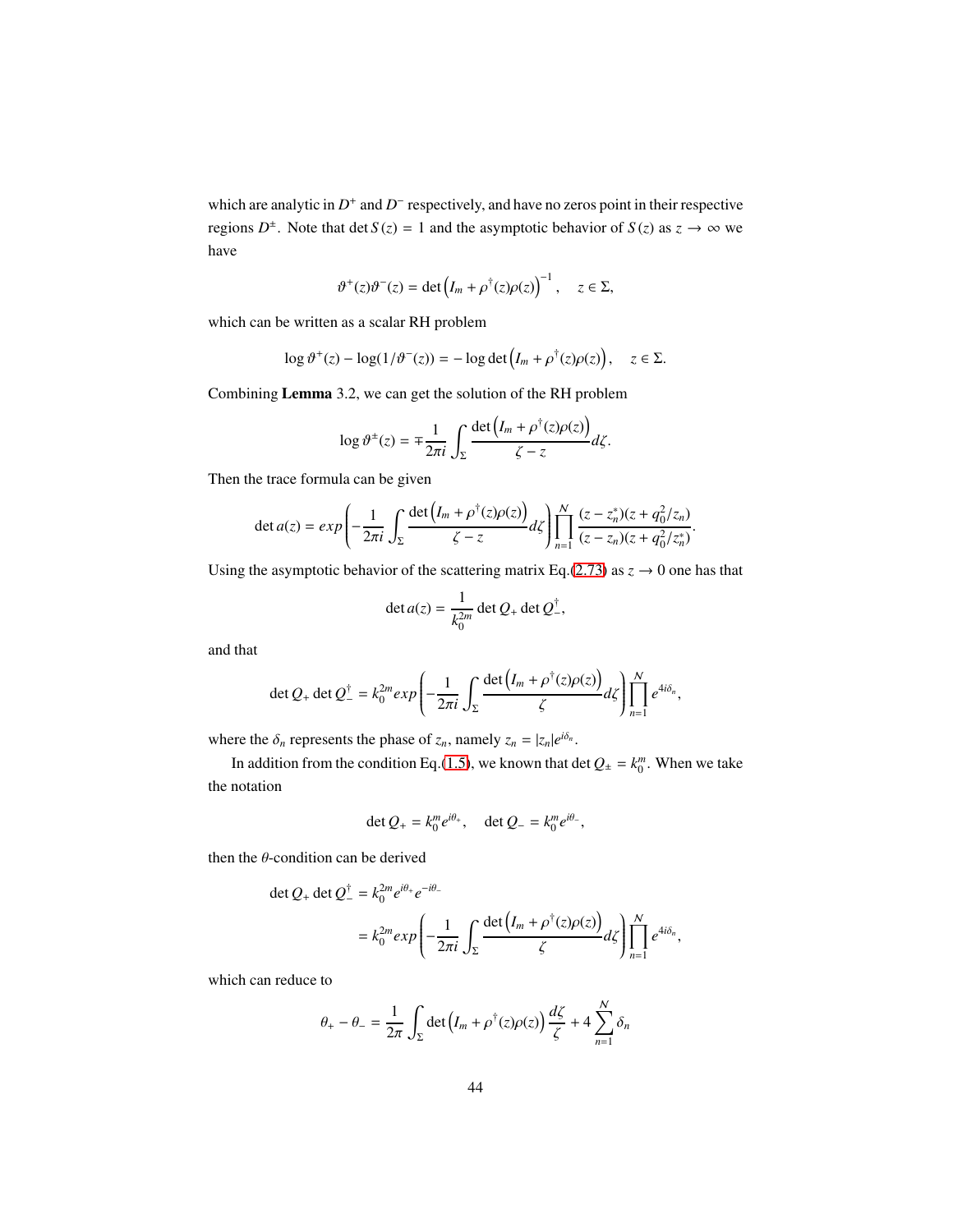Double zeros: Assume that the discrete spectrum are the double zeros, which means that det  $a(z_n) = \det a'(z_n) = 0$  and  $\det a''(z_n) \neq 0$ . Similar to the simple zeros case, introducing two analytic functions  $\vartheta^{\pm}(z)$  which have no zero point in  $D^{\pm}$ respectively

$$
\vartheta^{+}(z) = \det a(z) \prod_{n=1}^{N} \frac{(z - z_n^*)^2 (z + q_0^2 / z_n)^2}{(z - z_n)^2 (z + q_0^2 / z_n^*)^2},
$$

$$
\vartheta^{-}(z) = \det \bar{a}(z) \prod_{n=1}^{N} \frac{(z - z_n)^2 (z + q_0^2 / z_n^*)^2}{(z - z_n^*)^2 (z + q_0^2 / z_n)^2},
$$

we finally get the trace formula and  $\theta$ -condition

$$
\det a(z) = exp\left(-\frac{1}{2\pi i} \int_{\Sigma} \frac{\det (I_m + \rho^{\dagger}(z)\rho(z))}{\zeta - z} d\zeta\right) \prod_{n=1}^{N} \frac{(z - z_n^*)^2 (z + q_0^2 / z_n)^2}{(z - z_n)^2 (z + q_0^2 / z_n^*)^2}
$$

and

$$
\theta_+ - \theta_- = \frac{1}{2\pi} \int_{\Sigma} \det \left( I_m + \rho^{\dagger}(z) \rho(z) \right) \frac{d\zeta}{\zeta} + 8 \sum_{n=1}^N \delta_n
$$

# Appendix D. Phase difference of one-soliton solution as  $x \to \pm \infty$

In this appendix, we will consider the asymptotic behavior of the one-soliton solution of the equation under the condition det  $C_1 = 0$  or det  $C_1 \neq 0$  as  $x \to \pm \infty$ . Resorting to the Eq.[\(2.15\)](#page-7-3)  $\theta(x, t; z) = \lambda(z) (x + (4k^2(z) + 2k_0^2)t)$ , and the Eq.[\(2.9\)](#page-5-2) for  $\epsilon = -1$ , one has

$$
\lambda(z_n) = \frac{1}{2} \left( z_n + \frac{k_0^2}{z_n} \right) = \frac{1}{2} \frac{|z_n|^2 z_n + z_n^* k_0^2}{|z_n|^2} = \frac{1}{2} \left( z_n + \frac{z_n^* k_0^2}{|z_n|^2} \right)
$$

$$
\Rightarrow Im \lambda(z_n) = \frac{1}{2} \left( Im z_n \right) \left( 1 - \frac{k_0^2}{|z_n|^2} \right) = -Im \lambda(z_n^*).
$$

where  $z_n \in \Sigma$  and we know that  $e^{2i\theta(z_n)}$  and  $e^{-2i\theta(z_n^*)}$  grow exponentially as  $x \to -\infty$ , and decay exponentially as  $x \to +\infty$ . In addition, as  $x \to +\infty$  using the Eqs.(4.11), (4.12) and (4.13) yield that  $\overline{\omega}_1 \to 1$ , and that  $\Upsilon_1, \Upsilon_2, \Gamma_1, \Gamma_2, X_1$  and  $X_2 \to I_2$ , so  $Q(x, t) \to Q_+$ . In what follows, we discuss the asymptotic behavior as  $x \to -\infty$ . Note that there are two cases at this time, i.e.,  $\det C_1 = 0$ , and  $\det C_1 \neq 0$ .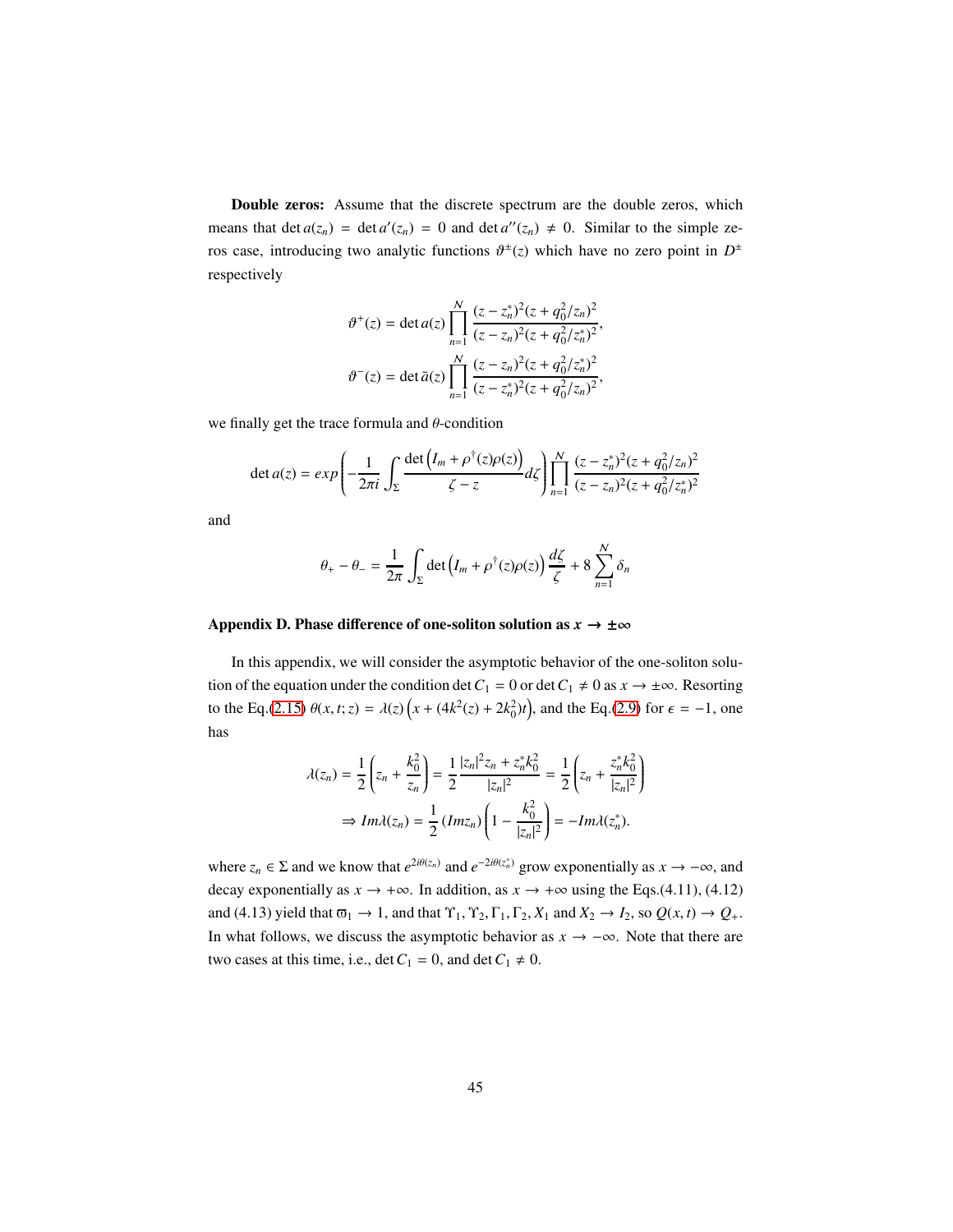For the case det  $C_1 = 0$ :

$$
\begin{cases}\n\varpi_1 = \frac{ik_0}{(\zeta_1^*)^2 + k_0^2} e^{-2i\theta(\zeta_1^*)} trace(C_1^{\dagger}),\n\Upsilon_1 = I_2 + \frac{\zeta_1^2 + k_0^2}{\zeta_1(\zeta_1^* - \zeta_1)trace(C_1)} C_1,\n\Upsilon_2 = I_2 + \frac{\zeta_1((\zeta_1^*)^2 + k_0^2)^2}{k_0^2(\zeta_1^* - \zeta_1)trace(C_1^{\dagger})},\n\Gamma_1 = \frac{ik_0}{(\zeta_1^*)^2 + k_0^2} C_1^{\dagger} \left(I_2 - \frac{|\zeta_1^2 + k_0^2|^2}{k_0^2(\zeta_1^* - \zeta_1)trace(C_1)} C_1\right) e^{-2i\theta(z_n)},\n\Gamma_2 = -\frac{ik_0}{\zeta_1^2 + k_0^2} C_1 \left(I_2 - \frac{|\zeta_1^2 + k_0^2|^2}{k_0^2(\zeta_1^* - \zeta_1)trace(C_1^{\dagger})} C_1^{\dagger}\right) e^{2i\theta(z_n)}. \n\end{cases}
$$

For the case det  $C_1 \neq 0$ :

$$
\begin{cases}\n\varpi_1 = -\frac{k_0^2}{(\zeta_1^*)^2 + k_0^2} e^{-4i\theta(z_n^*)} \det(C_1^{\dagger}), \\
\Upsilon_1 = \frac{|\zeta_1|^2 + k_0^2}{\zeta_1(\zeta_1^* - \zeta_1)} I_2, \\
\Upsilon_2 = \frac{\zeta_1^* (|\zeta_1|^2 + k_0^2)}{k_0^2(\zeta_1^* - \zeta_1)} I_2, \\
\Gamma_1 = -\frac{i(|\zeta_1|^2 + k_0^2)^2}{k_0(\zeta_1^* - \zeta_1)^2((\zeta_1^*)^2 + k_0^2)} C_1^{\dagger} e^{-2i\theta(\zeta_1^*)}, \\
\Gamma_2 = \frac{i(|\zeta_1|^2 + k_0^2)^2}{k_0(\zeta_1^* - \zeta_1)^2(\zeta_1^2 + k_0^2)} C_1 e^{2i\theta(\zeta_1)}.\n\end{cases}
$$

For the case det  $C_1 \neq 0$ , according to the asymptotic property obtained above, we can deduce the asymptotic property of  $X_1 = \Upsilon_1 \Gamma_1^{-1}$  and  $X_2 = \Upsilon_2 \Gamma_2^{-1}$  and judge that they are exponentially decaying so as to further analyze the phase difference between potential function  $Q(x, t)$  and boundary value condition  $Q$ − as  $x \to -\infty$ . From the Eq.[\(4.1\)](#page-32-1)

$$
Q(x,t) = k_0 I_2 - i \Upsilon_1 \Gamma_1^{-1} e^{-2i\theta(x,t;\zeta_1^*)} C_1^{\dagger} + \frac{ik_0^2}{\zeta_1^2} \Upsilon_2 \Gamma_2^{-1} C_1 e^{2i\theta(x,t;\zeta_1)}
$$
  
=  $k_0 I_2 + I_2 \frac{k_0(\zeta_1^* - \zeta_1) \left[ (\zeta_1^*)^2 + k_0^2 + \zeta_1^{-1} \zeta_1^* (\zeta_1^2 + k_0^2) \right]}{k_0(|\zeta_1|^2 + k_0^2)}$   
=  $e^{-4i\tau} k_0 I_2$ ,

which in turn implies

$$
Q(x,t) \sim Q_{-} = e^{-4i\tau} k_0 I_2,
$$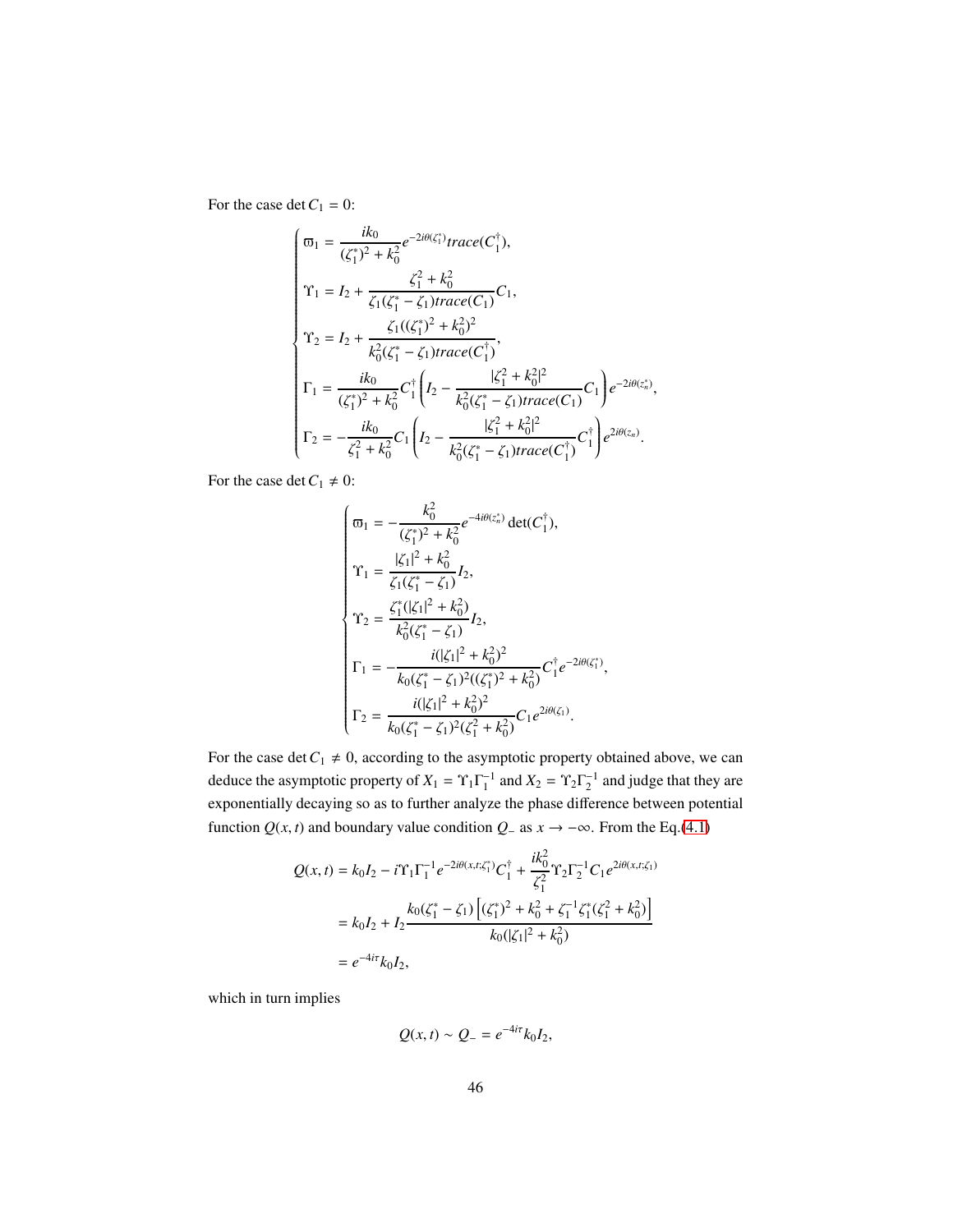where  $\tau$  denotes the phase of the  $\zeta_1$ .

For the case det  $C_1 = 0$ , from the Eqs.[\(4.11c\)](#page-35-0) and [\(4.11d\)](#page-35-0) we have

$$
\Gamma_1^{-1} = \frac{1}{\Delta_1} \left[ I_2 + e^{-2i\theta(\zeta_1^*)} \text{cof} \left( \frac{ik_0}{(\zeta_1^*)^2 + k_0^2} I_2 - \frac{1}{(\zeta_1^* - \zeta_1)^2} \frac{e^{2i\theta(\zeta_1)}}{\omega_1^*} C_1 \right) \text{cof}(C_1^{\dagger}) \right],
$$
\n
$$
\Gamma_2^{-1} = \frac{1}{\Delta_1^*} \left[ I_2 + e^{2i\theta(\zeta_1)} \text{cof} \left( -\frac{ik_0}{\zeta_1^2 + k_0^2} I_2 - \frac{1}{(\zeta_1^* - \zeta_1)^2} \frac{e^{-2i\theta(\zeta_1^*)}}{\omega_1} C_1^{\dagger} \right) \text{cof}(C_1) \right],
$$
\n
$$
\Delta_1 = 1 + e^{-2i\theta(\zeta_1^*)} \text{trace} \left( \frac{ik_0}{(\zeta_1^*)^2 + k_0^2} C_1^{\dagger} - \frac{1}{(\zeta_1^* - \zeta_1)^2} \frac{e^{2i\theta(\zeta_1)}}{\omega_1^*} C_1^{\dagger} C_1 \right).
$$

Note that det  $C_1 = 0$  yields that  $\text{cof}(C_1)C_1 = \text{cof}(C_1^{\dagger})C_1^{\dagger} = 0$ . Therefore as  $x \to -\infty$ , one has

$$
\varpi_1 \sim \frac{ik_0}{(\zeta_1^*)^2 + k_0^2} e^{-2i\theta(\zeta_1^*)} \text{trace}(C_1^{\dagger}),
$$
  

$$
\varpi_1^* \sim -\frac{ik_0}{\zeta_1^2 + k_0^2} e^{2i\theta(\zeta_1)} \text{trace}(C_1),
$$

and then

$$
\Delta_1 \sim e^{-2i\theta(\zeta_1^*)} \text{trace}\left[\frac{ik_0}{(\zeta_1^*)^2 + k_0^2} C_1^{\dagger} + \frac{1}{(\zeta_1^* - \zeta_1)^2} \frac{\zeta_1^2 + k_0^2}{ik_0 \text{trace}(C_1)} C_1^{\dagger} C_1\right] = e^{-2i\theta(\zeta_1^*)} \Delta_1^-.
$$

As a consequence, the asymptotic behaviour of the one-soliton solution can be derived by as  $x \to -\infty$  for det  $C_1 = 0$ , i.e.,

$$
\begin{split} &Q(x,t)=k_0I_2-i\Upsilon_1\Gamma_1^{-1}C_1^{\dagger}e^{-2i\theta(\zeta_1^*)}+\frac{ik_0^2}{\zeta_1^2}\Upsilon_2\Gamma_2^{-1}C_1e^{2i\theta(\zeta_1)}\\ &\sim Q_+-\frac{1}{\Delta_1}\left[I_2+\frac{\zeta_1^2+k_0^2C_1}{\zeta_1(\zeta_1^*-\zeta_1)}\right]C_1^{\dagger}e^{-2i\theta(\zeta_1^*)}+\frac{1}{\Delta_1^*}\left[I_2+\frac{\zeta_1((\zeta_1^*)^2+k_0^2)}{k_0^2(\zeta_1^*-\zeta_1)\text{trace}(C_1^{\dagger})}C_1^{\dagger}\right]\frac{k_0^2C_1}{\zeta_1^2}e^{2i\theta(\zeta_1)}\\ &\sim Q_+-\frac{iC_1^{\dagger}}{\Delta_1^-}+\frac{i(\zeta_1^*)^2+k_0^2}{\zeta_1(\zeta_1^*- \zeta_1)\text{trace}(C_1^{\dagger})(\Delta_1^-)^*}(C_1C_1^{\dagger}+C_1^{\dagger}C_1)+\frac{ik_0^2C_1}{\zeta_1^2(\Delta_1^-)^*}. \end{split}
$$

# References

# References

- <span id="page-46-0"></span>[1] A. H. Khater, O. H. El-Kalaawy, and D. K. Callebaut, Phys. Scr. 58 (1998) 545- 548.
- <span id="page-46-1"></span>[2] W. Schief, An infinite hierarchy of symmetries associated with hyperbolic surfaces, Nonlinearity 8 (1995) 1.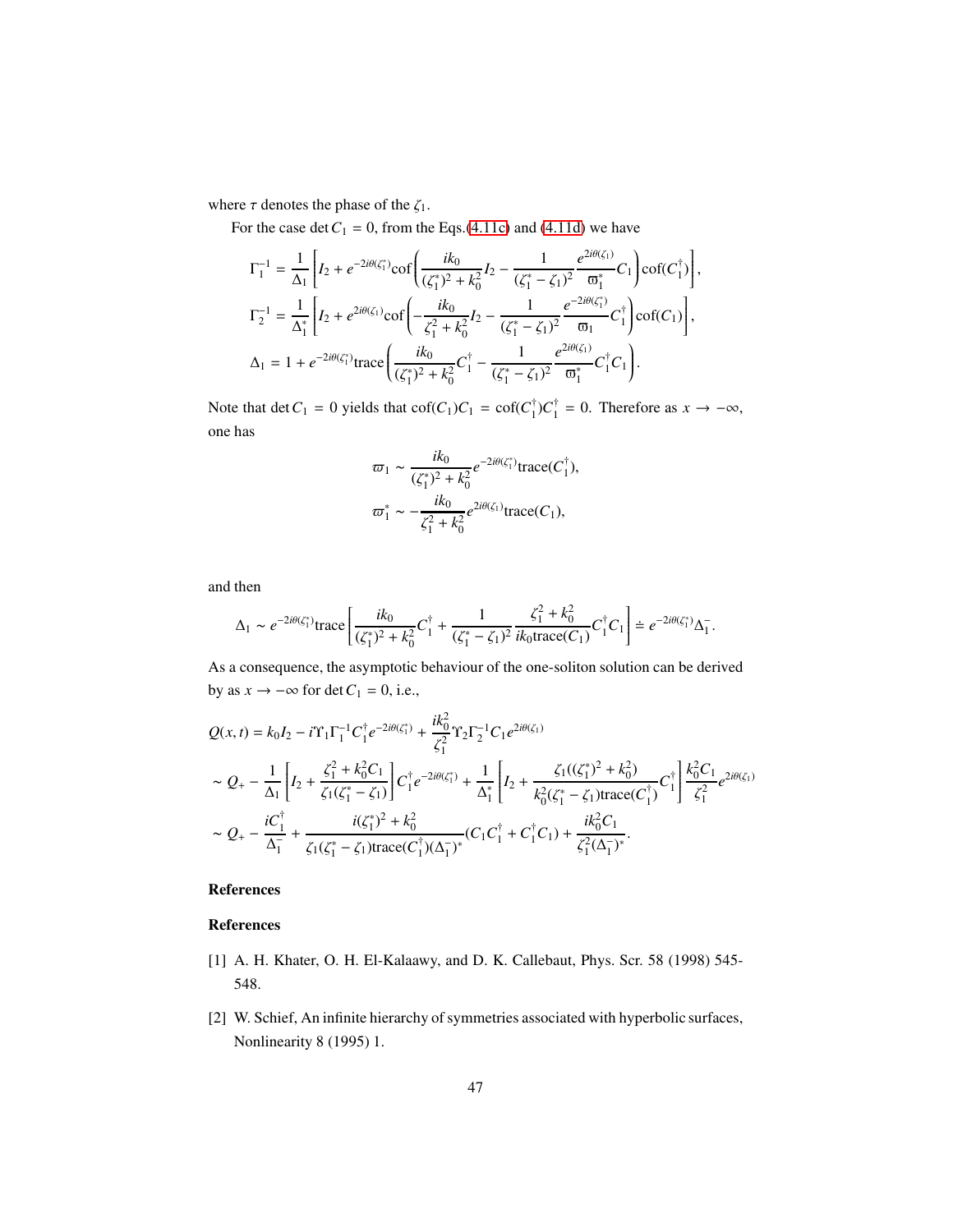- <span id="page-47-0"></span>[3] S. Matsutani, H. Tsuru, Reflectionless quantum wire, J. Phys. Soc. Jpn. 60 (1991) 3640-3644.
- <span id="page-47-1"></span>[4] M. Wadati, The modified Korteweg-de Vries equation, J. Phys. Soc. Jpn. 34 (1973) 1289-1296.
- [5] M. Wadati, K. Ohkuma, Multiple-pole solutions of the modified Korteweg-de Vries equation, J. Phys. Soc. Jpn. 51 (1982) 2029-2035.
- [6] T. A. Yeung, P. Fung, Hamiltonian formulation of the inverse scattering method of the modified KdV equation under the non-vanishing boundary condition  $u(x, t) \rightarrow$ *b* as *x* → ±∞, *J*. Phys. A: Math. Gen. 21 (1988) 3575.
- [7] T. A. Yeung, P. Fung, C. Au, Modified KdV solitons with non-zero vacuum parameter obtainable from the ZS-AKNS inverse method, J. Phys. A: Math. Gen. 17 (1984) 1425.
- [8] J. He and S. Chen, Hamiltonian formalism of mKdV equation with non-vanishing boundary values, Commun. Theor. Phys. 44 (2005) 321-325.
- [9] D. E. Baldwin, Dispersive shock wave interactions and two-dimensional oceanwave soliton interactions, Ph.D. thesis, University of Colorado, 2013.
- [10] R. M. Miura, C. S. Gardner, M. D. Kruskal, Korteweg-de Vries equation and generalizations. II. Existence of conservation laws and constants of motion, J. Math. Phys. 9(8) (1968) 1204-1209.
- [11] R. Hirota, Exact solution of the modified Korteweg-de Vries equation for multiple collisions of solitons, J. Phys. Soc. Jpn. 33(5) (1972) 1456-1458.
- <span id="page-47-2"></span>[12] T. Tsuchida, M. Wadati, The coupled modified Korteweg-de Vries equations, J. Phys. Soc. Jpn. 67(4) (1998) 1175-1187.
- <span id="page-47-3"></span>[13] S. F. Tian, Initial-boundary value problems of the coupled modified Kortewegde Vries equation on the half-line via the Fokas method. J. Phys. A: Math. Theo. 50(39) (2017) 395204.
- <span id="page-47-4"></span>[14] N. Yajima, M. Oikawa, A class of exactly solvable nonlinear evolution equations, Pro. Theo. Phys. 54(5) (1975) 1576-1577.
- <span id="page-47-5"></span>[15] N. Sasa, J. Satsuma, New-type of soliton solutions for a higher-order nonlinear Schrödinger equation, J. Phys. Soc. Jpn. 60(2) (1991) 409-417.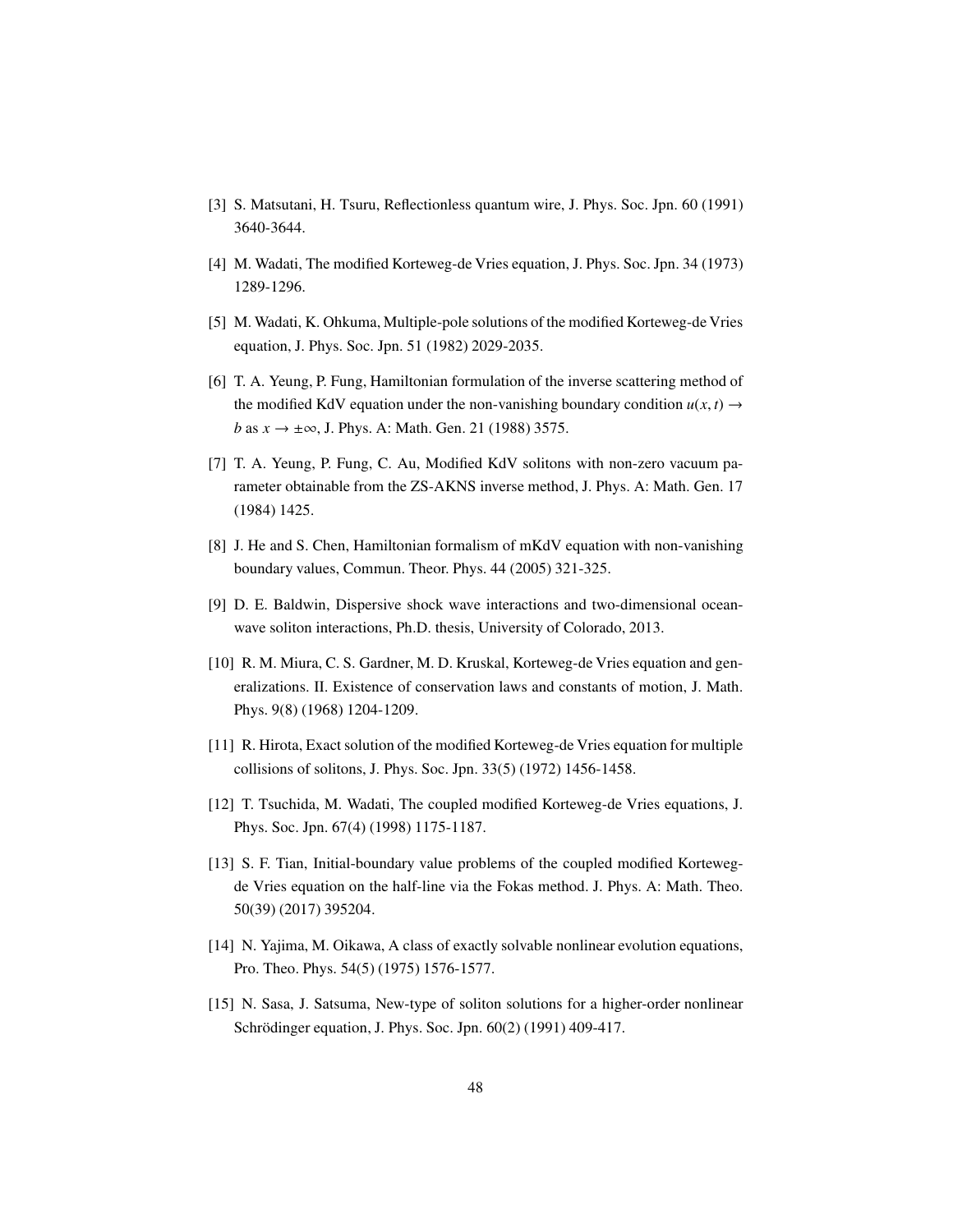- <span id="page-48-0"></span>[16] C. Athorne, A. Fordy, Generalised KdV and MKdV equations associated with symmetric spaces, J. Phys. A 20(6) (1987) 1377.
- <span id="page-48-1"></span>[17] C. S. Gardner, J. M. Greene, M. D. Kruskal, R. M. Miura, Method for solving the Korteweg-de Vries equation, Phys. Rev. Lett. 19 (19) (1967) 1095-1097.
- <span id="page-48-2"></span>[18] M. J. Ablowitz, B. Prinari, A. D. Trubatch, Discrete and Continuous Nonlinear Schrödinger Systems, in: London Mathematical Society Lecture Note Series, vol. 302, Cambridge University Press, 2004.
- <span id="page-48-3"></span>[19] S. F. Tian, Initial-boundary value problems for the general coupled nonlinear Schrödinger equation on the interval via the Fokas method, J. Differ. Equ. 262(1) (2017) 506-558.
- <span id="page-48-4"></span>[20] W. X. Ma, Riemann-Hilbert problems and *N*-soliton solutions for a coupled mKdV system, J. Geom. Phys. 132 (2018) 45-54.
- <span id="page-48-5"></span>[21] S. F. Tian, The mixed coupled nonlinear Schrödinger equation on the half-line via the Fokas method, Proc. R. Soc. Lond. A 472(2195) (2016) 20160588.
- <span id="page-48-6"></span>[22] J. Xu, E. Fan, Long-time asymptotics for the Fokas-Lenells equation with decaying initial value problem: without solitons, J. Differ. Equ. 259(3) (2015) 1098- 1148.
- <span id="page-48-7"></span>[23] Y. Zhao, E. Fan, Inverse scattering transformation for the Fokas-Lenells equation with nonzero boundary conditions, arXiv:1912.12400.
- <span id="page-48-8"></span>[24] L. Wen, E. Fan, The Sasa-Satsuma equation with non-vanishing boundary conditions, arXiv:1911.11944.
- <span id="page-48-9"></span>[25] H. Liu, X. Geng, B. Xue, The Deift-Zhou steepest descent method to long-time asymptotics for the Sasa-Satsuma equation, J. Differ. Equ. 265(11) (2018) 5984- 6008.
- <span id="page-48-10"></span>[26] S. F. Tian, T. T. Zhang, Long-time asymptotic behavior for the Gerdjikov-Ivanov type of derivative nonlinear Schrödinger equation with time-periodic boundary condition, Proc. Amer. Math. Soc. 146 (4) (2018) 1713-1729.
- <span id="page-48-11"></span> $[27]$  N. Liu, B. Guo, Solitons and rogue waves of the quartic nonlinear Schrödinger equation by Riemann-Hilbert approach. Nonlinear. Dyn. 100 (2020) 629-646.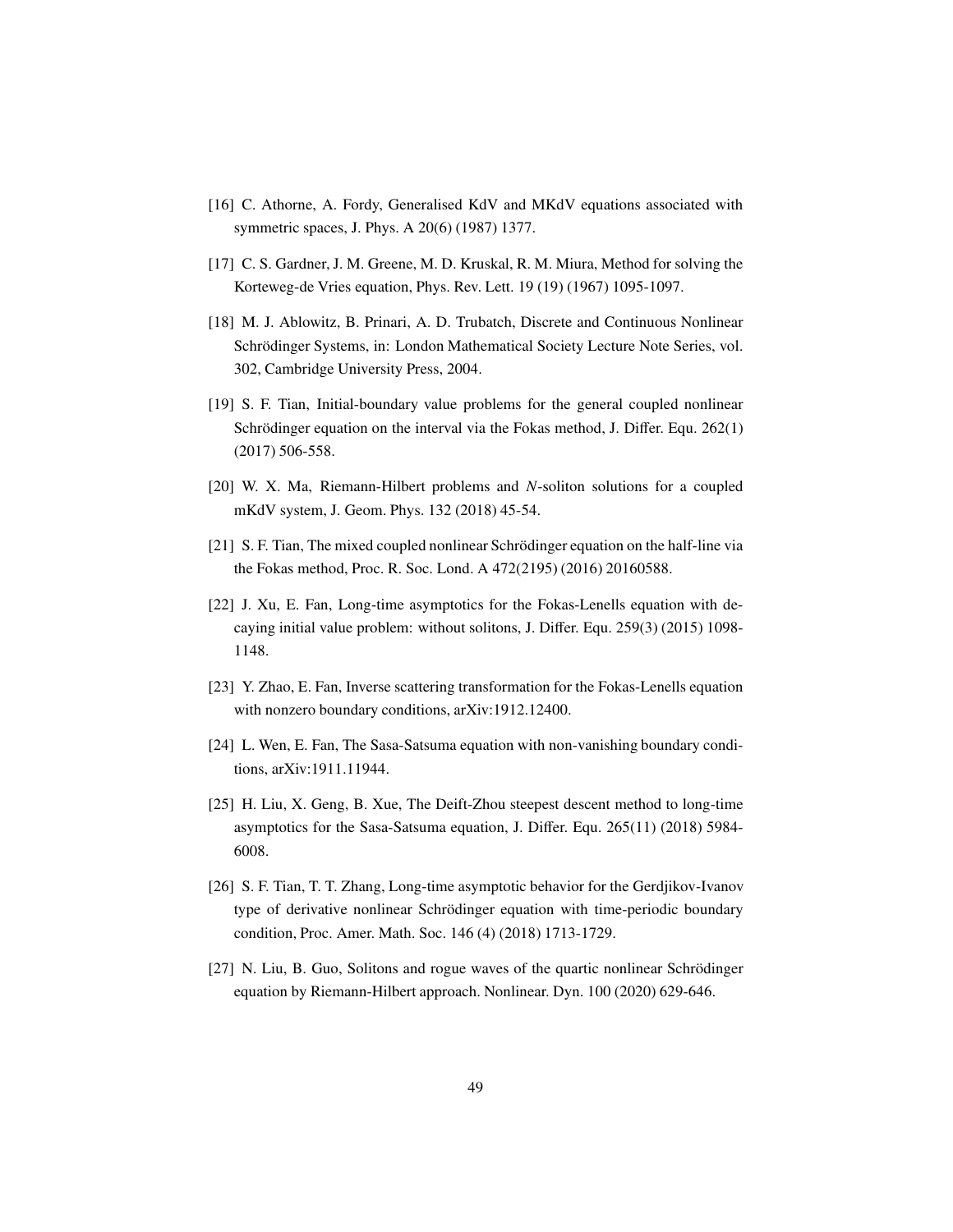- <span id="page-49-0"></span>[28] G. Zhang, S. Chen, Z. Yan, Focusing and defocusing Hirota equations with nonzero boundary conditions: Inverse scattering transforms and soliton solutions. Commun. Nonlinear Sci. Numer. Simul. 80 (2020) 104927.
- <span id="page-49-1"></span>[29] W. Q. Peng, S. F. Tian, X. B. Wang, T. T. Zhang, Riemann-Hilbert method and multi-soliton solutions for three-component coupled nonlinear Schrödinger equations, J. Geom. Phys. 146 (2019) 103508.
- <span id="page-49-2"></span>[30] D. S. Wang, B. Guo, X. Wang, Long-time asymptotics of the focusing Kundu-Eckhaus equation with nonzero boundary conditions, J. Differ. Equ. 266(9) (2019) 5209-5253.
- [31] B. Guo, N. Liu, Long-time asymptotics for the Kundu-Eckhaus equation on the half-line, J. Math. Phys. 59(6) (2018) 061505.
- [32] L. L. Wen, E. G. Fan, The Riemann-Hilbert approach to focusing Kundu-Eckhaus equation with nonzero boundary conditions, arXiv:1910.08921v1.
- [33] N. Guo and J. Xu, Inverse scattering transform for the Kundu-Eckhaus equation with nonzero boundary condition, arXiv:1912.11424.
- <span id="page-49-3"></span>[34] J. J. Yang, S. F. Tian, Z. Q. Li, Inverse scattering transform and soliton solutions for the focusing Kundu-Eckhaus equation with nonvanishing boundary conditions, arXiv:1911.00340.
- <span id="page-49-4"></span>[35] J. Wu, X. Geng, Inverse scattering transform and soliton classification of the coupled modified Korteweg-de Vries equation, Commun. Nonlinear Sci. Numer. Simul. 53 (2017) 83-93.
- <span id="page-49-5"></span>[36] G. Zhang, Z. Yan, Inverse scattering transforms for the focusing and defocusing mKdV equations with nonzero boundary conditions, Phys. D (2019), https://doi.org/10.1016/j.physd.2019.132170.
- <span id="page-49-6"></span>[37] A. K. Ortiz, B. Prinari, Inverse Scattering Transform and Solitons for Square Matrix Nonlinear Schrödinger Equations with Mixed Sign Reductions and Nonzero Boundary Conditions, J. Nonlinear Math. Phys. 27(1) (2020) 130-161.
- [38] J. Ieda, M. Uchiyama, M. Wadati, Inverse scattering method for square matrix nonlinear Schroödinger equation under nonvanishing boundary conditions, J. Math. Phys. 48(1) (2007) 013507.
- [39] F. Demontis, C. van der Mee, Reflectionless Solutions for Square Matrix NLS with Vanishing Boundary Conditions, Math. Phys. Anal. Geom. 22(4) (2019) 26.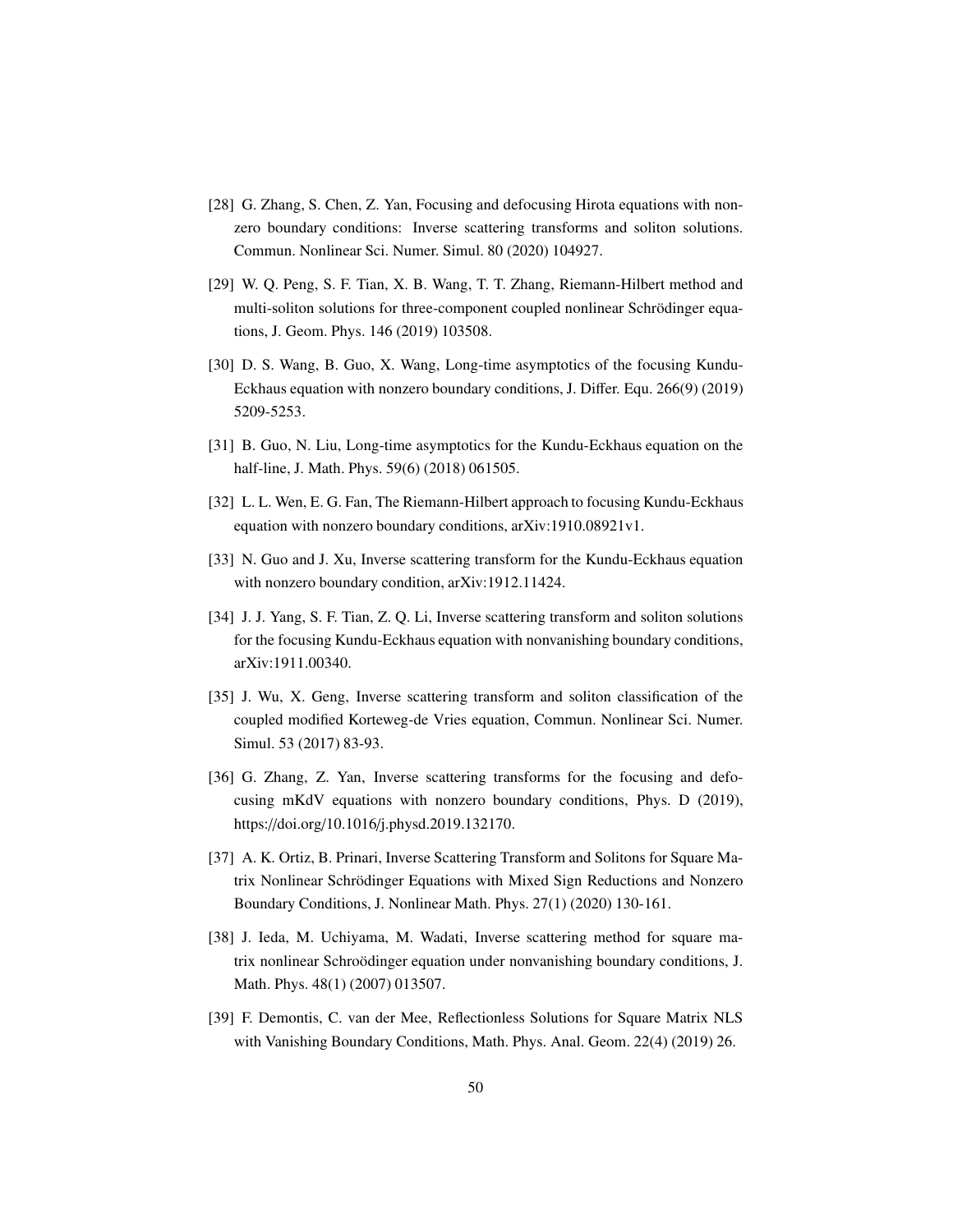- [40] B. Prinari, M. J. Ablowitz, G. Biondini, Inverse scattering transform for the vector nonlinear Schroödinger equation with nonvanishing boundary conditions, J. Math. Phys. 47(6) (2006) 063508.
- [41] D. Kraus, G. Biondini, Gregor Kovačič. The focusing Manakov system with nonzero boundary conditions, Nonlinearity. 28(9) (2015).
- <span id="page-50-0"></span>[42] G. Biondini, D. K. Kraus, B. Prinari, The Three-Component Defocusing Nonlinear Schrödinger Equation with Nonzero Boundary Conditions, Comm. Math. Phys. 348(2) (2016) 475-533.
- <span id="page-50-1"></span>[43] L. D. Faddeev, L. A. Takhtajan, Hamiltonian Methods in the Theory of Solitons, Berlin:Springer, 1987.
- [44] N. N. Huang, Theory of Solitons and Method of Perturbations. Shanghai Scientific and Technological Education Publishing House, Shanghai, 1996.
- <span id="page-50-2"></span>[45] G. Biondini, G. Kovačič, Inverse scattering transform for the focusing nonlinear Schrödinger equation with nonzero boundary conditions, J. Math. Phys. 55 (2014) 031506.
- <span id="page-50-3"></span>[46] Liouville's formula, wikipedia,https://en.wikipedia.org/wiki/Liouville%27*s* formula.
- <span id="page-50-4"></span>[47] B. Prinari, F. Demontis, S. Li, T. P. Horikis, Inverse scattering transform and soliton solutions for square matrix nonlinear Schrödinger equations with non-zero boundary conditions, Phys. D 368 (2018) 22-49.
- [48] M. J. Ablowitz, X. D. Luo, Z. H. Musslimani, Inverse scattering transform for the nonlocal nonlinear Schrödinger equation with nonzero boundary conditions, J. Math. Phys. 59(1) (2018) 011501.
- <span id="page-50-5"></span>[49] M. J. Ablowitz, B. F. Feng, X. D. Luo, et al. Reverse Space-Time Nonlocal Sine-Gordon/Sinh-Gordon Equations with Nonzero Boundary Conditions, Stud. Appl. Math. 141(3) (2018) 267-307.
- <span id="page-50-6"></span>[50] F. Demontis, B. Prinari, C. van der Mee, F. Vitale, The inverse scattering transform for the defocusing nonlinear Schrödinger equations with nonzero boundary conditions, Stud. Appl. Math. 131 (2013) 1-40.
- <span id="page-50-7"></span>[51] M. Tajiri, Y. Watanabe, Breather solutions to the focusing nonlinear Schrödinger equation, Phys. Rev. E 57 (1998) 3510-3519.